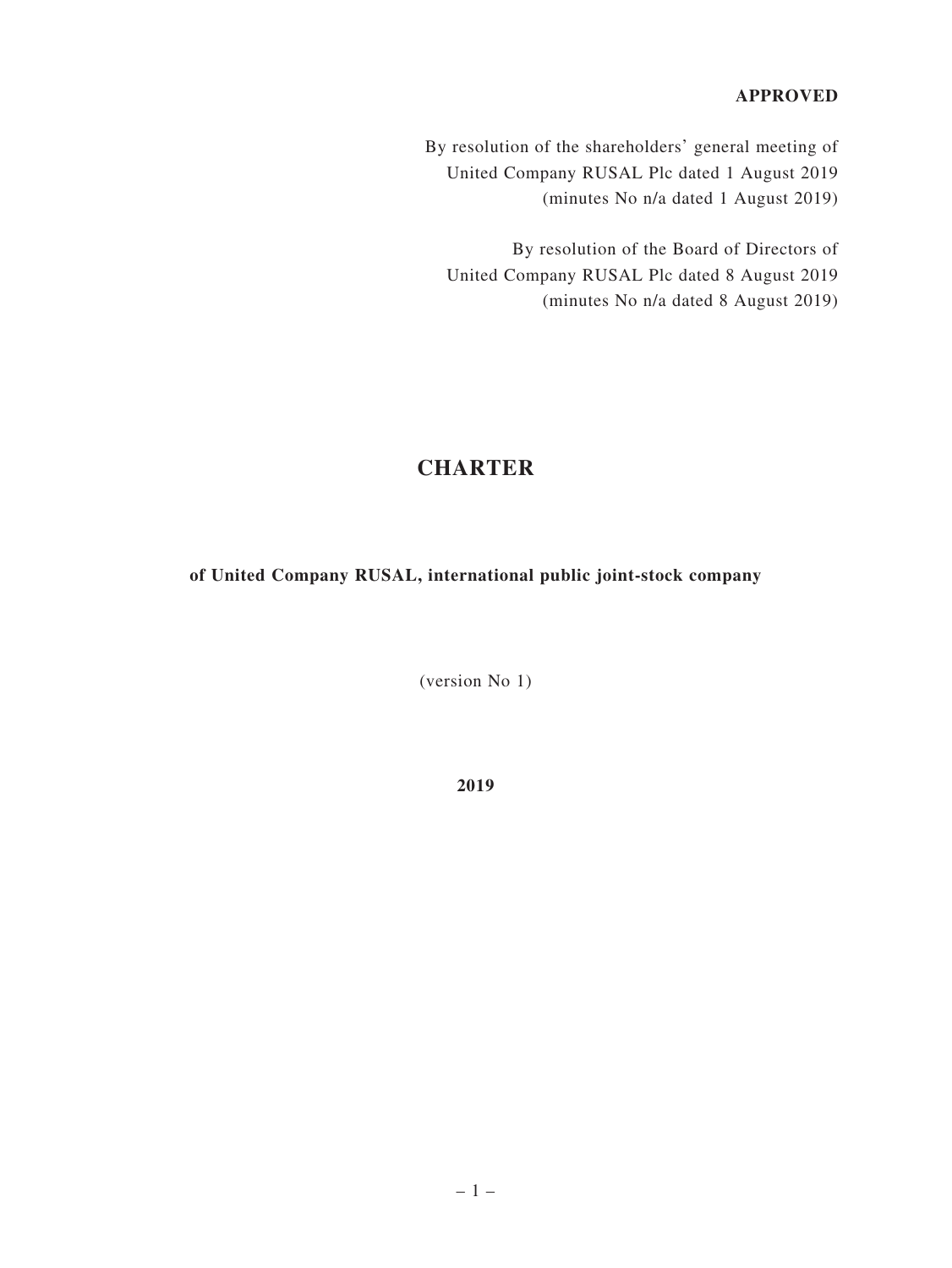#### **1**. **GENERAL PROVISIONS**

- 1.1 Foreign entity United Company RUSAL Plc (Chinese name of the Company: **俄鋁**),
	- 1.1.1 established in Jersey on 26 October 2006 as a private company limited by shares as United Company RUSAL Limited, later re-registered on 27 January 2010 as a public company: United Company RUSAL Plc;
	- 1.1.2 adopted on 1 August 2019 a resolution on change of its personal law by redomiciliation to the territory of the Russian Federation and registration in a special administrative district of the Russian Federation;

in connection with the said resolution, became United Company RUSAL, international public joint-stock company (hereinafter referred to as the "**Company**"), registered in accordance with the procedure established by the laws of the Russian Federation, in accordance with the Federal Law 'On International Companies'.

- 1.2 The Company may have civil rights and bear civil obligations necessary for performance of any activity consistent with the federal laws. From the date of state registration in the Russian Federation, the Company holds the rights and bears the obligations attributed to the foreign entity which decided on redomiciliation.
- 1.3 The purpose of the Company's activities is to gain profit in the interests of the Company and its shareholders.
- 1.4 Russian law becomes the personal law of the Company from the date of its state registration in the Russian Federation.
- 1.5 The laws of the Russian Federation on securities market apply to the Company insofar as they do not contradict the Federal Law 'On International Companies' and the essence of the relations arising therefrom.
- 1.6 The Company shall hold legal title for its separate assets included in its balance sheet; it is entitled, on its own behalf, to acquire and exercise property rights and personal non-property rights, perform duties, and act as a plaintiff or defendant in court.
- 1.7 The Company shall have a round seal with its full trade name in the Russian language and the address of the Company's location. The Company shall have stamps and letterheads with its own brand name, as well as registered trademarks in the established procedure. The Company shall have the right to have its own logo and other means of identification.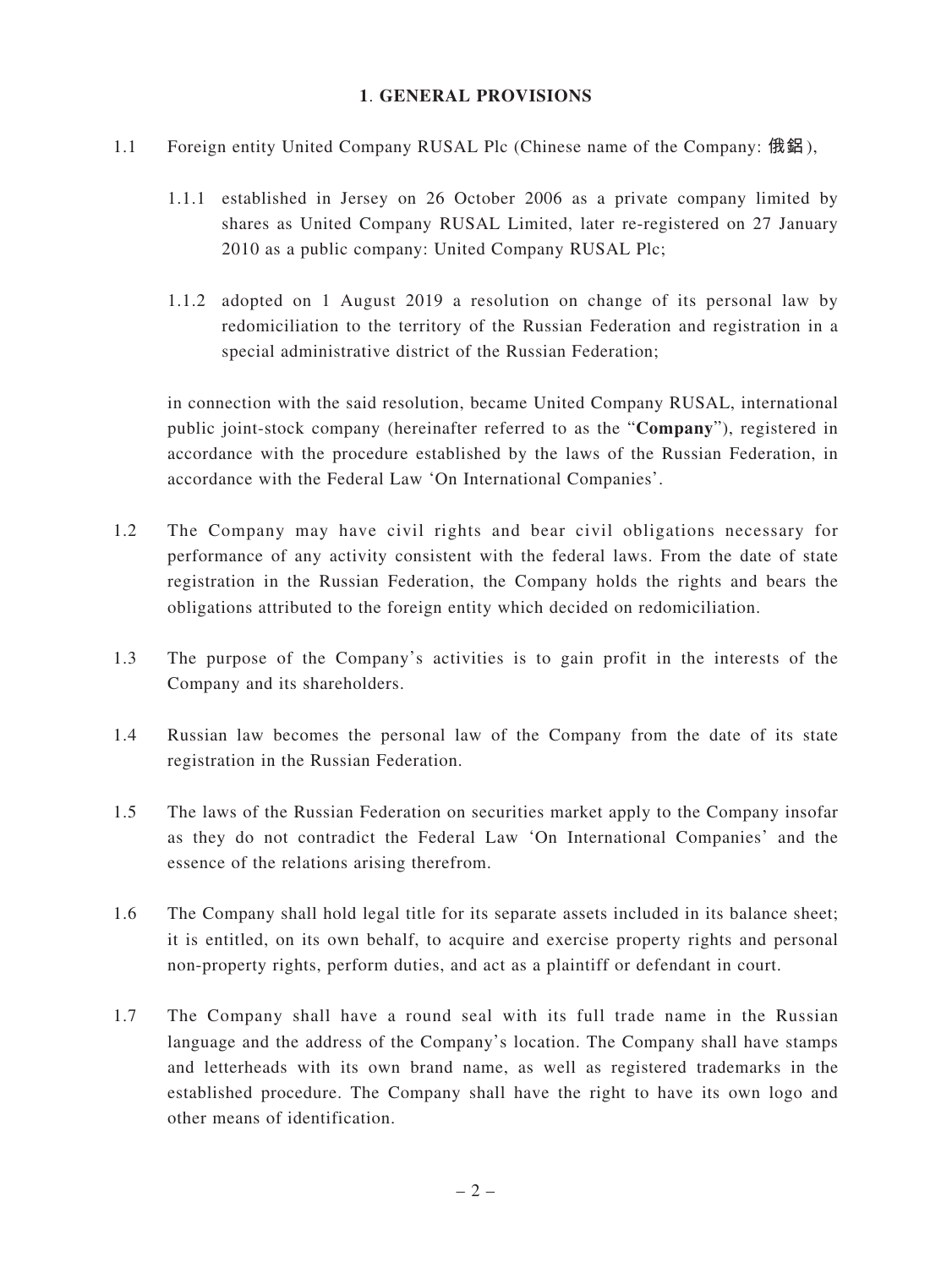- 1.8 The Company may participate and establish commercial organisations in the Russian Federation and abroad.
- 1.9 The Company may voluntarily form unions, associations as well as be a member, founder, participant of other non-profit organisations both in and outside the Russian Federation.
- 1.10 The Company was incorporated for an unlimited period of time.

#### **2**. **NAME AND LOCATION OF THE COMPANY**

- 2.1 The Company's name:
	- 2.1.1 The full name of the Company in the Russian language is: **Международная компания публичное акционерное общество «Объединённая Компания «РУСАЛ»»;**
	- 2.1.2 The abbreviated name of the Company in the Russian language is: **МКПАО«ОКРУСАЛ»»**;
	- 2.1.3 The full name of the Company in the English language: **United Company RUSAL, international public joint-stock company**.
	- 2.1.4 The Company's abbreviated name in English language is **UC RUSAL, IPJSC**.
	- 2.1.5 The Chinese name of the Company: **俄鋁**.
- 2.2 The Company's address is: **Russian Federation, Kalinigradskaya oblast (Kaliningrad Region), the city of Kaliningrad, Oktyabrskij island**.

#### **3**. **THE COMPANY'S RESPONSIBILITY**

- 3.1 The Company is held liable for its obligations with all its assets.
- 3.2 The Company will not be held liable for the obligations of its shareholders.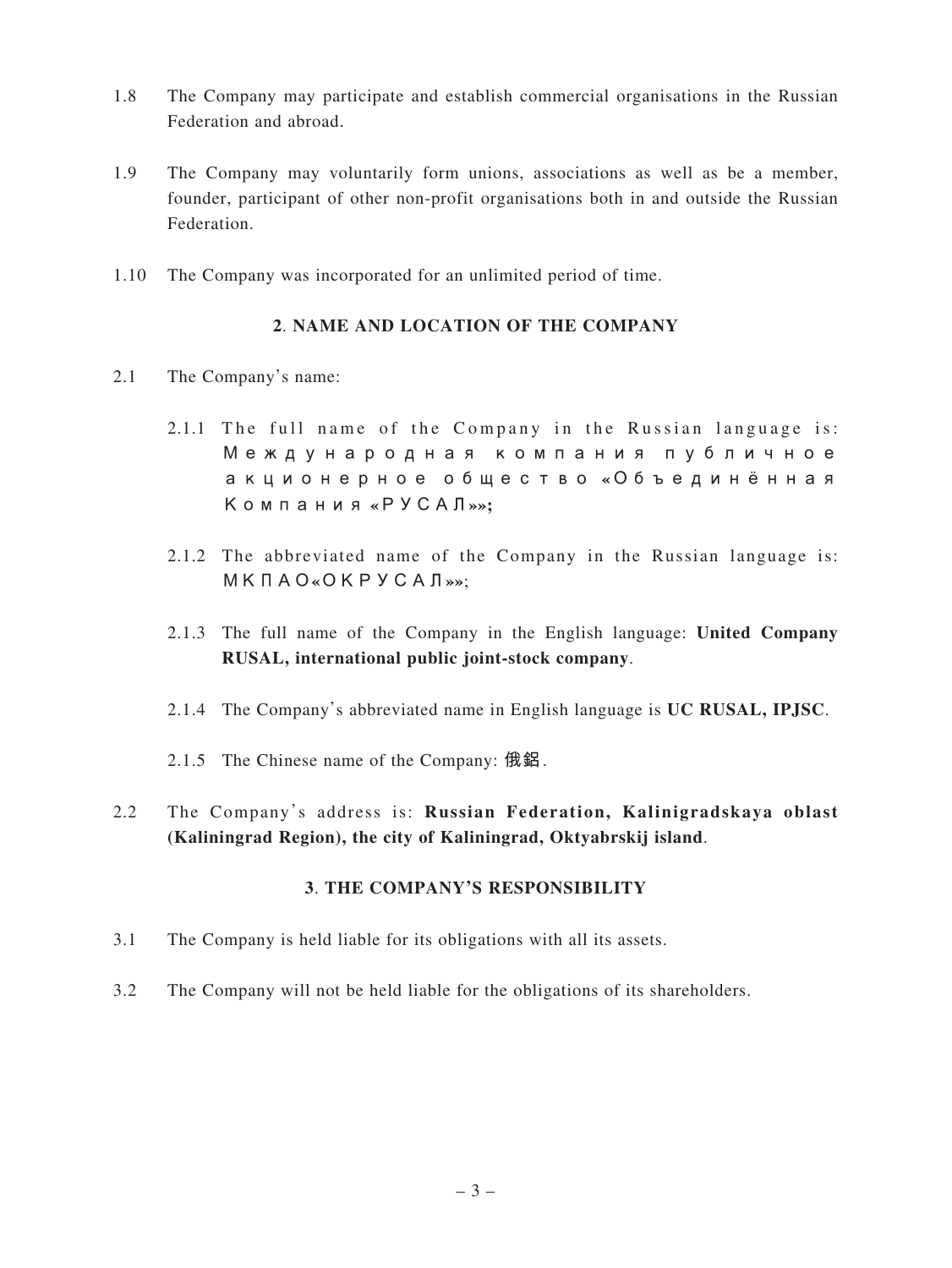#### **4**. **CHARTER CAPITAL AND SHARES OF THE COMPANY**

- 4.1 The charter capital of the Company amounts to 9,974,472,538.155654 rubles (nine billion nine hundred seventy four million four hundred seventy two thousand five hundred thirty eight rubles and 15.5654 kopeks), which is equivalent to the share capital of United Company RUSAL Plc at the official exchange rate set by the Bank of Russia on the date when the board of directors of United Company RUSAL Plc approved a resolution on convening a general meeting of shareholders of United Company RUSAL Plc the agenda of which includes approval of this Charter.
- 4.2 The charter capital is divided into 15,193,014,862 (fifteen billion one hundred ninety three million fourteen thousand eight hundred sixty two) ordinary shares with a nominal value of 0.656517 rubles each (placed shares), which is equivalent to the nominal value of shares of

United Company RUSAL Plc (0.01 US Dollars) at the official exchange rate set by the Bank of Russia on the date when the board of directors of United Company RUSAL Plc approved a resolution on convening a general meeting of shareholders of United Company RUSAL Plc the agenda of which includes approval of this Charter.

- 4.3 The charter capital of the Company consists of the nominal value of the Company's shares. The Company's charter capital shall determine the minimum amount of the Company's assets, which secures the interests of its creditors.
- 4.4 For the purpose of accounting the rights to the shares in the Company the registrar shall open personal accounts and nominee holders shall open the depositary accounts as specified in the laws of the Russian Federation.

For the period when the Company's shares are listed on The Stock Exchange of Hong Kong Limited (the "**Stock Exchange**"), the instrument of transfer in respect of the shares in the Company, the rights to which are accounted for by a foreign registrar located in Hong Kong, shall be in writing in any usual common form or in any form approved by the Stock Exchange or in accordance with the rules applicable in Hong Kong or any form approved by the board of directors of the Company (hereinafter referred to as the "**Board of Directors**") and may be under hand or, if the transferor or the transferee is a clearing house or its nominee(s), by hand or machine imprinted signature or by such other manner of execution as the Board of Directors may determine or approve from time to time.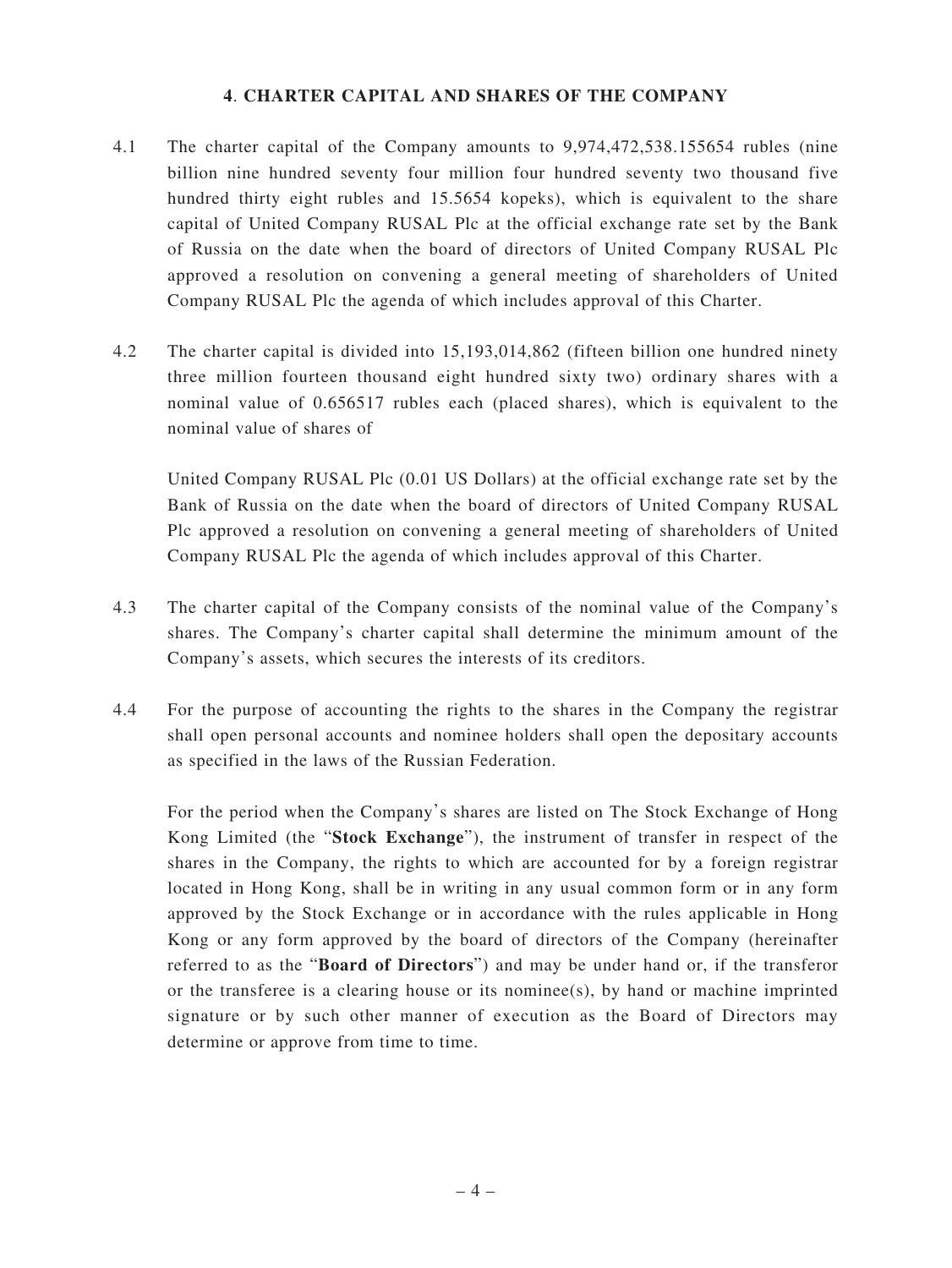For the period when the Company's shares are listed on the Stock Exchange, in respect of the shares traded on the Stock Exchange, if any fee is charged for registering any instrument of transfer or other documents relating to or affecting the title to such shares, such fee shall not exceed the maximum fees prescribed by the Stock Exchange from time to time.

4.5 Since the Company issued certificates certifying the possession of a certain number of shares, upon a request of a shareholder of the Company, the Company or a person authorised by the Company has the right to issue to such shareholder certificate(s), in respect of shares circulated outside the Russian Federation certifying the possession of a certain number of shares, executed under seal of the Company and signature of the persons authorised by the Company. The certificate shall indicate the number and type of shares in respect of which it was issued, the name of the person to whom it was issued, and the date of issue. No bearer shares shall be issued by the Company.

In case of damage, loss or destruction of the certificate, such a certificate may be replaced provided that evidence is given that the person is a shareholder, as well as reimbursement to the Company with the costs of reissuing a new certificate.

The share certificates issued and held by the shareholders of the Company before the state registration of the Company as an international company under the laws of the Russian Federation shall be recognised as effective share certificates in accordance with Article 7(20) of the Federal Law 'On International Companies', subject to the presence of sufficient evidence of title.

4.6 The Company does not stipulate the limitation on the number of shares to be held by a shareholder, their total nominal value, as well as the maximum number of votes provided to a shareholder. The shareholders shall have no pre-emptive right to purchase the Company's shares, with exception to the pre-emptive right to purchase additional shares and other securities converted to shares placed by the Company by subscription in an amount proportional to the number of Company's shares of this category (type) that they hold.

Transfers of fully paid shares shall be carried out freely, and fully paid shares shall be free from all liens in favour of the Company.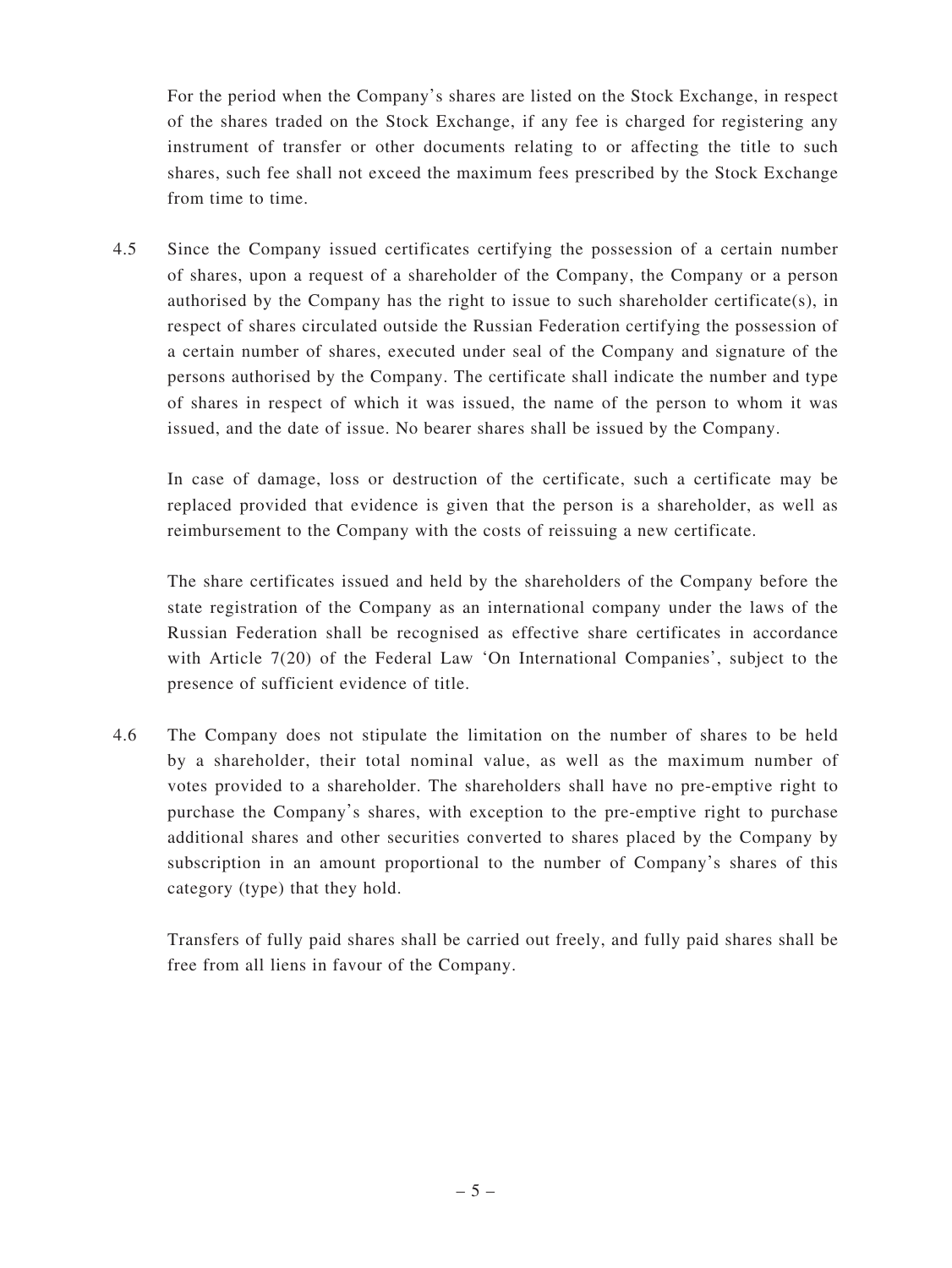- 4.7 The Company shall issue ordinary shares and may issue one or several types of preferred shares. All shares of the one type (category) shall be of the same nominal value. The nominal value of the offered preferred shares of all types shall not exceed 25% of the Company's charter capital. The nominal value of preferred shares placed by the Company cannot be lower than the nominal value of ordinary shares.
- 4.8 In addition to the placed shares, the Company has the right to place 4,806,985,138 (four billion eight hundred and six million nine hundred and eighty five thousand one hundred and thirty eight) ordinary registered shares with a nominal value specified in Article 4.2 (authorised shares). The ordinary registered shares allocated by the Company for placement provide their holders with the same rights as the placed ordinary registered shares of the Company.
- 4.9 The amendments hereto do not require the conversion of the Company's shares into shares with other rights.

## **Charter Capital Increase**

- 4.10 The charter capital of the Company may be increased either by increase of the shares' nominal value or by issue of additional shares.
- 4.11 The Company's charter capital may be paid up in full or partially in cash, securities, other things or property rights or other rights having monetary value.
- 4.12 The Company may conduct a public offering of the shares issued by it and carries out their free sale under the requirements of the existing laws of the Russian Federation. The Company also has the right to conduct a private offering of the shares issued by it, except for cases when a private offering is restricted by the requirements of the laws and regulations of the Russian Federation.
- 4.13 The number of additionally issued shares may not exceed the number of authorised shares.
- 4.14 The increase of the charter capital of the Company through placement of additional shares can be performed at the expense of the property of the Company.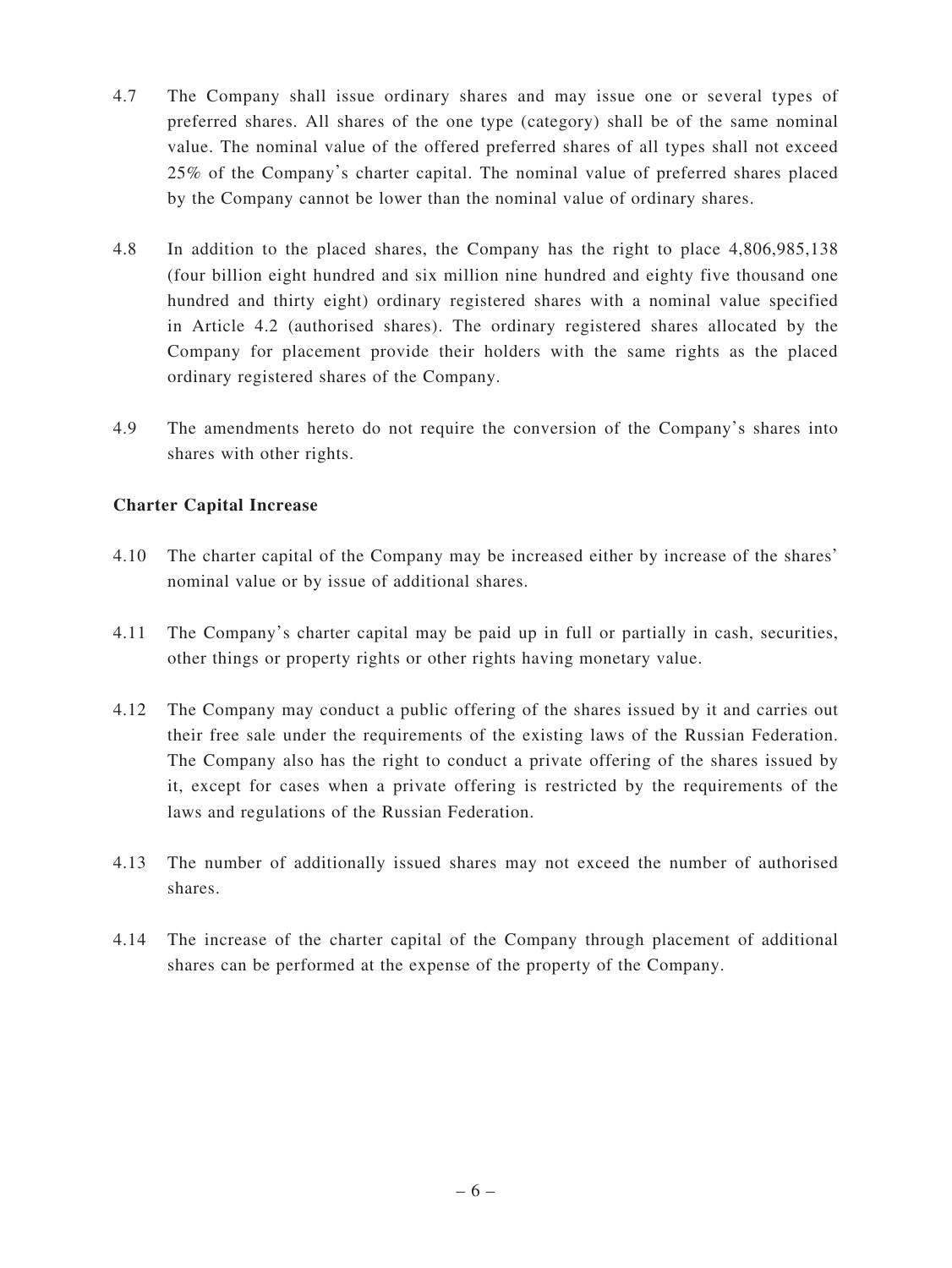4.15 The charter capital of the Company may be increased through increasing the nominal value of the shares only at the expense of the property of the Company. The amount, by which the Company's charter capital is increased at the expense of the property of the Company, may not exceed the difference between the value of the Company's net assets and the amount of the charter capital of the Company. No increase in the Company's charter capital out of its property through the placement of additional shares resulting in any fractional shares shall be allowed.

## **Charter Capital Reduction**

4.16 The charter capital of the Company may be reduced either through reduction of the shares' nominal value or reduction of the total number of the shares, including by acquisition of a part of the shares. The charter capital may be reduced by purchasing and redeeming part of the shares by the Company.

## **5**. **SHAREHOLDERS OF THE COMPANY, THEIR RIGHTS AND LIABILITIES**

- 5.1 Each ordinary share of the Company shall entitle its holder to an equal scope of rights.
- 5.2 The Company's holders of ordinary shares shall have the right to:
	- 5.2.1 participate in the general meeting of shareholders (including the right to speak at the meeting) of the Company both in person and by proxy, with the right to vote on all matters of its terms of reference;
	- 5.2.2 receive dividends in the procedure and in the manner provided for hereby;
	- 5.2.3 receive a part of the property or the value of a part of the Company's property remaining upon liquidation of the Company after settlements with creditors in proportion to the shares held by the shareholder;
	- 5.2.4 in the cases, under the procedure and on terms determined by the existing laws of the Russian Federation, pre-emptive right to purchase additional shares and other securities converted to shares placed by the Company by subscription in an amount proportional to the number of Company's shares of this category (type) that they hold;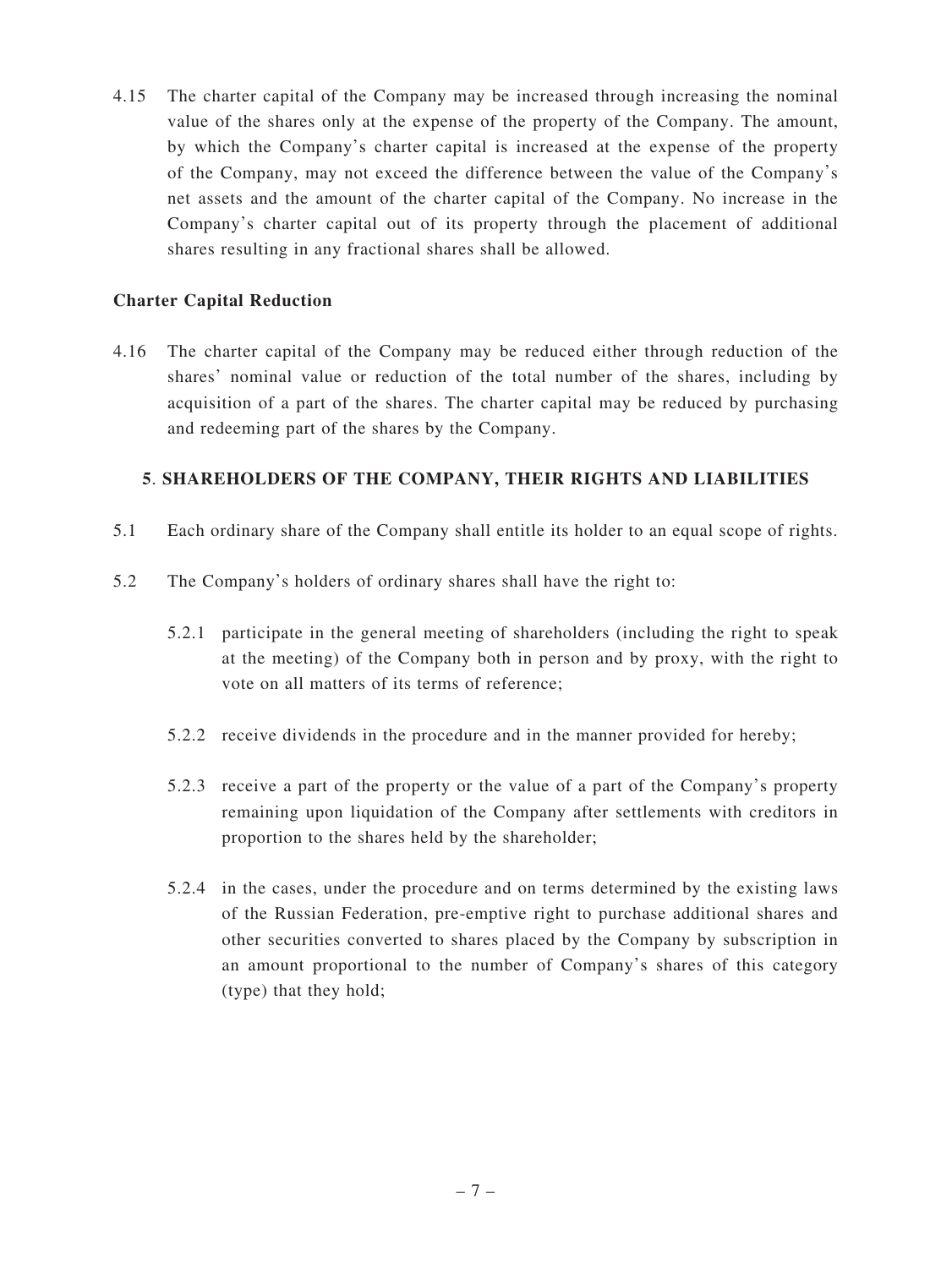- 5.2.5 receive from the registrar of the Company information on his/her personal account (in case the shareholder opens a personal account in the register of the shareholders);
- 5.2.6 exercise the right of repurchase by the Company or other shareholders of all or part of shares owned by the shareholder in cases and under the procedure stipulated by the Hong Kong laws and regulations and the Rules Governing the Listing of Securities on the Stock Exchange (the "**Listing Rules**") for the period when the Company's shares are listed on the Stock Exchange;
- 5.2.7 sell shares to the Company in case the Company has decided to purchase these shares;
- 5.2.8 the shareholder (shareholders) aggregately holding at least 1% of placed ordinary shares of the Company under the procedure stipulated by the laws are entitled to file statements of claim against a member of Board of Directors, the sole executive body of the Company (hereinafter referred to as the "**General Director**") thereby seeking reimbursement for damages caused to the Company;
- 5.2.9 access and receive copies of documents in the manner and on the terms determined in this Charter;
- 5.2.10 the shareholders (shareholder) holding jointly at least 2% of the Company's voting shares may include issues in the agenda of the annual and extraordinary general meetings of shareholders and propose candidates for the management and control bodies of the Company elected by the general meeting of shareholders;
- 5.2.11 shareholders (shareholder) holding in aggregate not less than 5% of the voting shares of the Company have the right to demand from the Board of Directors the convocation of an extraordinary general meeting of shareholders. If within the term specified in the existing laws of the Russian Federation and hereof the decision to convene the extraordinary general meeting of shareholders or the decision to refuse to convene that meeting is not made by the Board of Directors, the shareholder shall have the right to (i) submit a matter to arbitration with a request to compel the Company to hold the extraordinary general meeting of shareholders; or (ii) to convene it on their own;
- 5.2.12 shareholders (shareholder) holding in aggregate not less than 10% of the Company's voting shares, have the right to demand an audit of the Company's financial and economic activities;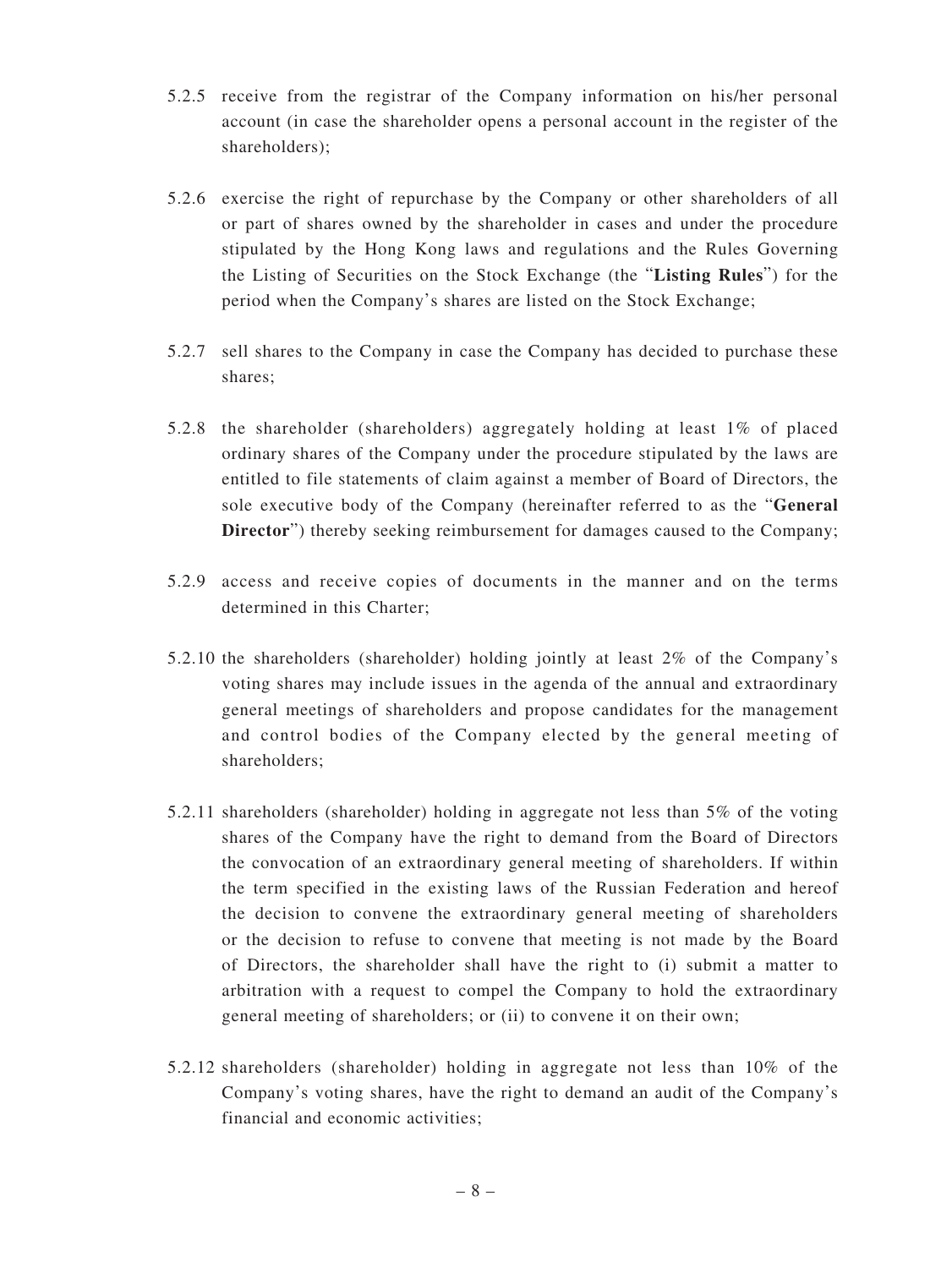- 5.2.13 for the purpose of financing and supporting the Company's activities, at any time to contribute to the Company's property gratuitous deposits in cash or in another form that do not increase the charter capital of the Company and do not change the nominal value of shares;
- 5.2.14 have other rights provided for by this Charter.
- 5.3 In the case of the placement of preferred shares of the Company, each preferred share of the Company shall grant the shareholder, being its holder, the same scope of rights.
- 5.4 In the case of the Company's placement of preferred shares, shareholders, being holders of preferred shares of the Company, shall have the following right:
	- 5.4.1 to receive dividends in the amount determined in accordance herewith;
	- 5.4.2 to receive liquidation value in the amount determined in accordance herewith;
	- 5.4.3 to participate in the general meeting of shareholders with the right to vote in resolving issues related to the reorganisation and liquidation of the Company, on amendments to the Company's charter that exclude the indication that the Company is a public one, on applying to the Bank of Russia to release it from the obligation to disclose or provide information stipulated by the laws of the Russian Federation on securities, on application for delisting of shares and issue-grade securities convertible into shares, on amending and supplementing hereof, on limiting the rights of shareholders being owners of preferred shares of the Company, and in other cases established by the Federal Law 'On Joint Stock Companies'.
- 5.5 The shareholders shall:
	- 5.5.1 comply with the requirements of this Charter and with the resolutions of the Company's management bodies adopted within the limits of their terms of reference;
	- 5.5.2 timely inform the Company's registrar of any changes in its data;
	- 5.5.3 comply with confidentiality policy with regard to the information of the Company constituting a commercial secret; and
	- 5.5.4 perform other duties established by the laws of the Russian Federation.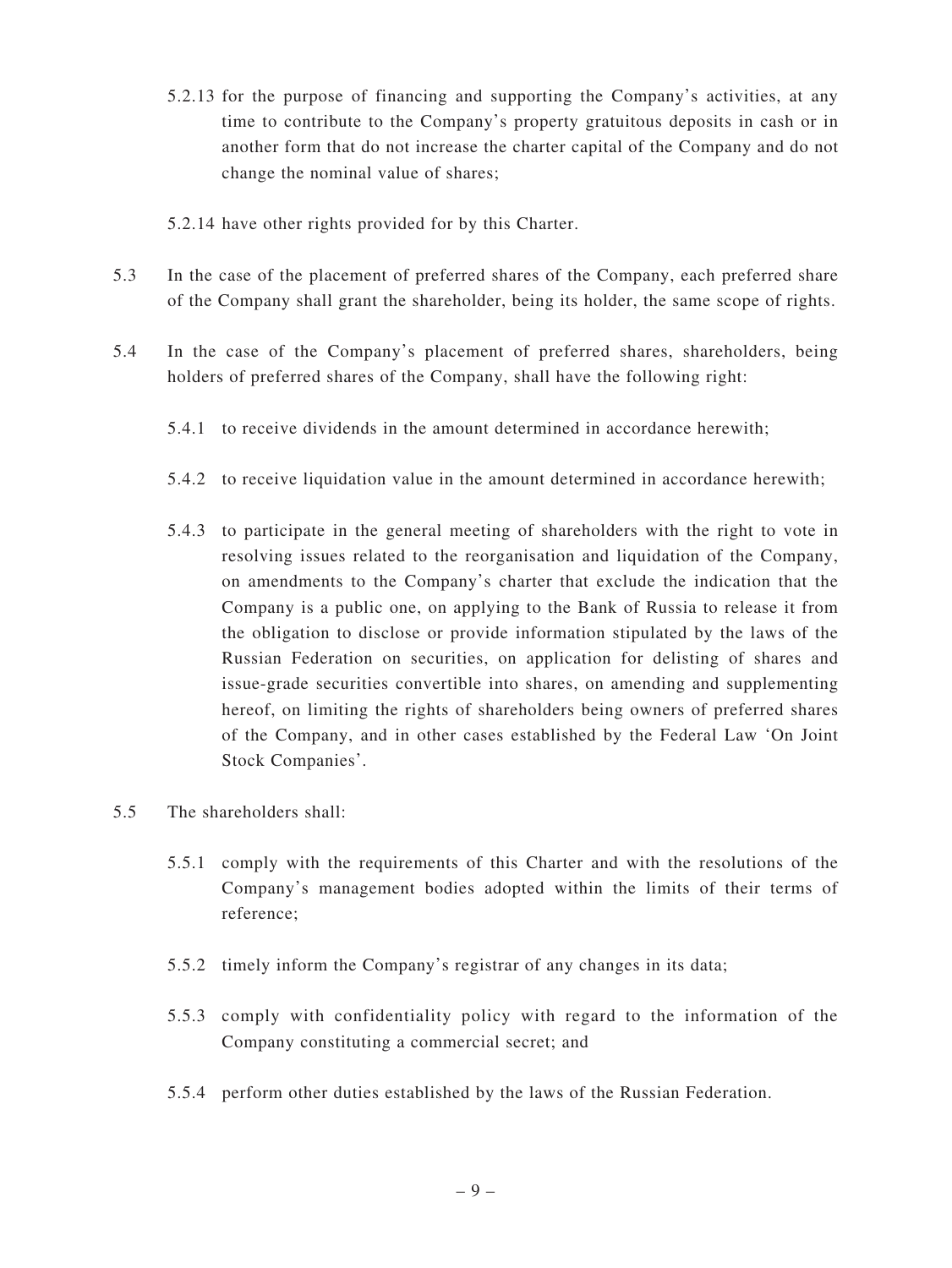#### **6**. **REGISTER OF SHAREHOLDERS**

- 6.1 The Company shall maintain and keep the register of the Company's shareholders according to the laws of the Russian Federation, including the Federal Law 'On International Companies'.
- 6.2 The registrar, being a professional participant of the securities market, shall keep the register of shareholders of the Company.

#### **7**. **BONDS AND OTHER ISSUE-GRADE SECURITIES OF THE COMPANY**

- 7.1 The Company may issue bonds or other issue-grade securities, specified in the relevant laws and regulations of the Russian Federation.
- 7.2 Allocation of bonds by the Company shall be allowed only after full payment of the charter capital of the Company. The bonds may be redeemed in cash or with other properties, including payment of outstanding shares of the Company, in accordance with the resolution on their issue.
- 7.3 Bonds and other financial instruments, with the exception of the Company's shares, placed by the foreign legal entity United Company RUSAL Plc prior to the change of personal law in accordance with the Federal Law 'On International Companies' are admitted for circulation, including public one, in the Russian Federation under the rules established by the laws of the Russian Federation on securities for admission to circulation, including public one, in the Russian Federation of foreign issuers' securities.
- 7.4 Obligations as to bonds and other financial instruments issued by the Company, with exception of the Company's shares, shall be performed out in accordance with the law under which they are issued.
- 7.5 The Company has the right to place securities, as well as to organise the circulation of securities, including by placing foreign issuers' securities, in accordance with foreign law, certifying rights with respect to securities of the Company, outside the Russian Federation without obtaining the permission of the Bank of Russia provided for under the Federal Law No. 39-FZ 'On the Securities Market' dated 22 April 1996.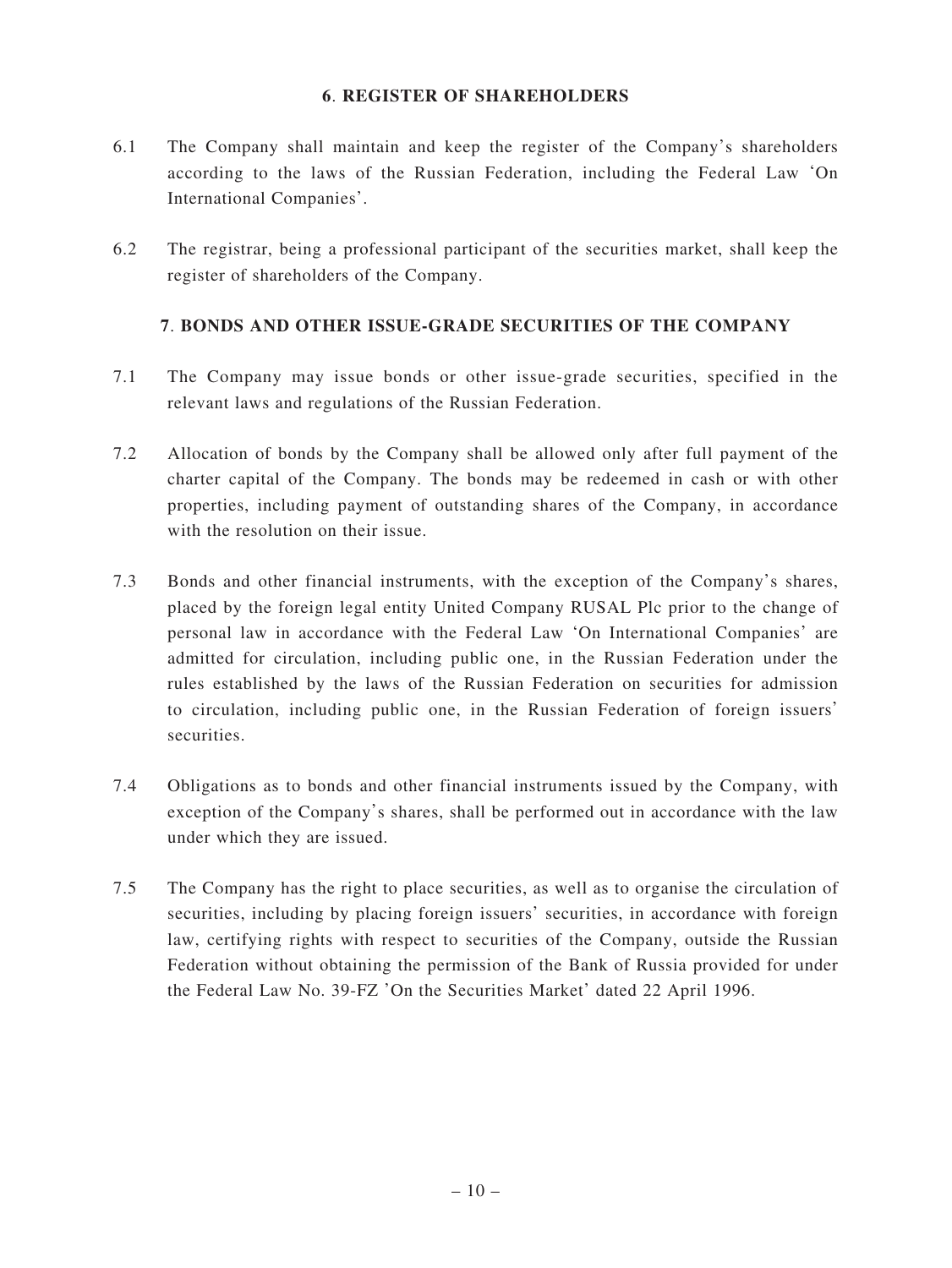#### **8**. **THE COMPANY'S FUNDS**

8.1 There shall be no reserve fund formed in the Company.

#### **9**. **DIVIDENDS OF THE COMPANY**

9.1 Based on the results of the first quarter, six months, nine months of a reporting year and (or) on the results of a reporting year the Company is entitled to make decisions (to declare) on distribution of dividends on the placed shares. A resolution on payment (declaration) of dividends based on the results of the first quarter, six months, and nine months of the reporting year may be adopted within three months following the end of the relevant period.

The source of dividends may be: (i) the Company's profit after tax (net profit) for a certain reporting period (year), including net profit for the certain periods of the previous years (exclusive of the periods within which the loss is made) that shall be determined under the Company's financial statements made in accordance with the International financial reporting standards ("**IFRS**"); and (ii) other reserves of the Company, including share premium, but excluding the Company's charter capital and any capital redemption reserve, which may serve as a source for dividend payments if the general meeting of shareholders of the Company so decides in accordance with the recommendation of the Board of Directors.

Provisions of the Article 43(1) and Article 43(4) of the Federal Law 'On Joint Stock Companies', as well as other provisions of the Federal Law 'On Joint Stock Companies' that are related to the declaration and payment of dividends by the Company and not complied with the provisions of this Charter, shall not apply to the Company.

The Company is not entitled to distribute dividends, if:

- 9.1.1. immediately following the date on which the payment of dividends is proposed to be made, the Company will not be able to discharge its liabilities as they fall due; and
- 9.1.2. having regard to the prospects of the activities of the Company as well as the amount and character of the financial resources that will be available to the Company, the Company will not be able until the expiry of the period of 12 months immediately following the date on which the payment of dividends is proposed to be made or until the Company is dissolved (whichever first occurs) to:
	- (a) continue to carry on business; and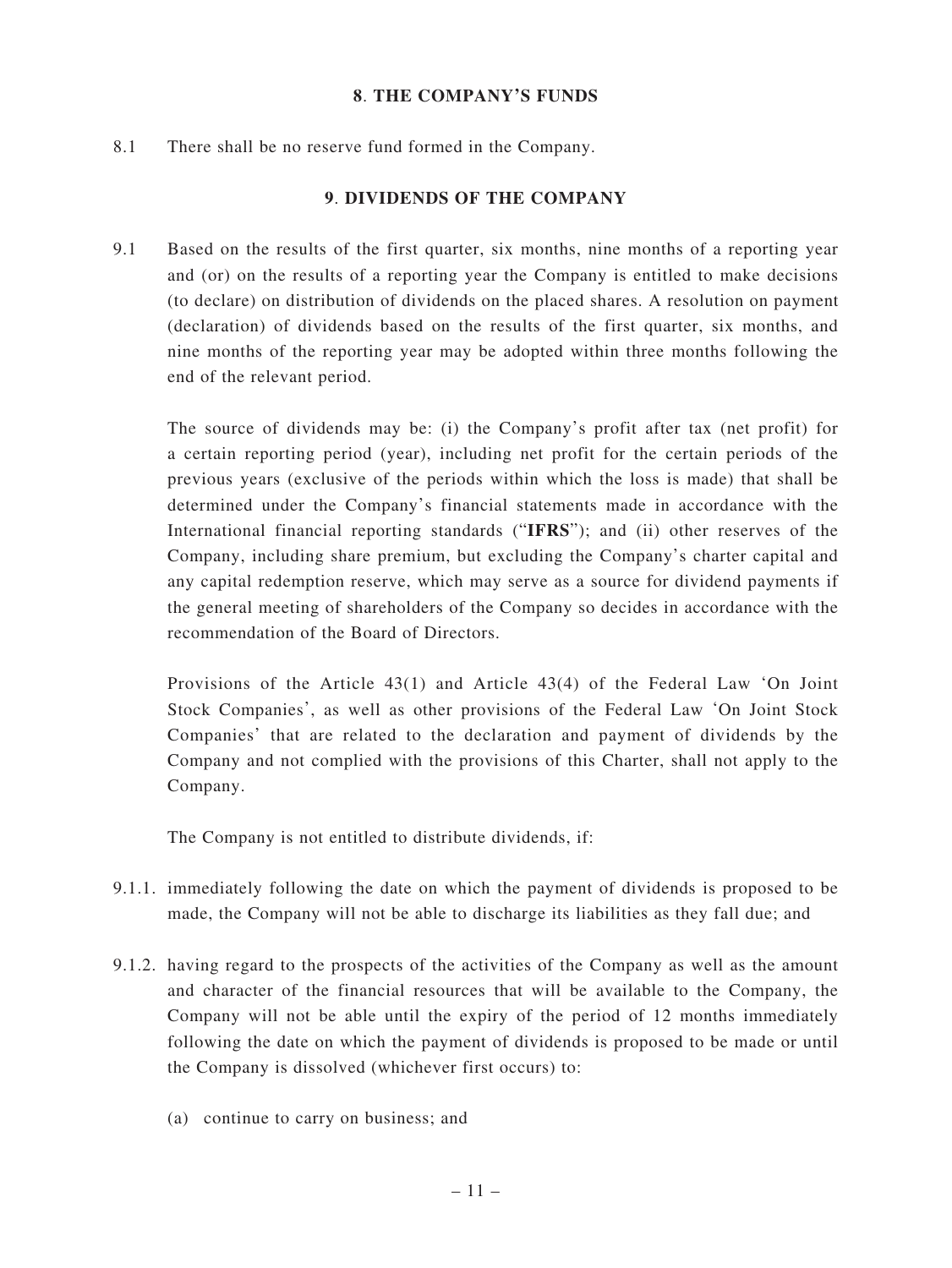- (b) discharge its liabilities as they fall due.
- 9.2 The dividend per one preferred share of the Company for each period which equals to a calendar year shall be calculated as the product of the offering price of one preferred share of the first issue of the preferred shares and the calculation ratio to be determined by the Board of Directors not later than the date of the first issue of the Company's preferred shares.
- 9.3 The information on the calculation ratio used to determine the amount of dividends on preferred shares in accordance with Article 9.2 hereof and the amount of dividends calculated using this ratio shall be disclosed by the Company in accordance with the laws of the Russian Federation on the securities market not later than the commencement date for placement of the first issue of preferred shares. This information shall be available on the website used by the Company to disclose information, before redemption of the Company's preferred shares.
- 9.4 A resolution on distribution (declaration) of dividends shall be adopted by the general meeting of shareholders. The aforesaid resolution shall specify the amount of dividends on shares of each category (type), source of dividend payments, form of their distribution, procedure for payment in kind, date as of which the persons entitled to receive dividends shall be determined. However, the resolution with respect to establishing the date, as of which the persons entitled to receive dividends are determined, shall be adopted only upon the proposal of the Board of Directors. The amount of dividends shall not exceed the one recommended by the Board of Directors.
- 9.5 The date on which persons entitled to receive dividends as per the decision on payment (declare) of dividends are determined shall be at least 10 days following the date of the decision on payment (declare) of dividends and within 20 days from the date of such decision.
- 9.6 The time for payment of dividends to a foreign registrar, nominee and to a trustee (who is a professional participant of the securities market) who are registered in the register of shareholders shall not exceed 10 business days; for other persons registered in the register of shareholders such payment period shall not exceed 25 business days from the date of determining the persons entitled to receive dividends.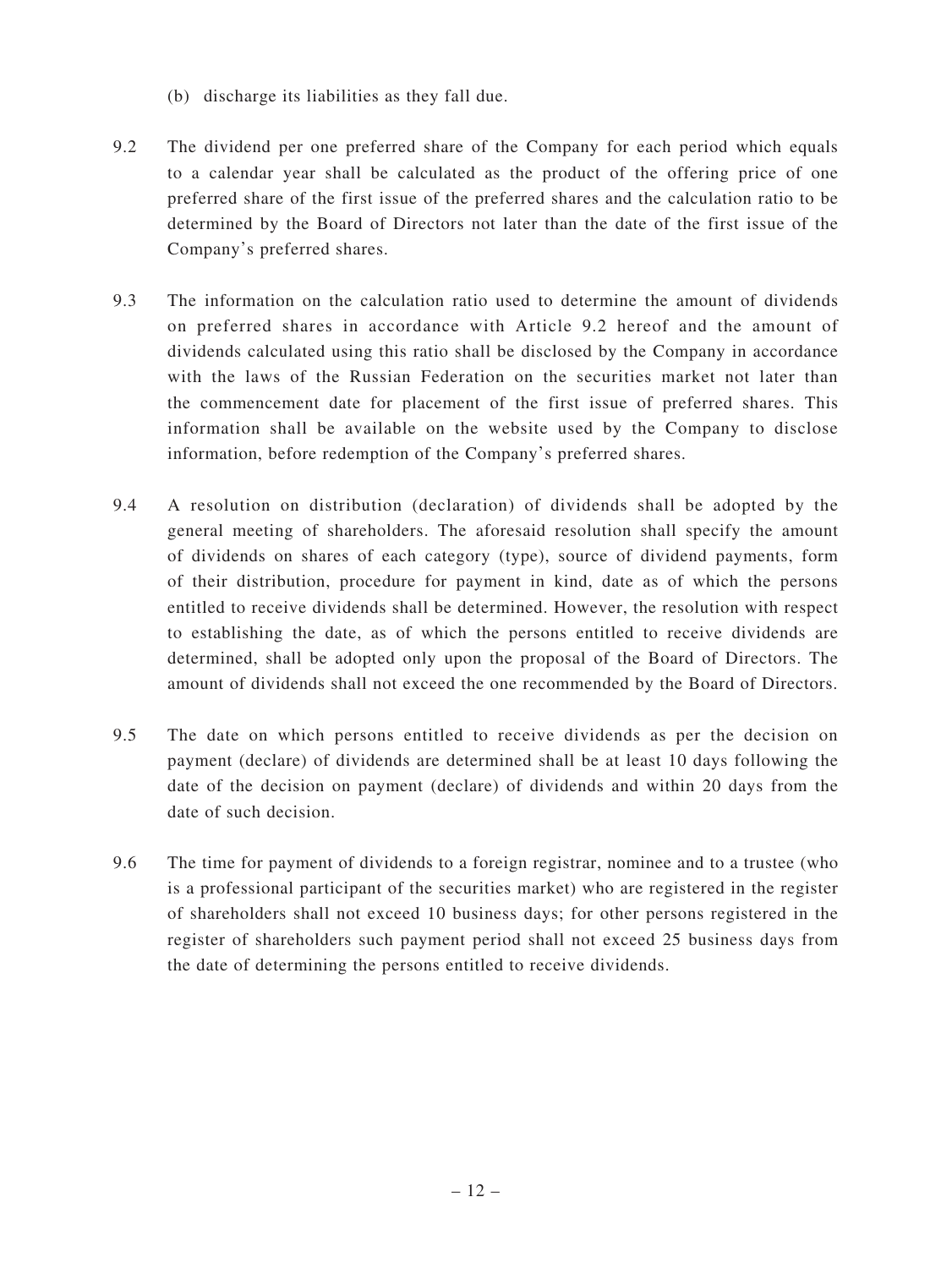9.7 Dividends shall be paid to the persons who held shares of the relevant category (type) or to the persons who exercise rights assigned to these shares in accordance with the federal laws at the end of the business day of the date when the persons entitled to receive dividends are determined under the resolution on payment of dividends.

Payment of cash dividends shall be made by a wire transfer by the Company or, upon its instructions, by the registrar keeping the Company's register of shareholders (including by foreign registrar) or by a credit institution.

9.8 Payment of cash dividends to individuals whose rights to shares are recorded in the Company's register of shareholders shall be made by a transfer of funds to their bank accounts, the details of which are in possession of the Company's registrar, or otherwise by a postal transfer, and to other persons whose rights to shares are recorded in the Company's register of shareholders, by a transfer of funds to their bank accounts. The Company's obligation to pay dividends to the said persons shall be deemed fulfilled as of the date of receipt of the transferred funds by a postal organisation or by a credit institution where the person entitled to receive such dividends has an account, and if this person is a credit institution, to its account.

Persons entitled to receive dividends and whose rights to shares are held by a nominee shall receive cash dividends in accordance with the procedure set forth in the laws of the Russian Federation on securities.

The nominee to whom the dividends were transferred and who failed to perform its obligation to transfer them in accordance with the laws of the Russian Federation on securities for reasons beyond its control shall return such funds to the Company within 10 days after the expiry of a month from the deadline for payment of dividends.

Dividends on the shares in the Company, the rights to which are accounted for by a foreign registrar shall be paid through the foreign registrar. The Company's obligation to pay dividends in this situation shall be deemed performed from the moment when the funds have been credited to the foreign registrar's bank account.

9.9 Dividends on the Company's shares due to holders of a foreign issuer securities certifying rights in respect of shares of the Company may be paid without observing the requirements of Article 8.7. of Federal Law No. 39-FZ 'On the Securities Market' dated 22 April 1996.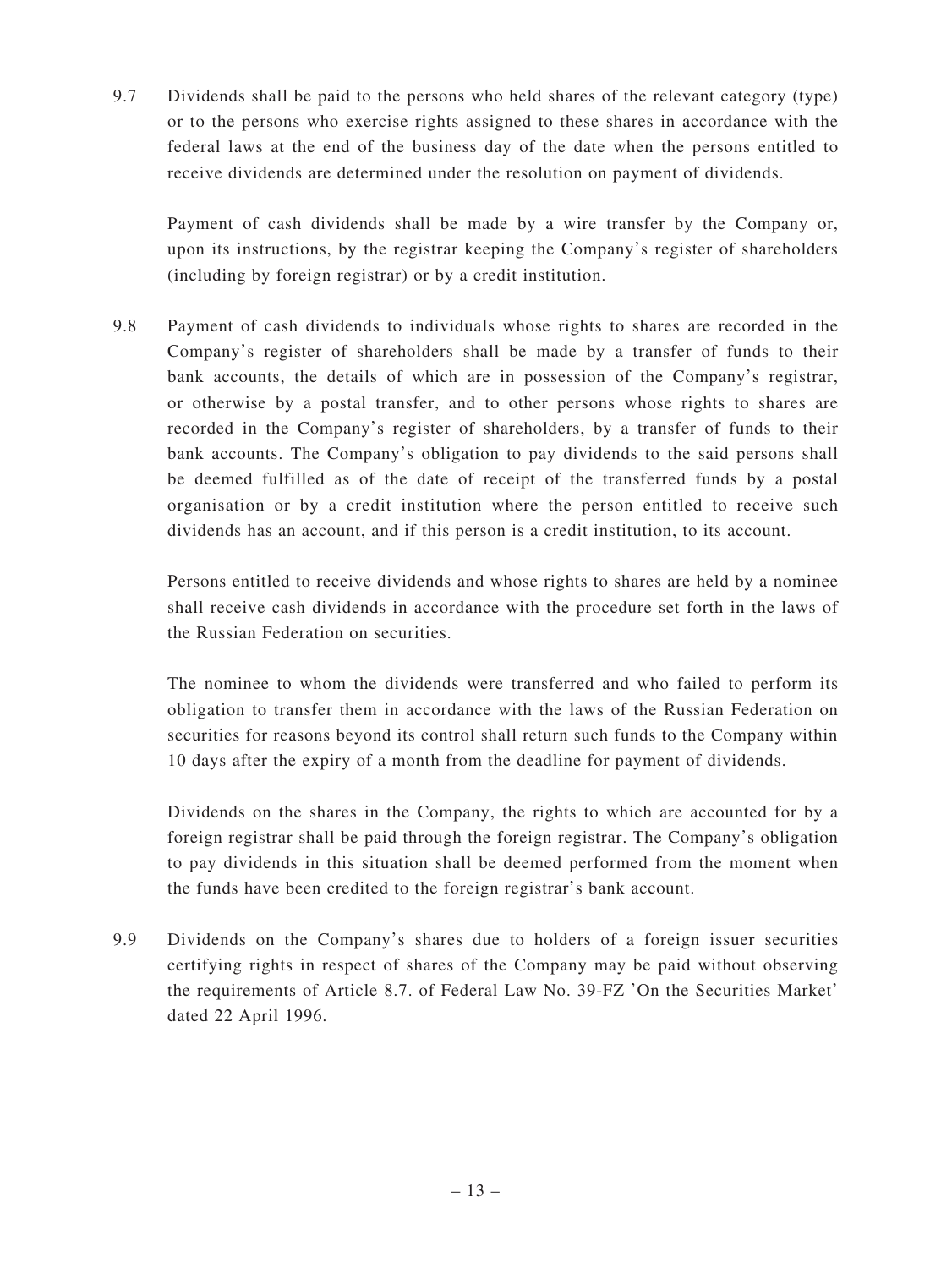9.10 A person who failed to receive the declared dividends because the Company or registrar does not have accurate address or bank details, or due to any other delay by the creditor, shall be entitled to claim for the dividends paying out (unclaimed dividends) within ten years from the date of adoption of resolution on their payment. The term within which payment of unclaimed dividends may be claimed may not be renewed, unless the person entitled to dividends has been coerced, or threatened, not to make a claim of the payment of the unclaimed dividends.

After the expiry of the such term, the declared and unclaimed dividends shall be restored as part of the undistributed profit of the Company, and the Company's liability for their payment shall cease.

9.11 Dividends declared by the Company may be paid in cash or in other properties if the general meeting of shareholders of the Company makes a decision to pay non-cash dividends.

The decision of the general meeting of shareholders on payment of non-cash dividends of the Company shall be made only on the basis of the proposal of the Board of Directors, where the Company's property sent for dividend payment shall be indicated.

## **10**. **MANAGEMENT BODIES OF THE COMPANY**

- 10.1 The management bodies of the Company shall be:
	- the general meeting of shareholders;
	- the Board of Directors;
	- the General Director.
- 10.2 The Company may create additional internal bodies (committees, commissions, boards) within the relevant management body.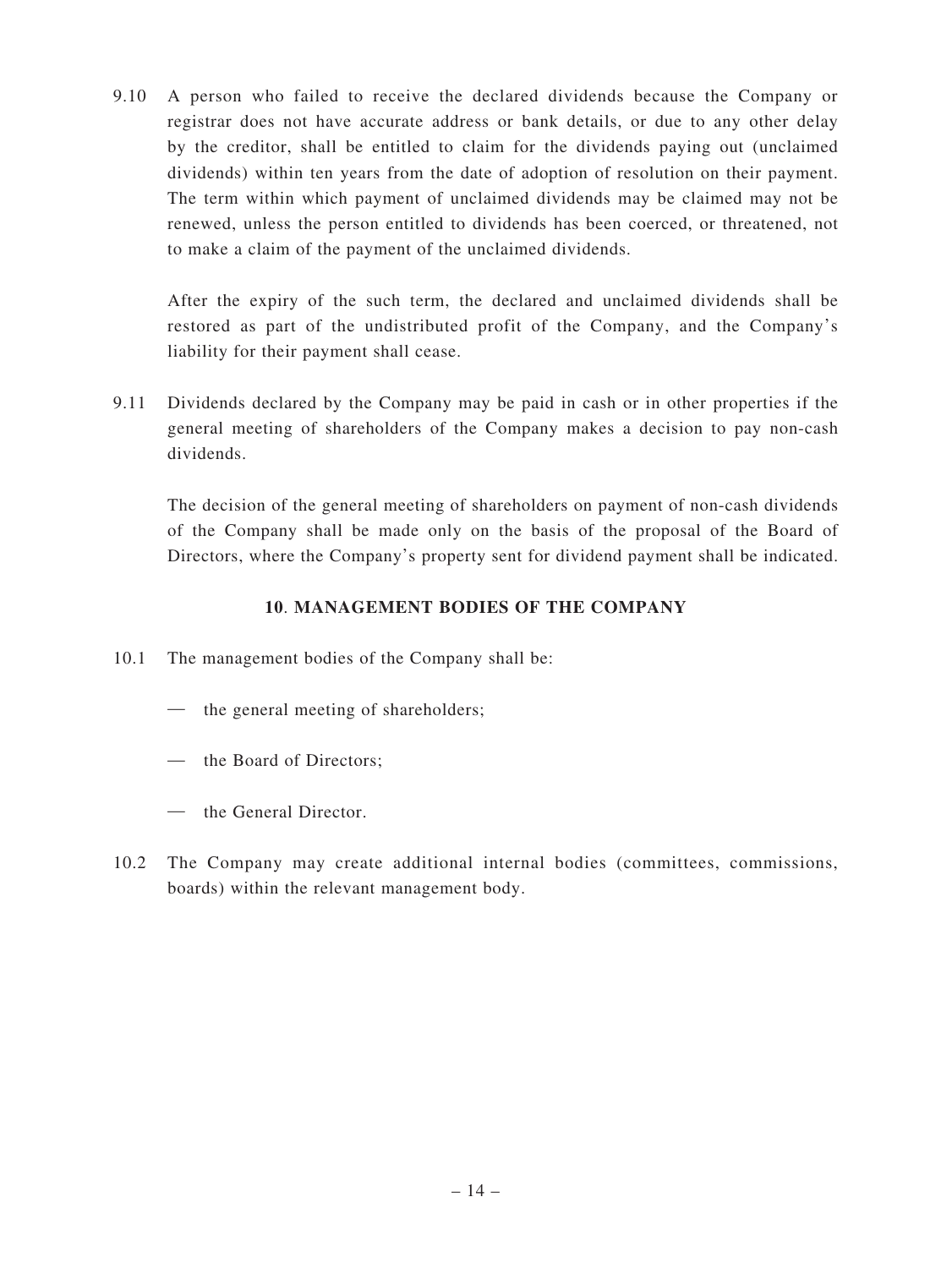#### **11**. **GENERAL MEETING OF SHAREHOLDERS**

11.1 The supreme management body of the Company shall be the general meeting of shareholders. The Company shall hold annual general meeting of shareholders once a year. The annual general meeting of the shareholders shall be held between two and six months after the end of a reporting year.

The annual general meeting of shareholders shall resolve on the following matters: election of the Board of Directors, internal audit committee; approval of the Company's auditor; approval of annual accounting (financial) statements of the Company (including the payment (declaration) of dividends, except for the payment (declaration) of dividends based on the results of the first quarter, six months, nine months of the reporting year) and losses of the Company based on the results of the reporting year, and other issues falling within the terms of reference of the general meeting of shareholders.

- 11.2 General meetings other than annual general meetings are deemed to be extraordinary general meetings.
- 11.3 The Company's shareholders (shareholder) jointly holding at least 2% of the Company's voting shares may no later than 30 days from the end of the Company's reporting year include issues in the agenda of the annual general meeting of shareholders and propose candidates for the Board of Directors and the internal audit committee of the Company, as well as a candidate for the position of the General Director of the Company. The number of such candidates may not exceed the number of members of the relevant body.

If the proposed agenda of extraordinary general meeting of shareholders includes the election of the members of the Board of Directors and/or the General Director of the Company, the shareholders or shareholder holding jointly at least 2 % of the Company's voting shares may propose candidates for the Board of Directors and a candidate for the position of the General Director of the Company. The number of candidates for election to the Board of Directors may not exceed the number of members of the Board of Directors.

Such proposals shall be made to the Company at least 30 days prior to holding the extraordinary general meeting of shareholders.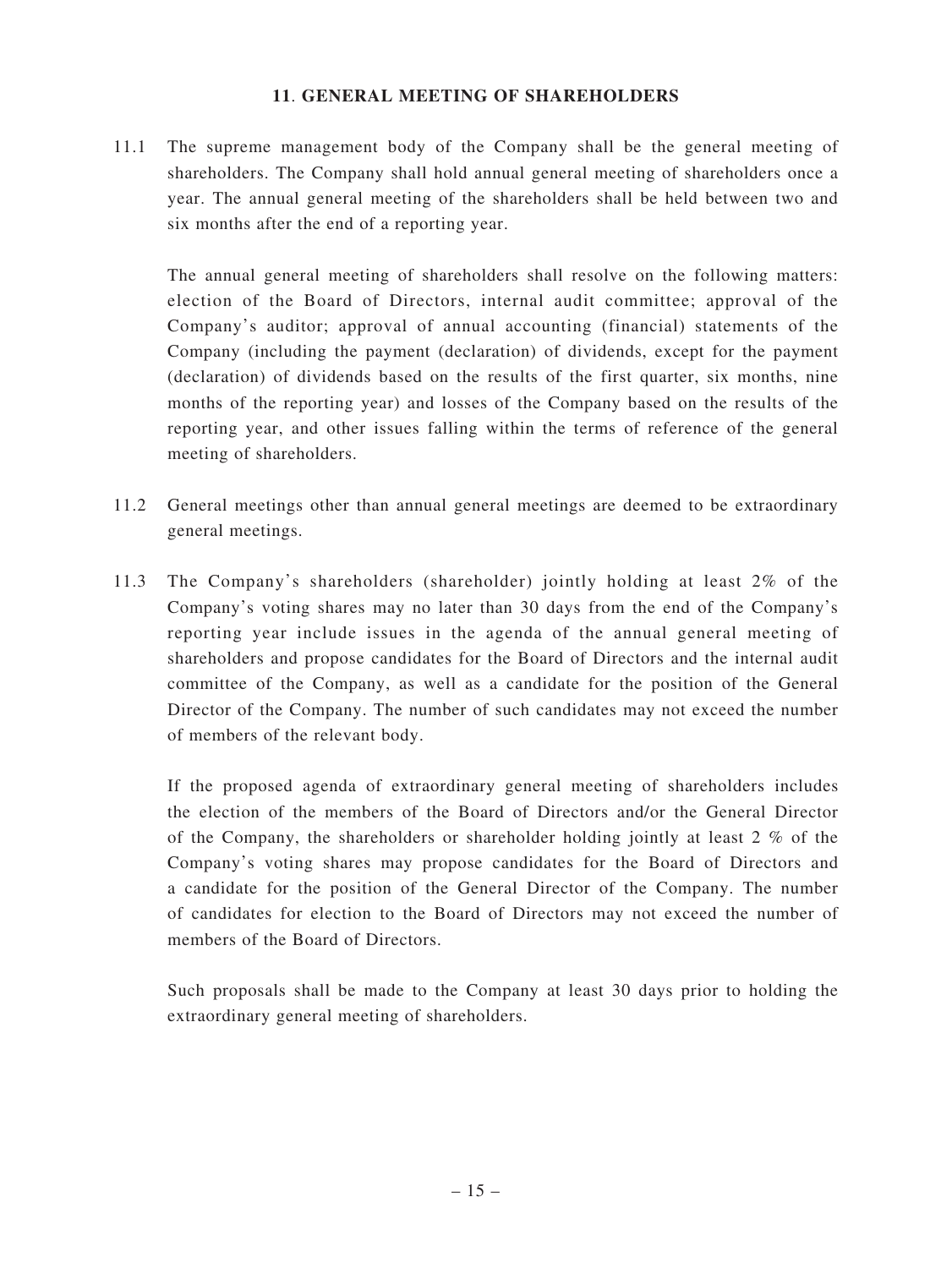In addition to the matters proposed by the shareholders to be included into the agenda of the general meeting of shareholders and candidates nominated by the shareholders for formation of the relevant governing body, the Board of Directors has a right to include issues into the agenda of the general meeting of shareholders and (or) to nominate candidates for voting for election to the corresponding governing bodies at its discretion. The number of candidates proposed by the Board of Directors cannot exceed the size of the corresponding governing body.

The written consent of a candidate to be elected as a member of the Board of Directors and the written consent of a candidate to be elected as the General Director of the Company shall be delivered to the Company no later than 7 days prior to the date of a general meeting of shareholders for the purpose of approving the relevant resolution(s) for the corresponding election and/or appointment. The period during which the candidate may deliver the written consent to the Company shall be no less than 7 days, commencing no earlier than the date after the day on which notice of the relevant general meeting of shareholders for approving the relevant resolution(s) has been despatched to shareholders of the Company. A shareholder has a right to deliver such written consent together with its notice for nomination of a candidate.

- 11.4 Proposal for additional issues to be included in the agenda of the general meeting of shareholders shall be made in writing containing the wording of the issue, the name of the shareholder (shareholders) submitting the issue, number and category (type) of the shares owned by him/her and shall be signed by the shareholder (shareholders). Proposal on introducing issues to the agenda of the general meeting of shareholders may contain the wording of resolution on each proposed issue.
- 11.5 When submitting proposals for the nomination of candidates, the candidate's name and information of the identity document shall be indicated: series and (or) the number of the document, date and place of its issuance, issuing authority, name of the body to be elected to which the candidate is proposed. If the candidate is a shareholder of the Company, the number and category (type) of shares belonging to him/her (them), the name of the body to be elected to which the candidate is proposed, as well as the name of the shareholder(s) nominating the candidate, the number and category (type) of shares owned by him/her (them) shall also be indicated. The proposal shall be signed by the shareholder(s).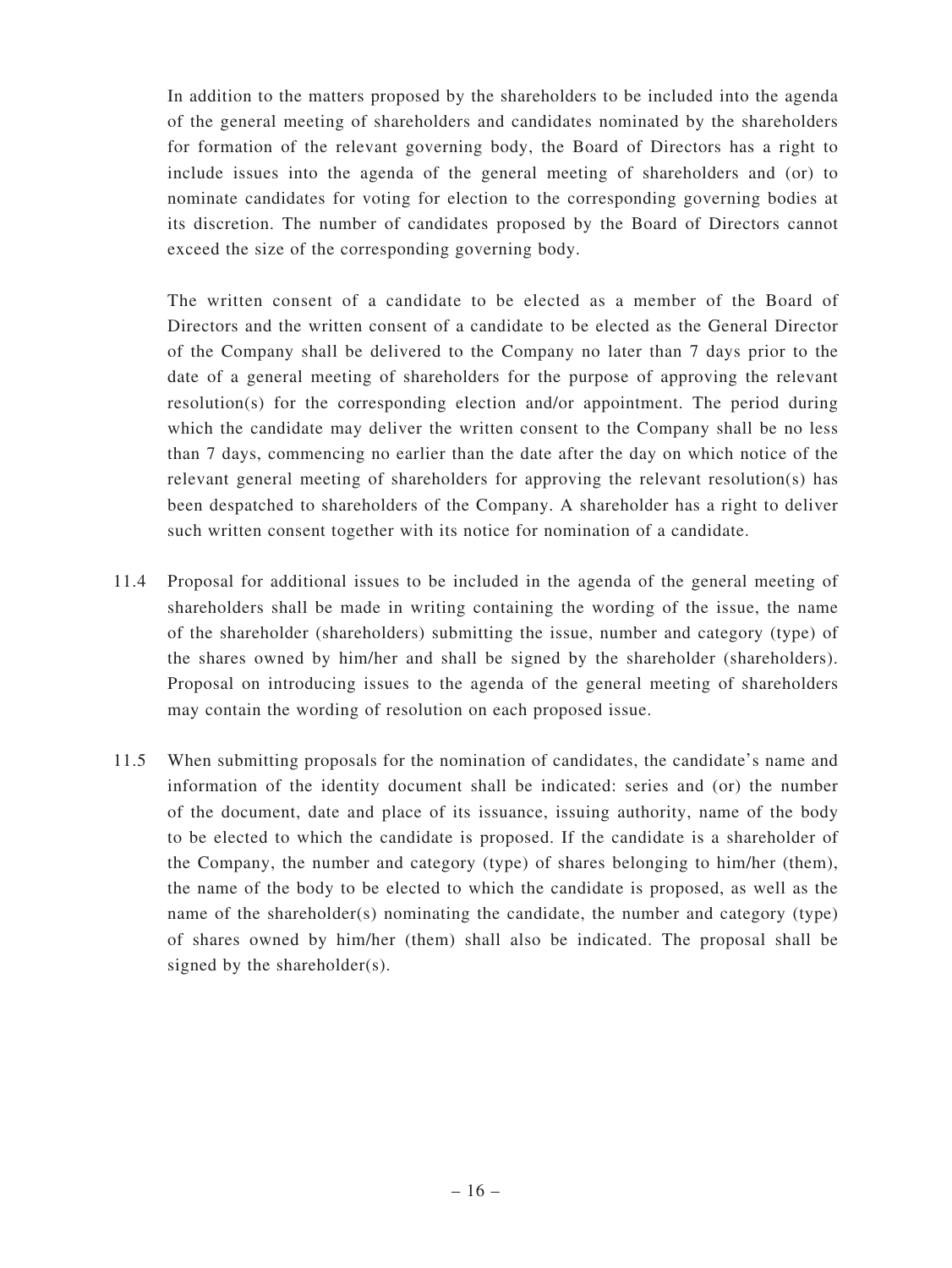- 11.6 The Board of Directors shall consider offered proposals and adopt the resolution on adding them to the agenda of the general meeting of shareholders or on refusal to add them to the agenda within 5 days after the expiry date specified in Article 11.3 hereof.
- 11.7 The Chairperson of the Board of Directors shall chair at the general meeting of shareholders, the Corporate Secretary of the Company shall exercise functions of the secretary of the general meeting and, in the absence of such persons, any Executive Director present at the general meeting of shareholders of the Company.

The "Executive Director" for the purposes of this Article of the Charter shall mean a member of the Board of Directors who is also an employee of any of the companies in the Group. The "Group" for the purposes of this Article of the Charter shall mean the group of the Company defined in accordance with the provisions of IFRS.

# **12**. **TERMS OF REFERENCE OF THE GENERAL MEETING OF SHAREHOLDERS**

- 12.1 The terms of reference of the general meeting of shareholders shall include:
	- 12.1.1 amendments to the Charter of the Company or approving the restated Charter of the Company;
	- 12.1.2 reorganisation of the Company;
	- 12.1.3 liquidation of the Company, appointment of a liquidation committee and approval of interim and final liquidation balance sheets;
	- 12.1.4 determination of the total number of members of the Board of Directors, election of members of the Board of Directors and early termination of their powers;
	- 12.1.5 appointment of the sole executive body (General Director) of the Company, determination of the term of his/her authority, early termination of his/her powers and termination of the employment contract with him/her;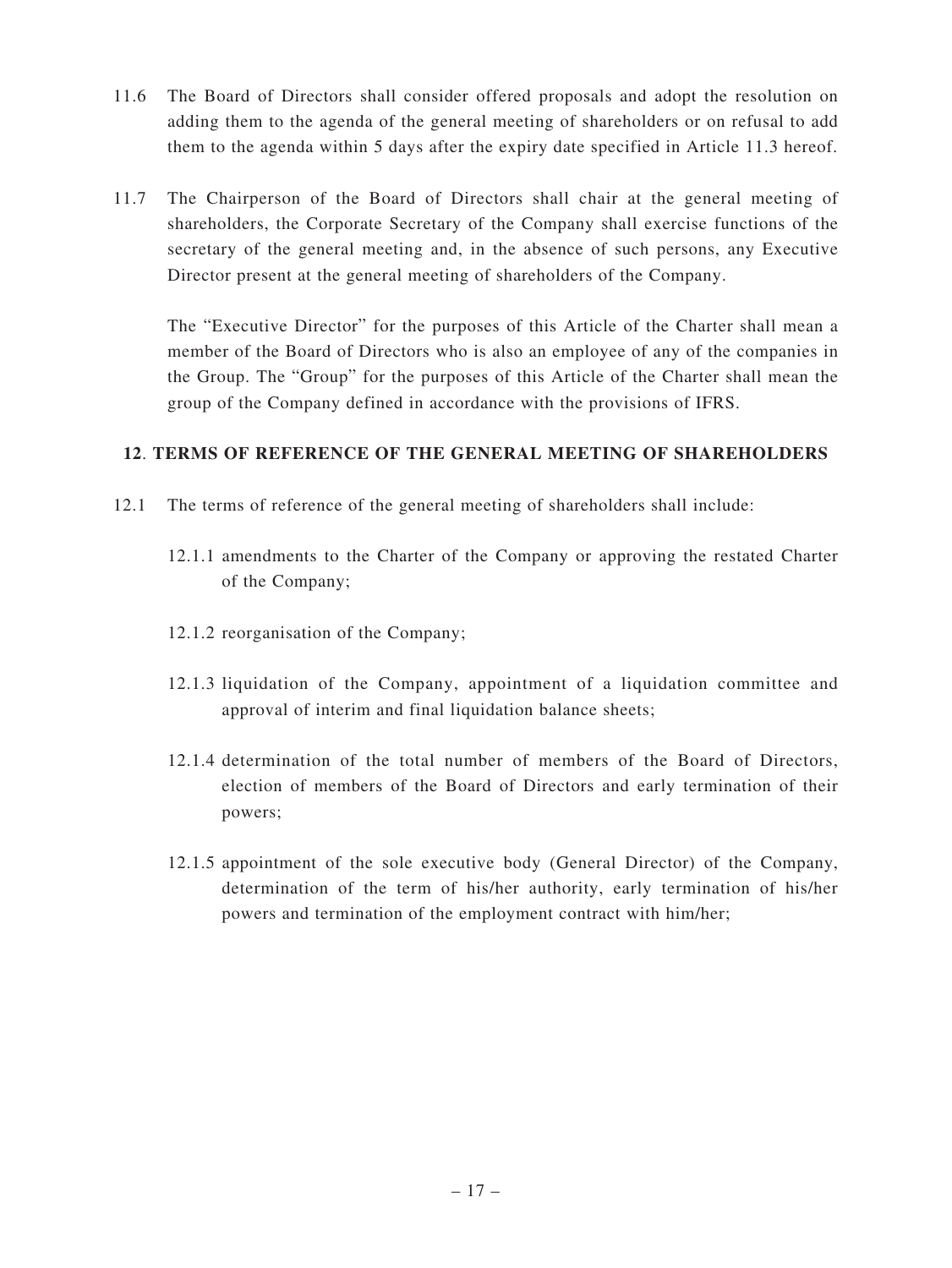- 12.1.6 estimation of quantity, nominal value, category (type) of authorised shares and rights granted thereby;
- 12.1.7 approval of the annual report, annual accounting (financial) statements of the Company;
- 12.1.8 increase of the charter capital of the Company by increasing the nominal value of the shares;
- 12.1.9 increase in the charter capital of the Company by placement of additional ordinary shares of the Company through the private offering;
- 12.1.10 increase of the charter capital of the Company by private offering of the preferred shares;
- 12.1.11 increase of the Company's charter capital by issue of additional ordinary shares by public offering should the number of shares newly issued be more than 25% of ordinary shares previously issued by the Company;
- 12.1.12 issue of the issue-grade securities convertible into shares by private offering, and on placement of issue-grade securities convertible into ordinary shares in the amount exceeding 25% of outstanding ordinary shares by means of a public offering;
- 12.1.13 increase of the Company's charter capital at the expense of the Company's property by placing additional shares only among the Company's shareholders;
- 12.1.14 decrease in charter capital of the Company through decrease in the nominal value of shares;
- 12.1.15 decrease of charter capital of the Company by means of purchasing a part of the shares by the Company to reduce their total number as well as by redemption of the shares purchased or repurchased by the Company;
- 12.1.16 election of the members of internal audit committee of the Company and early termination of their powers;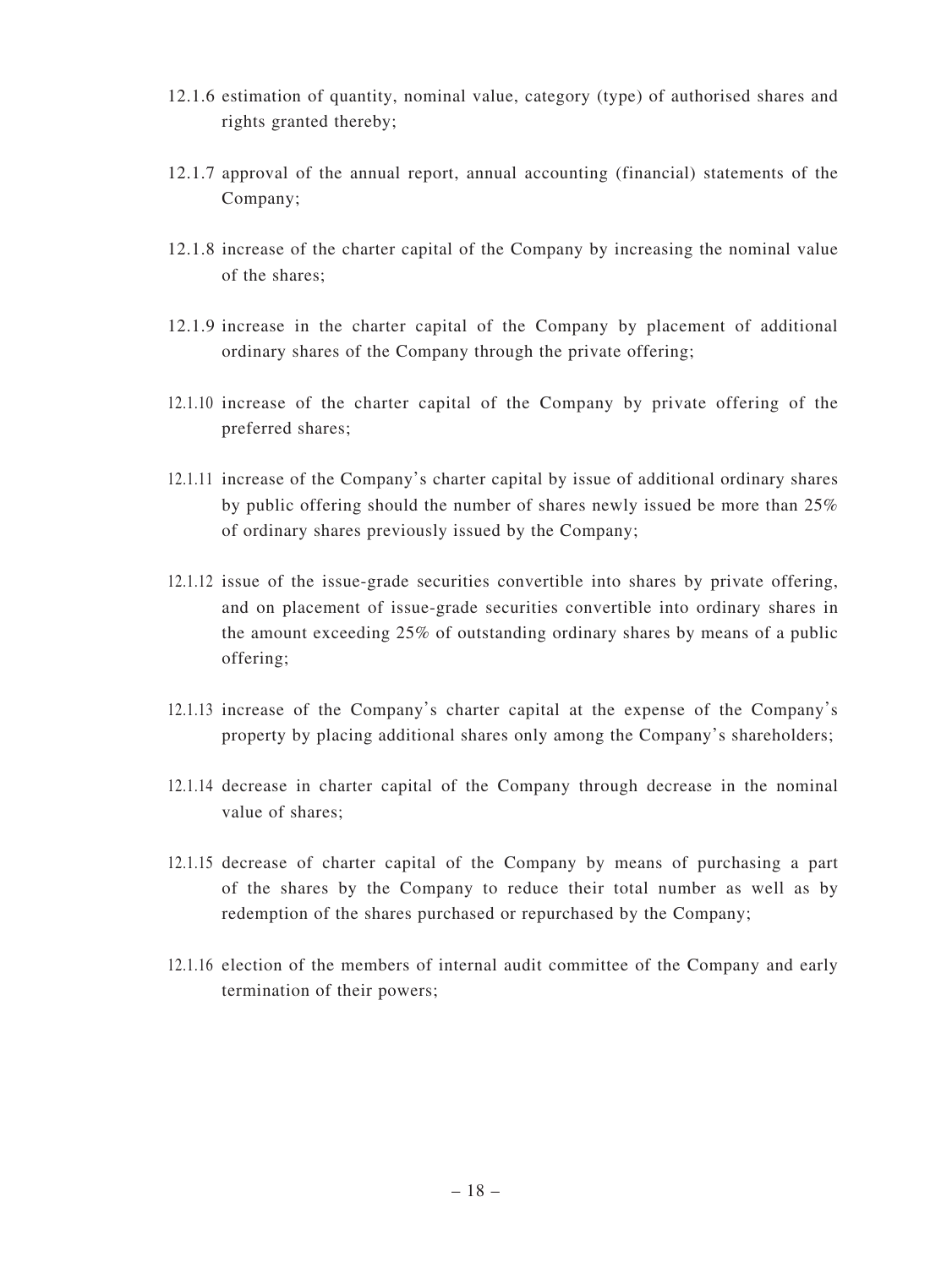- 12.1.17 approval of the appointment and removal of the Company's auditor;
- 12.1.18 approval of the terms of the agreement entered into with the auditor, including determining the amount of its fee;
- 12.1.19 payment (declaration) of the dividends according to the results of the first quarter, six months, nine months of the reporting year and establishment of the date on which the persons entitled to receive dividends are determined;
- 12.1.20 distribution of profits (including payment (declaration) of dividends, except for payment of profits as dividends based on the results of the first quarter, six months, nine months of the reporting year) and losses of the company based on the results of the reporting year; and establishment of the date on which the persons entitled to receive dividends are determined;
- 12.1.21 passing resolutions on delegation of powers of the sole executive body to a managing company or a manager;
- 12.1.22 determination of the procedure for holding a general meeting of shareholders;
- 12.1.23 splitting and consolidation of shares;
- 12.1.24 considering and/or adopting a resolution in respect of transactions with connected persons that require approval of the shareholders in accordance with the Listing Rules for the period when the Company's shares are listed on the Stock Exchange;
- 12.1.25 considering and/or adopting a resolution in respect of notifiable transactions that require approval of the shareholders in accordance with the Listing Rules for the period when the Company's shares are listed on the Stock Exchange;
- 12.1.26 considering and/or approving internal documents regulating the activity/ activities of the bodies of the Company;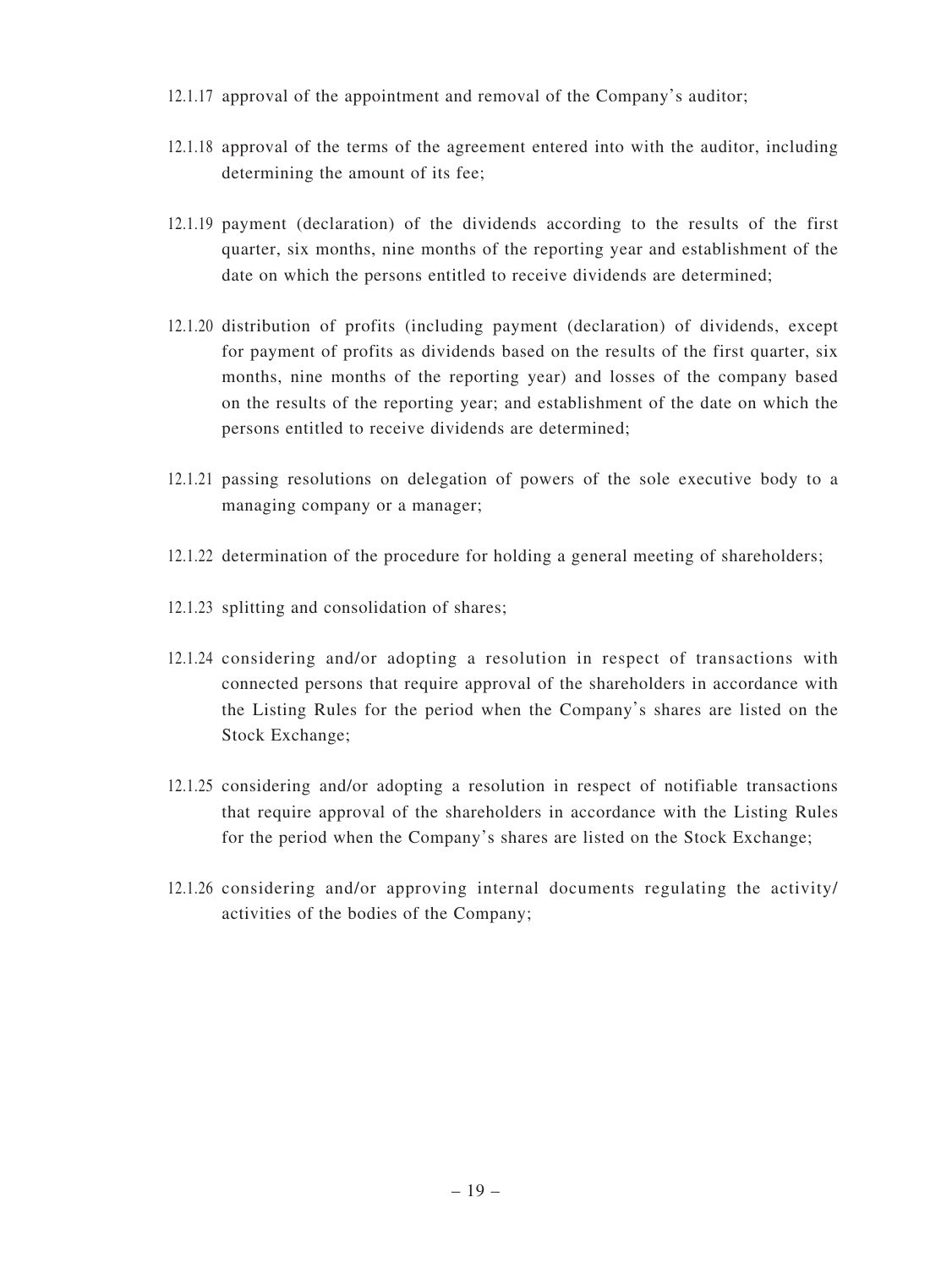- 12.1.27 adoption of resolution on making an application concerning delisting of the Company's shares and (or) issue-grade securities, convertible into shares of the Company;
- 12.1.28 upon receipt by the Company of voluntary offer to acquire the shares and other issue-grade securities convertible into shares of the Company:
	- (1) consent to the conclusion or subsequent approval of a transaction or several related transactions related to acquisition, disposal or possible disposal by the Company, directly or indirectly, of the property the value of which is 10% or more of the book value of the Company's assets determined according to its accounting (financial) statements as of the last reporting date, unless such transactions are made in the ordinary course of business of the Company or were conducted prior to the receipt by the Company of a voluntary offer, and, in the case of receipt by the Company of a voluntary offer to acquire publicly traded securities, until the disclosure of information on sending a relevant proposal to the Company;
	- (2) increase of the charter capital of the Company by placement of additional shares to the extent of the number and categories (types) of the authorised shares;
	- (3) placement of securities convertible into shares, including the Company's options, by the Company;
	- (4) the Company's acquisition of placed shares;
	- (5) increase of remuneration to persons holding positions in the Company's management bodies, setting of conditions for termination of their powers, including the setting or increase of compensation paid to these persons in case of termination of their powers;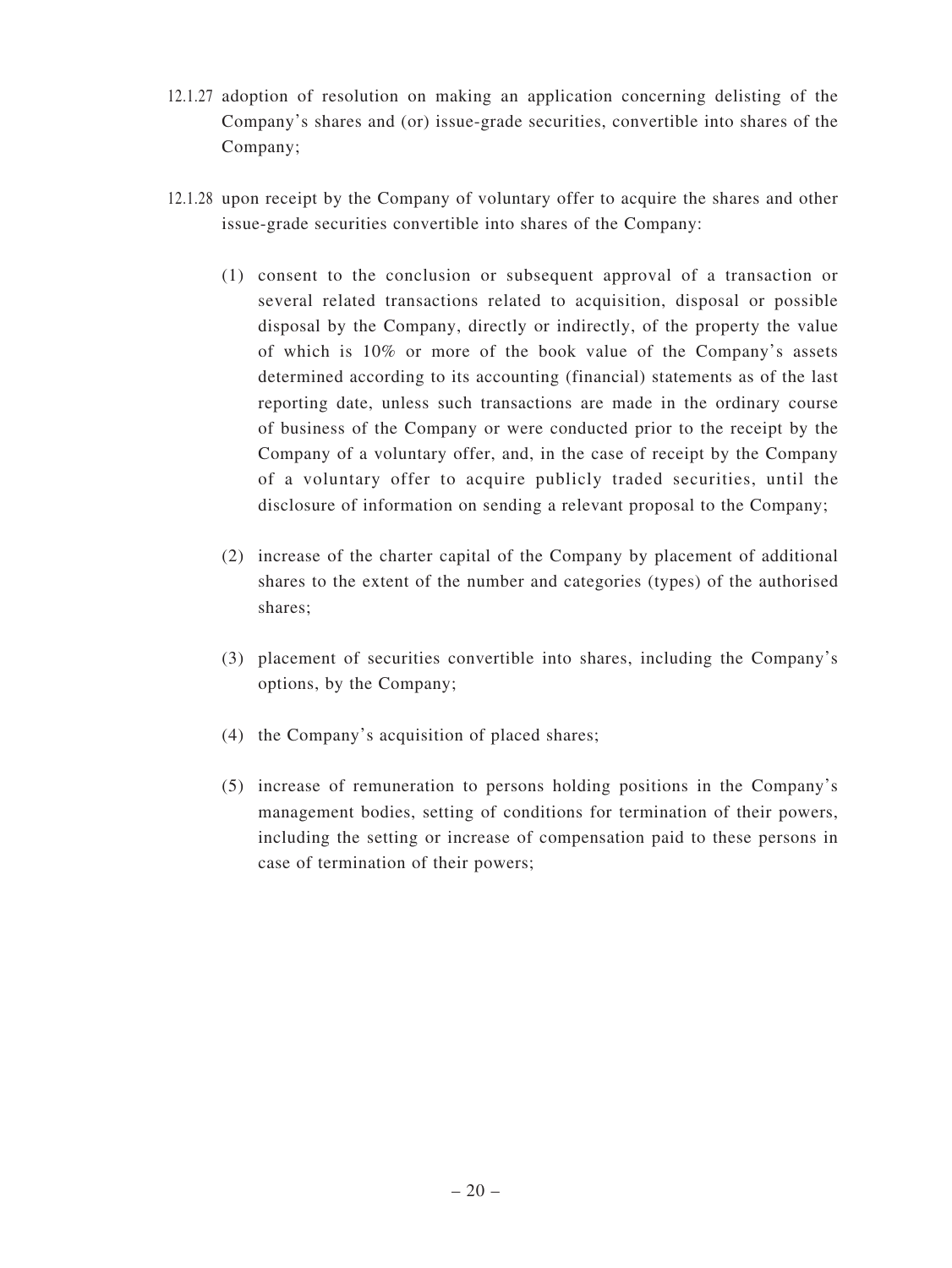- 12.1.29 adoption of resolution on access to the documents in accordance with Article 33.2.6 of the Charter;
- 12.1.30 other matters set out in this Charter.
- 12.2 The matters referred to in the terms of reference of the general meeting of shareholders may not be referred for consideration by the executive bodies of the Company.
- 12.3 Matters within the terms of reference of the general meeting of shareholders may not be submitted for the consideration by the Board of Directors.
- 12.4 The general meeting of shareholders may not consider and pass resolutions on matters outside its terms of reference in accordance with the Federal Law 'On Joint- Stock Companies' and this Charter.

# **13. RESOLUTION OF THE GENERAL MEETING OF SHAREHOLDERS**

- 13.1 Shareholders owning the ordinary shares of the Company shall have a voting right with regard to issues put to a vote on the general meeting of shareholders; the shareholders owning the preferred shares of the Company shall have a voting right in circumstances provided for by the Federal Law 'On Joint Stock Companies'.
- 13.2 An ordinary or a preferred share providing its holder with a voting right while resolving issues put to a vote shall be considered as a voting share of the Company.
- 13.3 The resolution of the general meeting of shareholders on a voting issue is adopted by the majority of votes of the shareholders holding voting shares of the Company and taking part in the general meeting of shareholders, unless other number of votes is provided for by this Charter.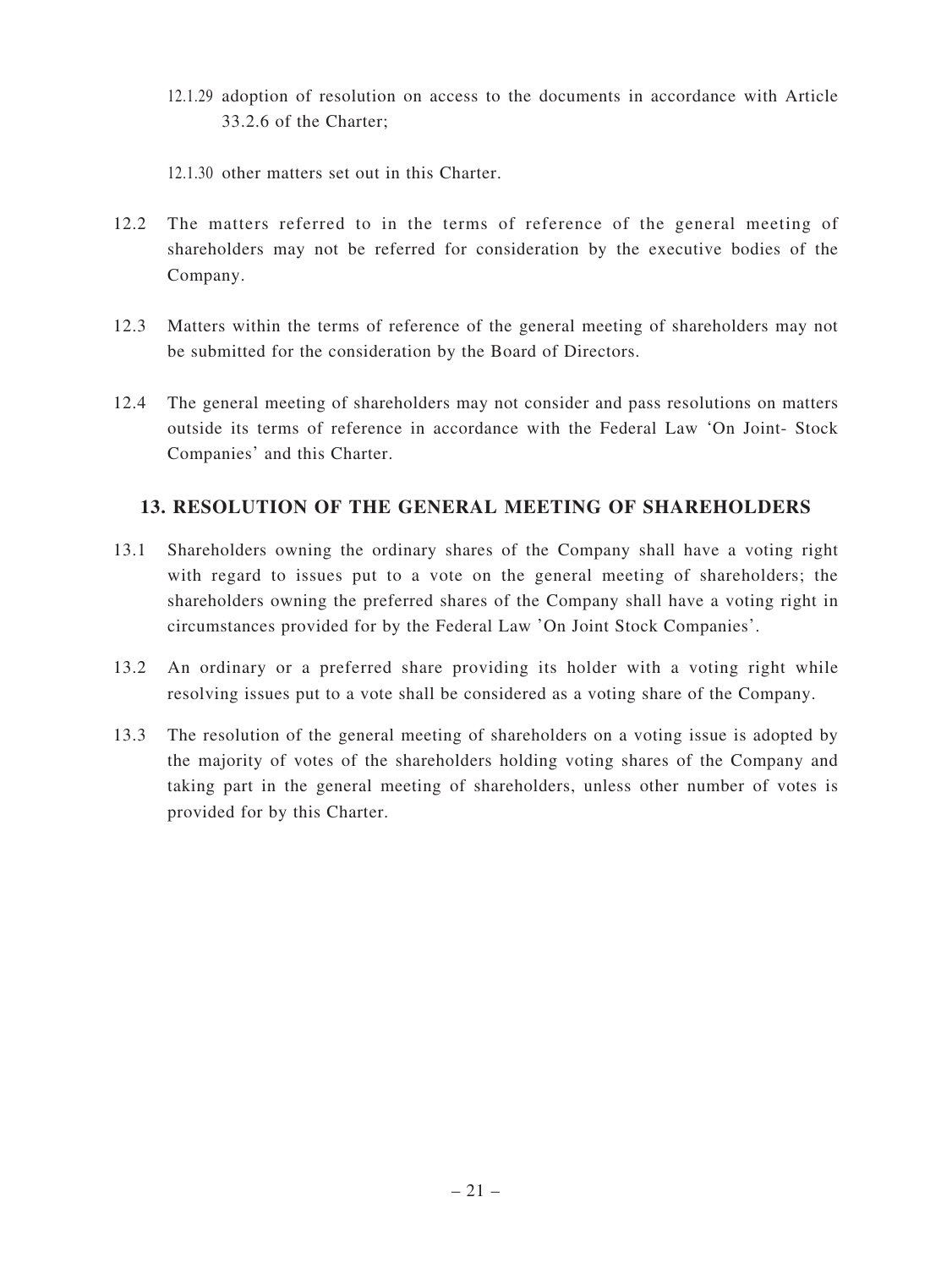- 13.4 Resolutions on items specified in Articles 12.1.2, 12.1.8 to 12.1.14, 12.1.21, 12.1.23, 12.1.26, 12.1.28(2), 12.1.28(3) and 12.1.28(4) hereof shall be adopted by the general meeting of shareholders only upon suggestion of the Board of Directors.
- 13.5 Resolutions on the issues indicated in Articles 12.1.1 to 12.1.3, 12.1.6, 12.1.9 to 12.1.12, 12.1.14, 12.1.27 and 12.1.28(4) hereof shall be adopted at the general meeting of shareholders by three-quarters majority of votes of the shareholders holding voting shares, taking part in general meeting of shareholders.

 Resolutions on the issues indicated in Articles 12.1.28(2), 12.1.28(3) hereof shall be adopted at the general meeting of shareholders by three-quarters majority of votes of the shareholders holding voting shares, taking part in general meeting of shareholders, in the case of placement of more than 25% of the previously placed ordinary registered shares of the Company by public offering, in the case of increase in the Company's charter capital through the placement of additional shares by private offering, in the case of placement of other issue-grade securities convertible into shares of the Company through private offering and in the case of placement of other issue-grade securities convertible into shares of the Company through public subscription in the amount of more than 25% of previously placed ordinary registered shares of the Company.

- 13.6 The resolution on the payment (declaration) of dividends on preferred shares of a certain type shall be made by a majority of votes of the holders of voting shares of the company who participate in the meeting. At the same time, the votes of shareholders, being holders of preferred shares of this type, when given their votes as "against" and "abstained", shall not be taken into account when counting votes, as well as when determining a quorum for taking the decision on this issue.
- 13.7 The decision on the matter specified in Article 12.1.18 shall be adopted only on the basis of recommendation of the audit committee of the Board of Directors by a simple majority of votes of the shareholders who are considered not to be interested in accordance with the Listing Rules and who have attended the general meeting of shareholders.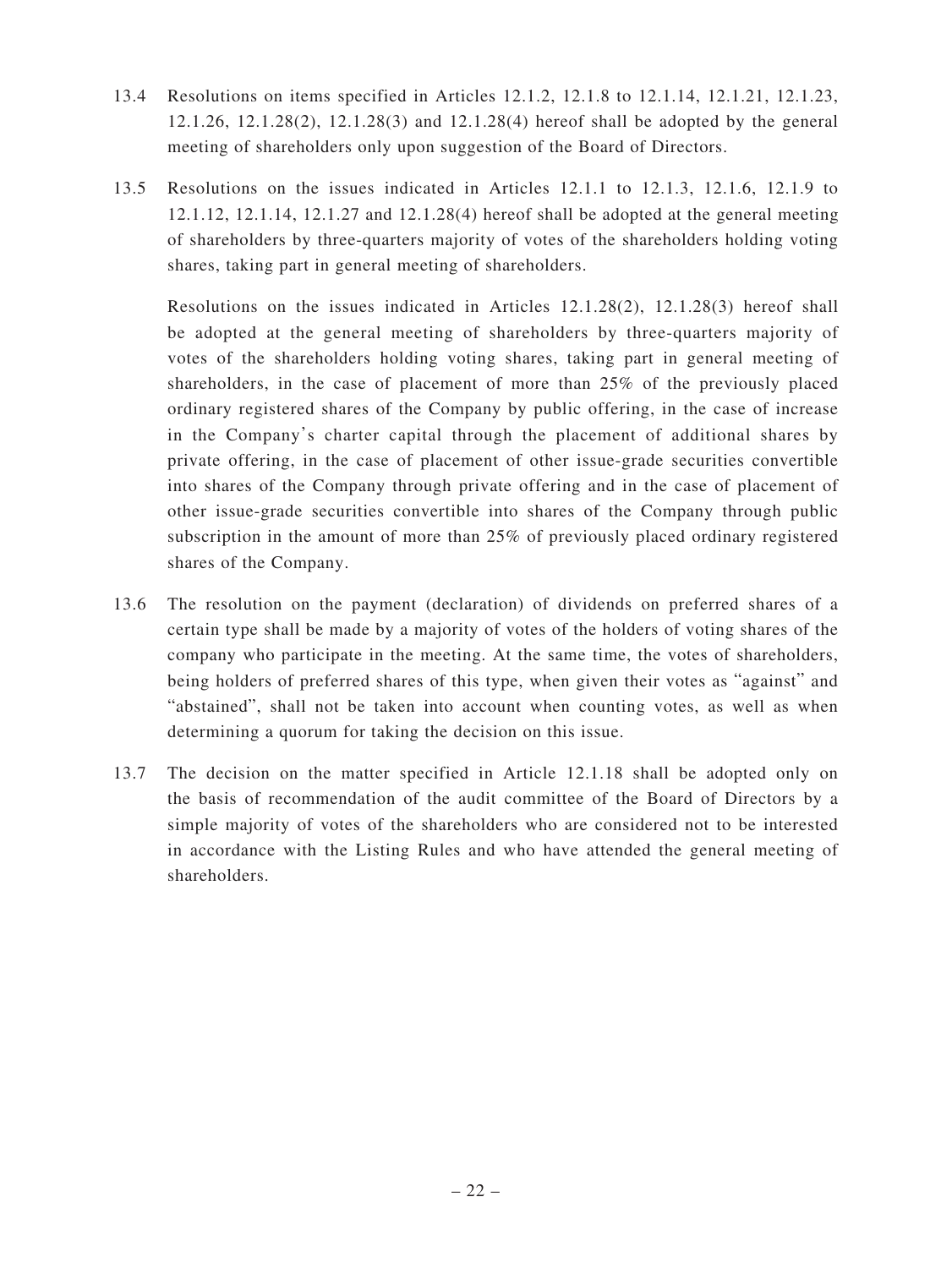For the purpose of the said Article, a shareholder shall be deemed not interested if recognised as such in accordance with the Listing Rules, in particular, a shareholder who has no substantial interest in determination of the auditor's fee (is not the auditor, or a person connected with the auditor, does not obtain any benefits from the transaction with the Company's auditor).

13.8 For the period when the Company's shares are listed on the Stock Exchange, where a transaction or arrangement of the Company is subject to shareholders' approval under the provisions of the Listing Rules, any shareholder that has a material interest in the transaction or arrangement shall abstain from voting on the resolution(s) approving the transaction or arrangement at the general meeting of shareholders.

 For the avoidance of doubt, any provision in the Listing Rules requiring any other person to abstain from voting on a transaction or arrangement of the Company which is subject to shareholders' approval shall be construed as being in addition to the requirement set out in this Article.

 For the purpose of determining whether a shareholder has a material interest, relevant factors include:

- a) whether the shareholder is a party to the transaction or arrangement or a close associate of such a party; and
- b) whether the transaction or arrangement confers upon the shareholder or his close associate a benefit (whether economic or otherwise) not available to the other shareholders of the Company.

 There is no benchmark for materiality of an interest nor may it necessarily be defined in monetary or financial terms. The materiality of an interest is to be determined on a case by case basis, having regard to all the particular circumstances of the transaction concerned.

- 13.9 For the period when the Company's shares are listed on the Stock Exchange, the transactions specified in Articles 12.1.24 and 12.1.25 shall be entered into in accordance with the Listing Rules applicable to such transactions.
	- 13.9.1 Notifiable transactions for the purposes of this Charter mean the transactions as set out in Chapter 14 of the Listing Rules. Notifiable transactions shall be approved by the general meeting of shareholders as specified in the Listing Rules, and shall be entered into in accordance with all other applicable requirements set out in the Listing Rules.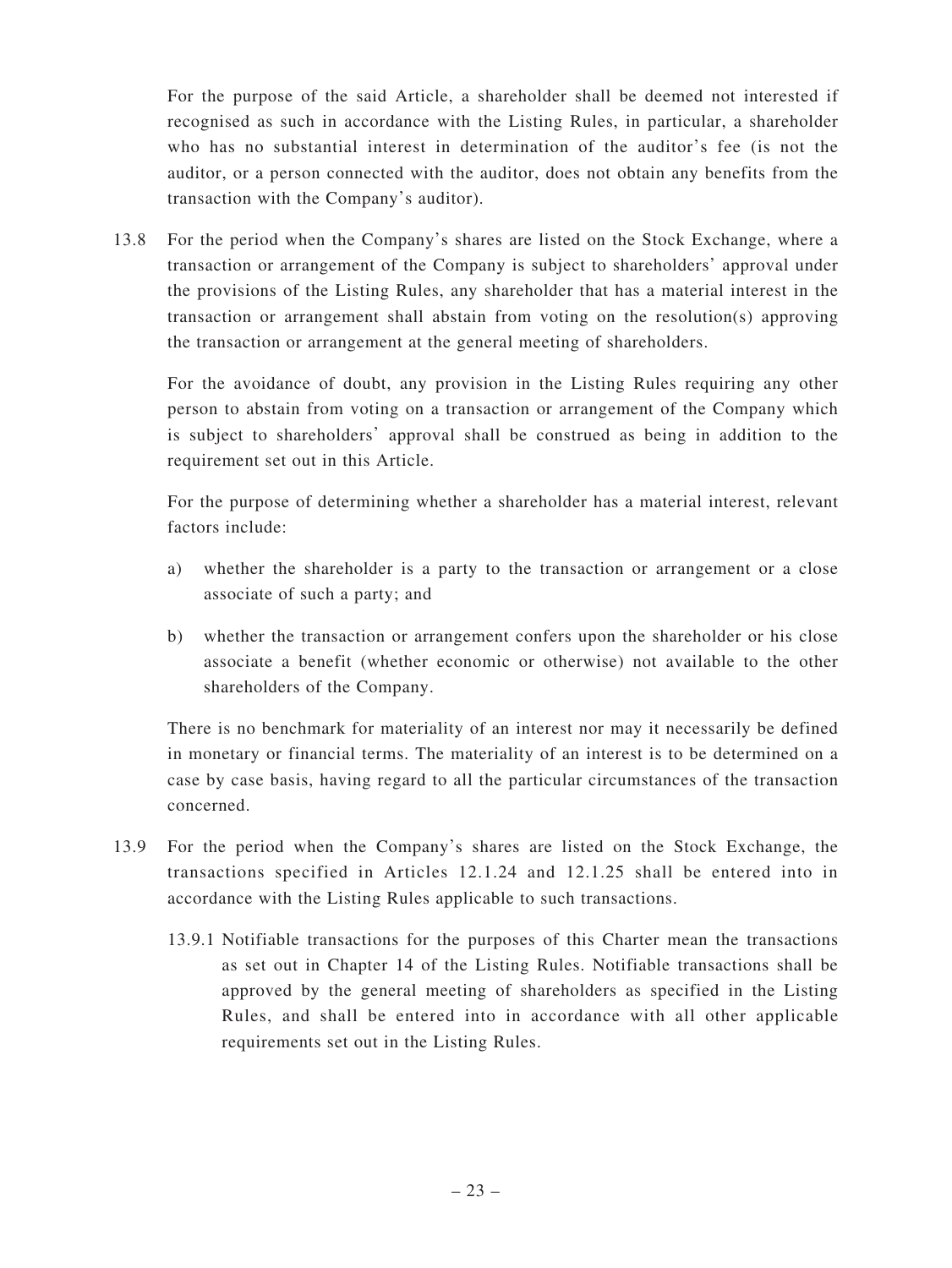13.9.2 Transactions with connected persons for the purposes of this Charter mean the transactions between the Company or any of its subsidiaries (as defined or the Listing Rules) on the one hand and connected persons on the other hand, as set out in Chapter 14A of the Listing Rules. Transactions with connected persons shall be approved by the general meeting of shareholders as specified in the Listing Rules and shall be entered into in accordance with all the other applicable Listing Rules.

 In cases where the transactions with connected persons (Article 12.1.24) and notifiable transactions (Article 12.1.25) require approval of the general meeting of shareholders in accordance with the Listing Rules, the resolution shall be adopted by a simple majority of votes of the shareholders not interested in the transaction (as defined in the Listing Rules). The shareholders interested in the transaction shall not be allowed to vote and shall not be counted in a quorum on this matter.

 A shareholder shall be deemed interested in a transaction if he/she is a party to the transaction, or connected with such party, and such shareholder or a person connected with him/her receives any benefits from the transaction which are not available to other Company's shareholders.

 A connected person in this Charter has the meaning in the Listing Rules. Material interest in a transaction has the meaning in Listing Rules. Close associates has the meaning in the Listing Rules. The references to "close associate" shall be changed to "associate" where the transaction or arrangement is a connected transaction under the Listing Rules.

- 13.10 The procedure of making decisions on the manner of holding the general meeting of shareholders is established by the internal document of the company approved by the decision of the general meeting of shareholders.
- 13.11 The general meeting of shareholders shall not be entitled to adopt resolutions on items not included in the agenda or change the agenda.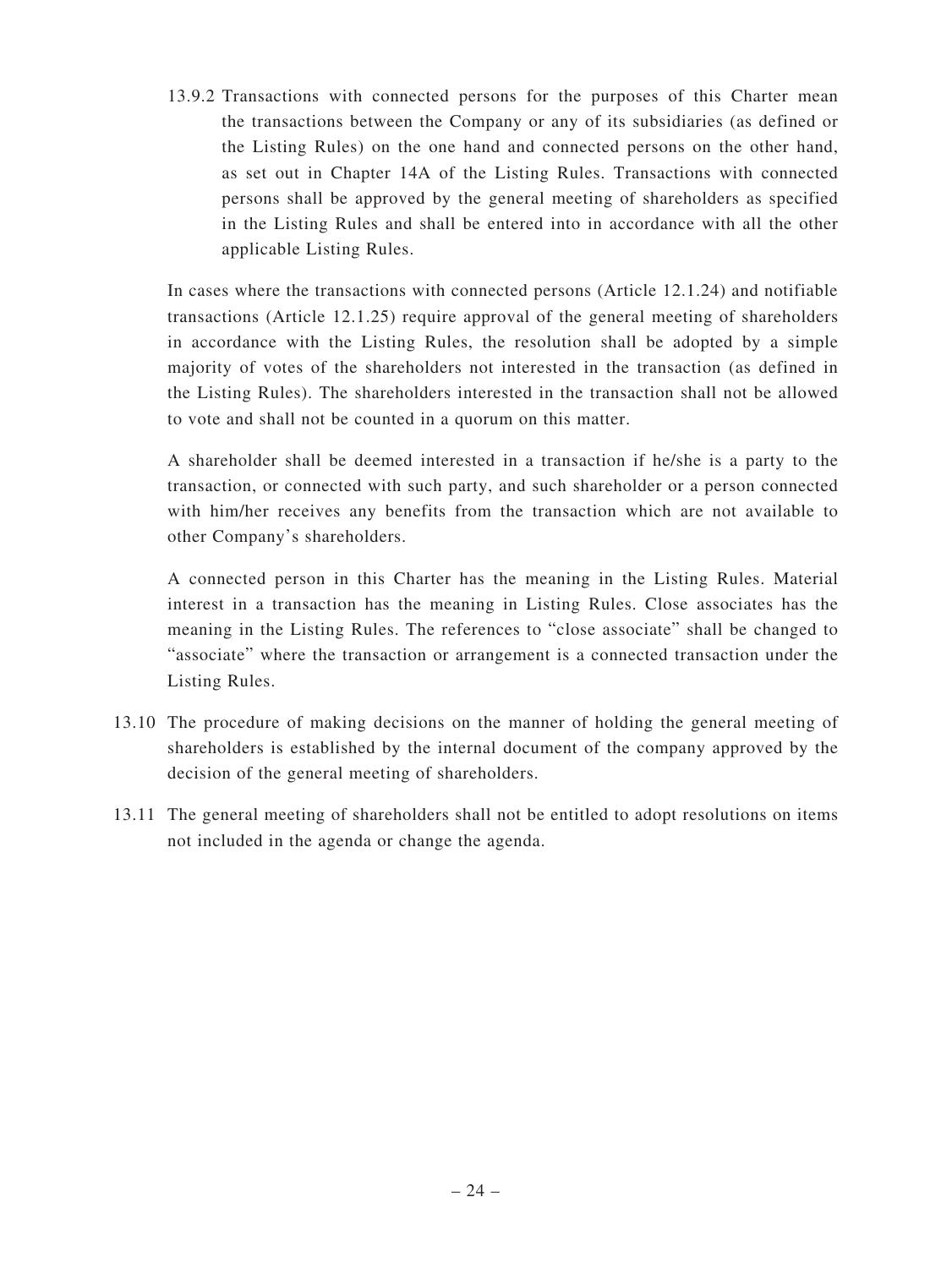# **14. USE OF TECHNICAL COMMUNICATIONS FOR HOLDING GENERAL MEETING OF SHAREHOLDERS**

14.1 The general meeting of shareholders may be held with the use (within and outside the Russian Federation) of technical communications for tele- and video- conference with a translation service to make possible the participation of the holders of shares circulated outside the Russian Federation or other persons authorised to exercise rights under such shares in the general meeting of shareholders. For avoidance of doubt participation by tele- and video- conference does not change the place of meeting determined by the Board of Directors in accordance with Article 17.2 of this Charter, and is considered as a full participation of a shareholder in the general meeting.

 For the avoidance of doubt, as long as the shares of the Company are listed on the Stock Exchange, shareholders in Hong Kong may participate in general meetings of the Company through tele- and video-conference in such location in Hong Kong as may be indicated by the Company in the materials for the general meeting of shareholders (including the circular) and notice of general meeting for convening the relevant general meeting, and such shareholders in Hong Kong shall be given the opportunity to fully participate in the general meetings through tele- and videoconference within the office hours in Hong Kong with the provision of a translation service. For the purpose of such general meeting, the Company shall procure that its share registrar in Hong Kong shall carry out the obligations set out in Articles 17.13 to 17.16 inclusive of this Charter.

 Such general meeting of shareholders shall be held within the office hours (determined according to the time zone) of the place of the meeting in the Russian Federation and Hong Kong.

# **15. EXTRAORDINARY GENERAL MEETING OF SHAREHOLDERS**

- 15.1 The extraordinary general meeting of shareholders shall be held by the resolution of the Board of Directors at its discretion, upon the request of the internal audit committee of the Company, the auditor of the Company or the shareholder (shareholders) holding not less than 5% of voting shares of the Company as of the date of request.
- 15.2 An extraordinary general meeting of the shareholders upon the request of the internal audit committee of the Company, the auditor of the Company, or a shareholder (shareholders) holding not less than 5% of the voting shares of the Company shall be convened by the Board of Directors.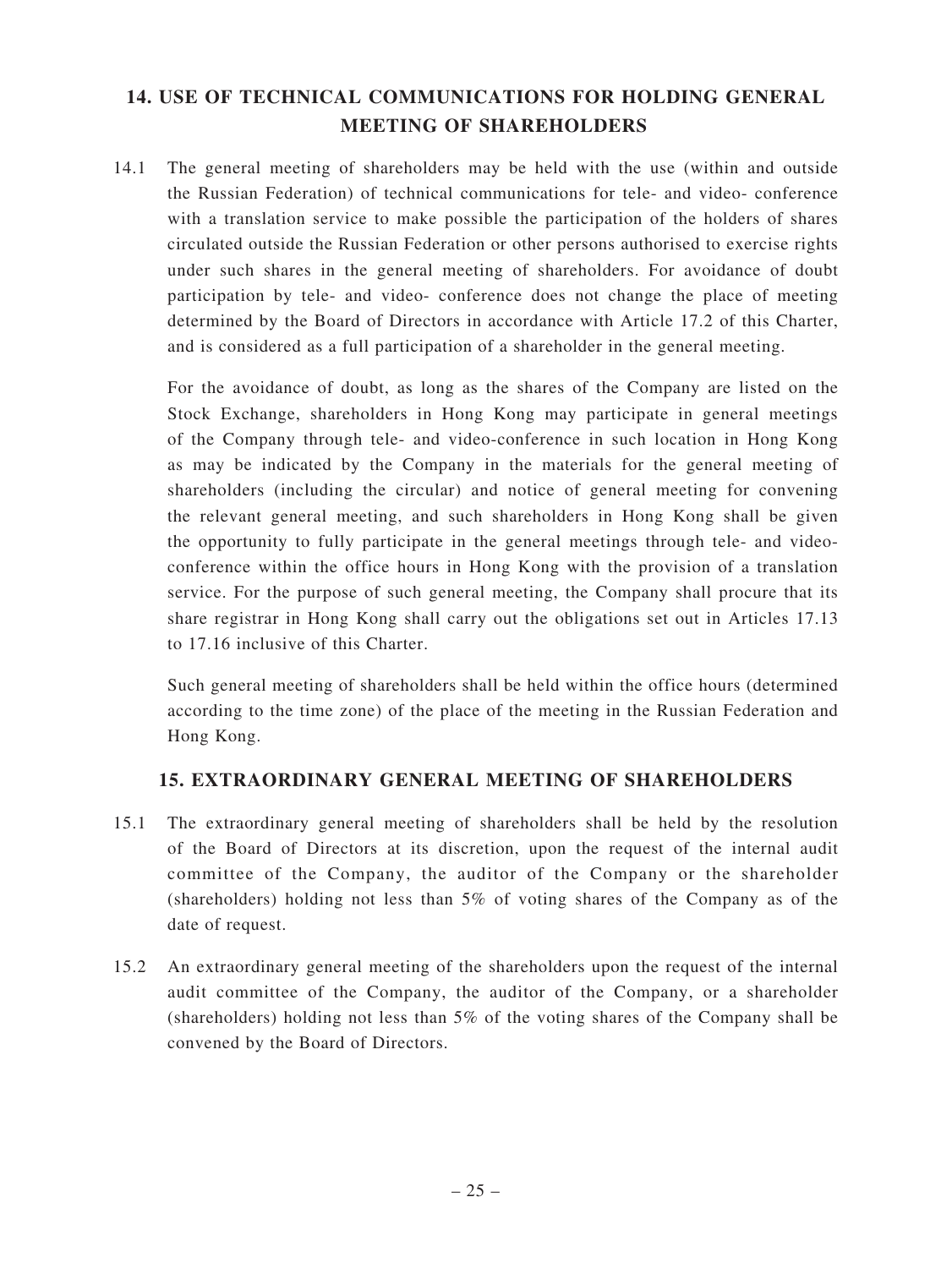- 15.3 The request to hold extraordinary general meeting of shareholders shall contain the items to be introduced to the agenda of the meeting, may contain wordings of resolutions for each issue. If the request to convene an extraordinary general meeting of shareholders contains a proposal for nomination of candidates, such proposal shall contain the names of candidates and information of the identity documents: series and (or) number of the document, date and place of its issuance, issuing authority; if the candidate is a shareholder of the Company, the number and category (type) of shares belonging to him/her and the name of the body for which the candidate is proposed for. The number of such candidates may not exceed the number of members of the relevant body. If the request to hold an extraordinary general meeting of shareholders is made by the shareholders (shareholder), it shall contain the names of the shareholders (shareholder) who request to convene such extraordinary general meeting of shareholders, and number and category (type) of shares held by them. The request to hold an extraordinary general meeting of shareholders shall be signed by the persons (person) who request to hold such meeting.
- 15.4 The Board of Directors shall not be entitled to amend the wordings of items of the agenda, wordings of resolutions on such items of the extraordinary general meeting of shareholders convened at the request of the internal audit committee, the auditor, or shareholders (shareholder) holding at least 5% of the voting shares of the Company.
- 15.5 A resolution to convene the extraordinary general meeting of shareholders or to reject to convene it shall be adopted by the Board of Directors within 5 days from the date of the request of the internal audit committee, the auditor, or the shareholders (shareholder) of the Company who own (owns) at least 5% of the voting shares of the Company.
- 15.6 The extraordinary general meeting of shareholders convened upon demand of the Company's internal audit committee, the auditor or shareholders (shareholder) of the Company who own (owns) at least 5% of the voting shares of the Company shall be held within 40 days from the date of demand to convene the extraordinary general meeting of shareholders.
- 15.7 The extraordinary general meeting of shareholders convened upon request of the Company's internal audit committee, the auditor or shareholder(s) holding at least  $5\%$ of the Company's voting shares, agenda of which includes the issue regarding election of the members of the Board of Directors and/or the General Director shall be held within 75 days from the date of demand to convene the extraordinary general meeting of shareholders.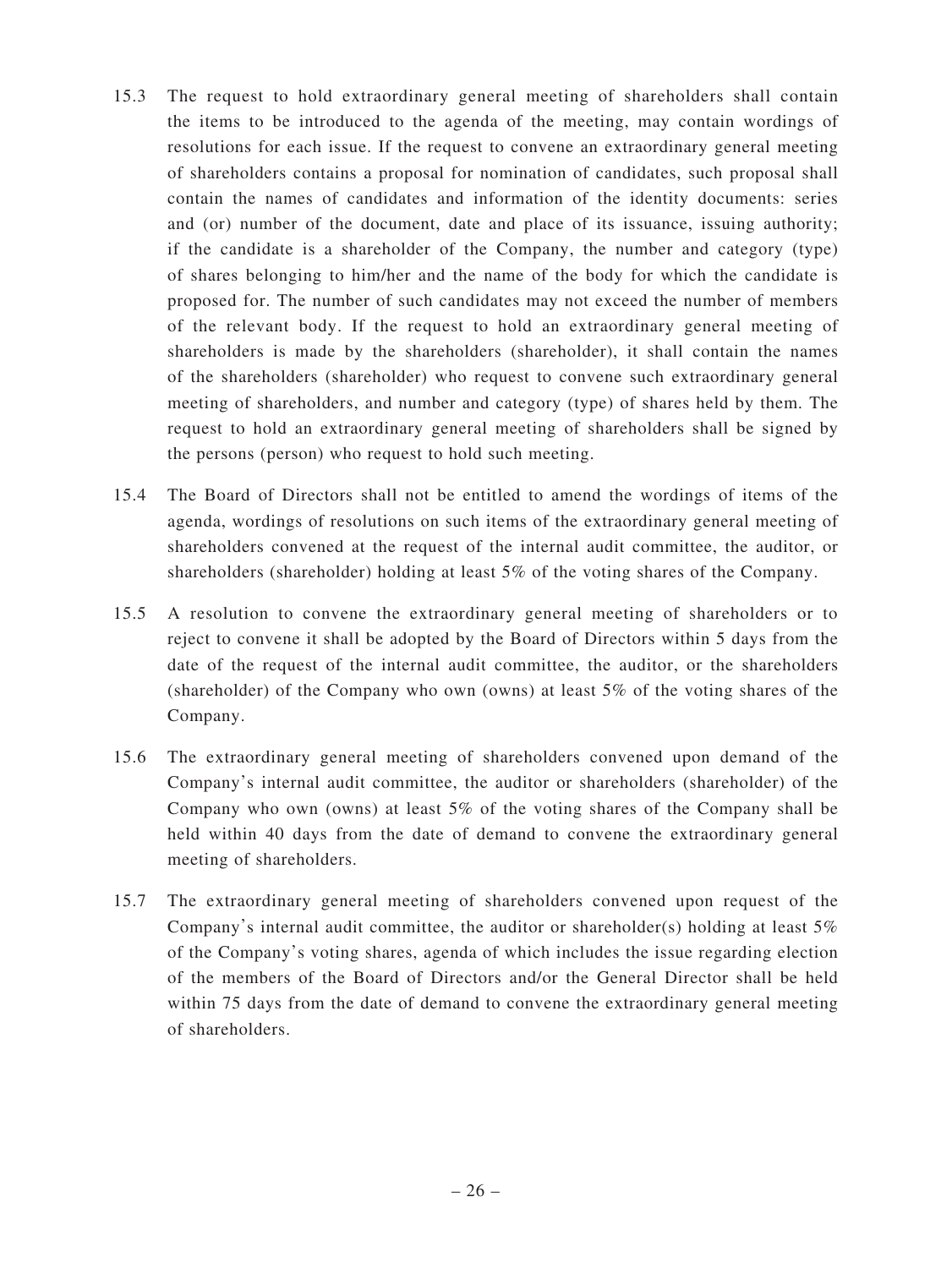Should the number of members of the Board of Directors become less than the number constituting the quorum for the Board of Directors, the Board of Directors shall adopt resolution to convene an extraordinary general meeting of shareholders for election of new members of the Board of Directors, and such a meeting shall be held within 70 days from the time of adoption by the Board of Directors of the resolution on its convocation.

- 15.8 A decision to reject convening the extraordinary general meeting of shareholders by the request of the internal audit committee of the Company, the auditor of the Company or shareholders (shareholder) who own at least 5% of the voting shares of the Company can be taken if:
	- 15.8.1 the procedure of making requests to convene the extraordinary general meeting of shareholders established by this Charter is violated;
	- 15.8.2 shareholders (shareholder) requesting to hold the extraordinary general meeting of shareholders hold less than 5% of voting shares of the Company as of the date of request;
	- 15.8.3 none of the issues proposed for the agenda of the extraordinary general meeting of shareholders falls within its terms of reference, and (or) the issues does not comply with this Charter.
- 15.9 The Board of Directors' resolution to convene the extraordinary general meeting of shareholders or its substantiated refusal shall be sent to the persons who requested to convene it within three days from the making of such resolution.
- 15.10 If within the term determined by the Federal Law 'On Joint Stock Companies' the decision to convene the extraordinary general meeting of shareholders is not made by the Board of Directors or decision to reject convening the extraordinary general meeting of shareholders is made, the bodies and persons requesting to convene it shall have the right to submit a matter to arbitration with a request to compel the Company to hold the extraordinary general meeting of shareholders. If within the term determined by the Federal Law 'On Joint Stock Companies' the decision to convene the extraordinary general meeting of shareholders is not made by the Board of Directors or decision to reject convening the extraordinary general meeting of shareholders is made, the shareholder(s) holding at least  $5\%$  of the Company's voting shares and requesting to convene it shall have the right to convene it on its/their own. The shareholder(s) convening an extraordinary general meeting of shareholders on its/ their own have all the necessary power to convene a general meeting of shareholders.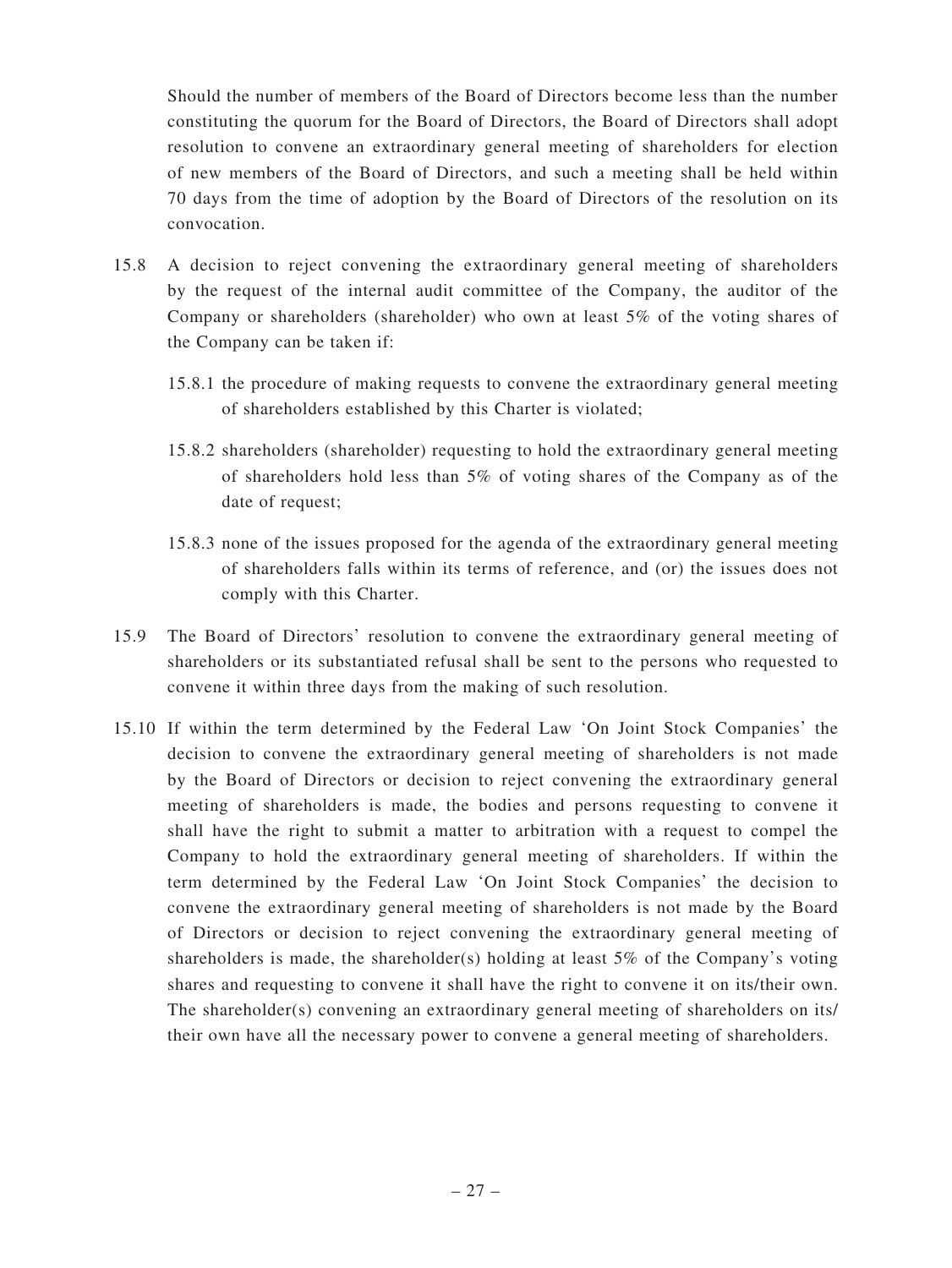15.11 The arbitral award to compel the Company to hold an extraordinary general meeting of shareholders shall indicate the term and procedure for holding such extraordinary general meeting. The execution of the arbitral award shall be vested in the plaintiff, or upon his/her application to the body of the Company or another person, provided that they agree. The Board of Directors cannot act as such body. At the same time, the Company's body or a person who, pursuant to an arbitral award, holds an extraordinary general meeting of shareholders, has all the powers required by the Federal Law 'On Joint Stock Companies' for convening and holding this meeting. If pursuant to an arbitral award an extraordinary general meeting of shareholders is conducted by the plaintiff, the expenses for the preparation and holding of this meeting can be reimbursed by the resolution of the general meeting of shareholders at the expense of the Company.

## **16. COUNTING COMMITTEE**

- 16.1 Functions of the Counting Committee shall be performed by the Company's registrar, subject to the information obtained from the foreign registrar in accordance with the Federal Law 'On International Companies'. The registrar shall perform the functions of the Counting Committee in accordance with the requirements of the laws of the Russian Federation, this Charter and the agreement entered into by the Company with the registrar.
- 16.2 Representatives of the registrar at the general meeting of shareholders of the Company shall verify the authority and register persons participating in general meetings of shareholders, shall determine whether the meeting has a quorum, shall clarify any questions the shareholders or their representatives may have about voting at the meeting, shall ensure that proper voting procedure is adhered to, shall count the votes and compute the ballot results, shall compile voting minutes and shall hand over the ballots for archiving with the Company.

# **17. NOTIFICATION OF THE GENERAL MEETING OF SHAREHOLDERS AND THE PROCEDURE FOR PARTICIPATION OF SHAREHOLDERS IN THE GENERAL MEETING OF SHAREHOLDERS**

- 17.1 In the course of preparation of holding the general meeting of shareholders, the Board of Directors shall determine:
	- 17.1.1 place of the general meeting of shareholders;
	- 17.1.2 date, the time of commencing of the registration of the persons entitled to participate in the general meeting of shareholders and the postal address (addresses) to which filled in ballots may be sent;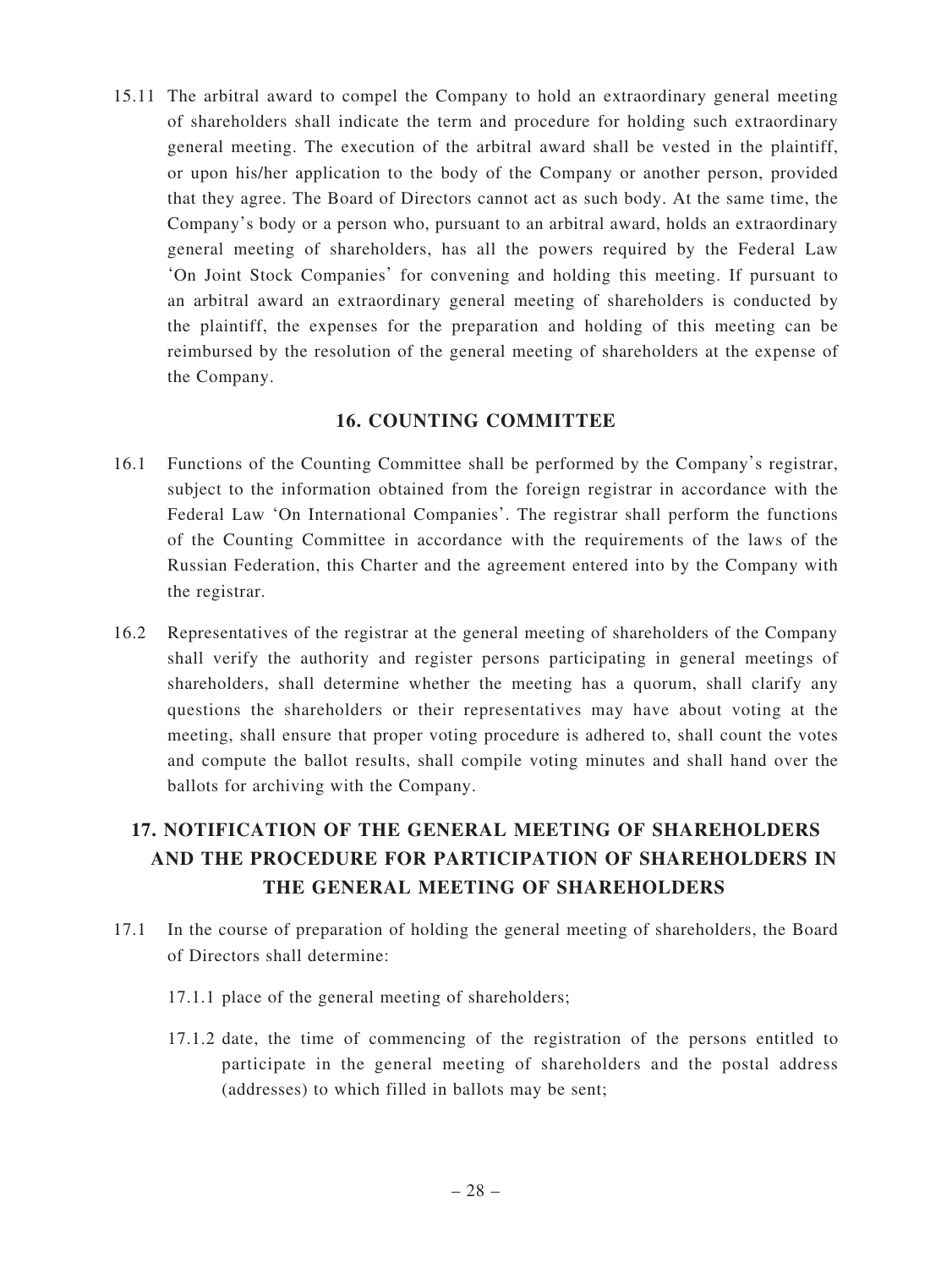- 17.1.3 date on which persons who have the right to participate in the general meeting of shareholders are determined (recorded);
- 17.1.4 agenda of the general meeting of shareholders;
- 17.1.5 the procedure of examining the information (materials) to be provided in the course of preparation of the general meeting of shareholders and the address (addresses) where it can be accessed;
- 17.1.6 categories (types) of shares, whose owners have the right to vote on all or some issues on the agenda of the general meeting of shareholders;
- 17.1.7 the list of information (material) provided to shareholders in the course of preparation to the general meeting of shareholders and the procedure of providing thereof;
- 17.1.8 the form and the text of the voting ballot, as well as the wording of resolution on the agenda of the general meeting of shareholders, which shall be sent electronically (in the form of electronic documents) to nominees of shares registered in the register of shareholders of the Company;
- 17.1.9 time of the commencement of registration of persons participating in the general meeting.
- 17.2 The Board of Directors shall determine the place for holding the general meeting of shareholders as the place of Company's location or another place on the territory of the Russian Federation. Under the decision of the Board of Directors taken while preparing for the general meeting of shareholders, it may be possible to fill in an electronic form of voting ballots on the website or send filled in ballots to the Company's e-mail address. In this case, the Board of Directors shall determine the website address where persons entitled to participate in the general meeting of shareholders can fill in the electronic form of the ballots and the e-mail address to which the completed ballots can be sent.
- 17.3 The notification of the general meeting of shareholders shall be made within the term specified in item 1 of Article 52 of the Federal Law 'On Joint Stock Companies' except for the case specified in the second paragraph of this Article.

 If the proposed agenda of extraordinary general meeting of shareholders includes the election of the General Director of the Company in accordance with Article 11.3 hereof, the notification of the general meeting of shareholders shall be made no later than 50 days before the date of its holding.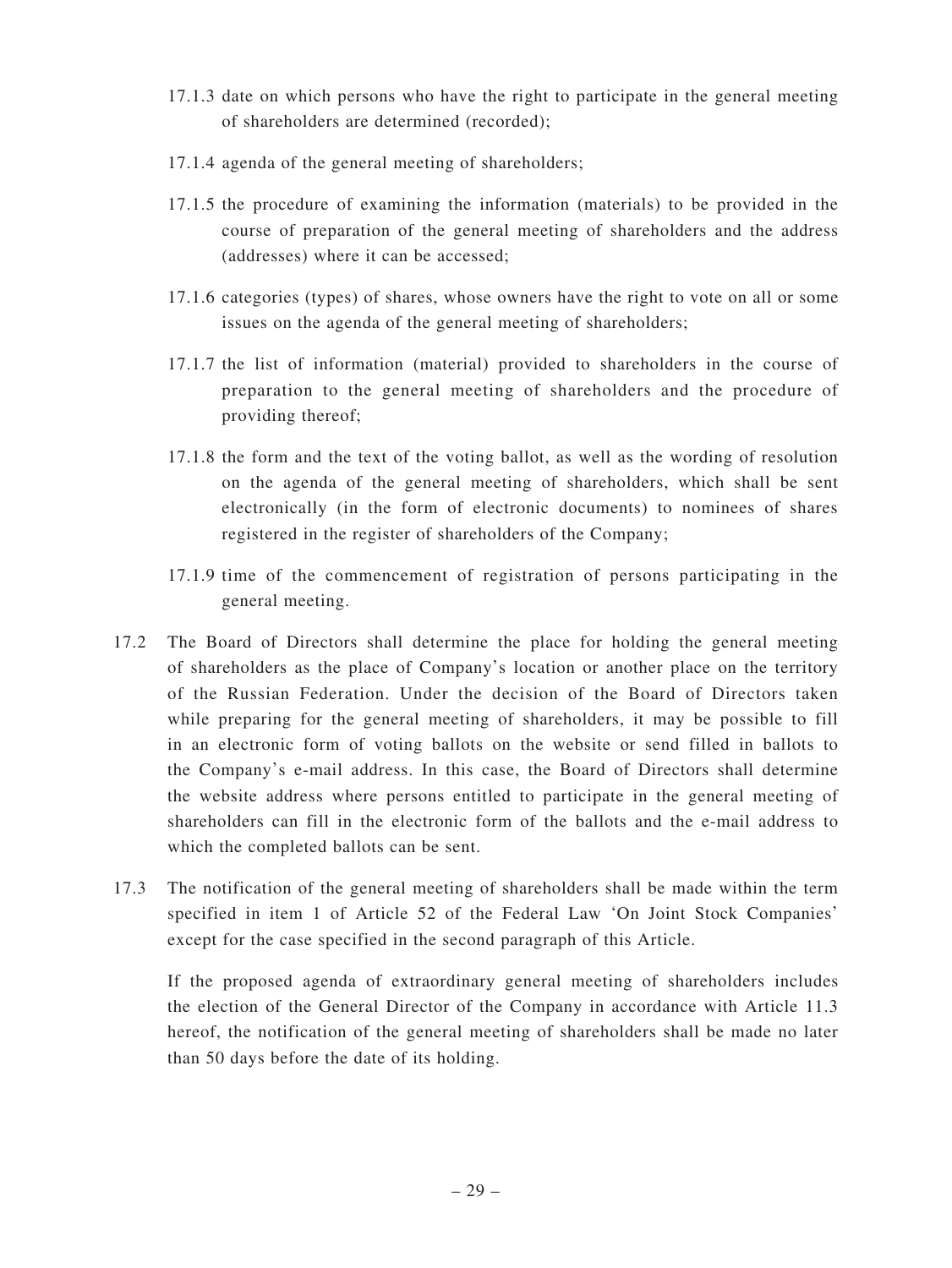17.4 The notification of the general meeting of shareholders shall include:

#### 17.4.1 full trade name of the Company and its location;

- 17.4.2 place of the general meeting of shareholders;
- 17.4.3 date, time of the general meeting of shareholders, postal address (addresses) to which the filled in ballots may be sent:
- 17.4.4 the e-mail address where the filled-in ballots can be sent to, and (or) the website address, where the electronic form of the ballots can be filled in, if the decision on such ways of sending the ballots was taken by the Board of Directors;
- 17.4.5 date on which persons who have the right to participate in the general meeting of shareholders are determined (recorded);
- 17.4.6 agenda of the general meeting of shareholders;
- 17.4.7 the procedure of examining the information (materials) delivered for preparation of the general meeting of shareholders and the address (addresses) to find it;
- 17.4.8 categories (types) of shares, whose owners have the right to vote on all or some issues on the agenda of the general meeting of shareholders.
- 17.5 Under the term specified in Article 17.3 of this Charter the notification on the general meeting of shareholders shall be made available to the persons entitled to participate in the general meeting of shareholders and registered in the register of the Company's shareholders by publishing it on the Company's website in the Internet — www.rusal.ru.
- 17.6 Under a resolution of the Board of Directors, the notification on holding a general meeting of shareholders may be further communicated to the persons entitled to participate in the general meeting of shareholders by registered mail to the address specified in the register of shareholders of the Company and/or in electronic form by sending an electronic message to the e-mail address to those shareholders of the Company who provided their e-mail information to the Company or registrar or by any other means as set out in Article 34.1 of this Charter.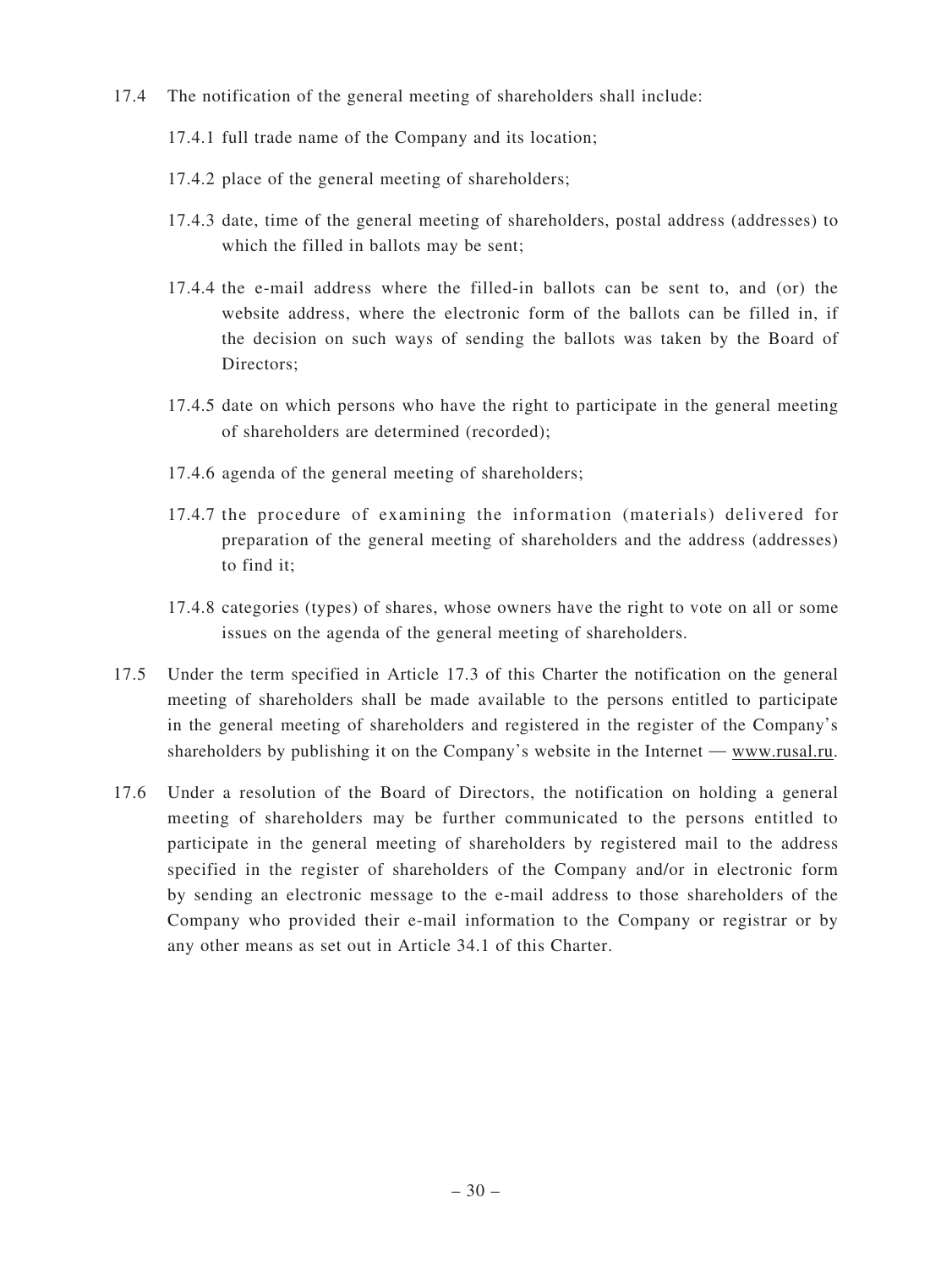17.7 The list of persons entitled to participate in the general meeting of shareholders shall be drawn up in accordance with the rules of the laws of securities of the Russian Federation.

 The date, on which the persons entitled to participate in the general meeting of shareholders of the Company are determined (recorded), shall be set in accordance with item 1 of Article 51 of the Federal Law 'On Joint Stock Companies' except for the case specified in the third paragraph of this Article.

 If the proposed agenda of extraordinary general meeting of shareholders includes the election of the General Director of the Company in accordance with Article 11.3 hereof, the date, on which the persons entitled to participate in the general meeting of shareholders of the Company are determined (recorded), shall not be set as the date earlier than in 10 days from the date of the decision to convene the general meeting of shareholders and more than 55 days before the date of the general meeting of shareholders.

- 17.8 The right to take part in the general meeting of shareholders shall be exercised by the shareholder either in person or by proxy taking into account the provisions of Article 14.1 hereof.
- 17.9 Each shareholder may at any time change his/her representative or participate personally in the general meeting of shareholders. The representative of a shareholder at the general meeting of shareholders shall act in accordance with the instrument appointing a proxy (including a corporate representative) and (or) written power of attorney or other authority (if any). Powers of attorney issued for voting shall contain information about the principal and the representative (for individuals: full name, information of the identification document (series and/or number, date and place of issue, issuing authority), for corporate entities: name and location). Instruments appointing a proxy and powers of attorney issued for voting shall be drawn up in compliance with items 3 and 4 of Article 185.1 of the Civil Code of the Russian Federation, or notarised or drawn up in accordance with the foreign applicable law (in relation to the shares circulated outside the Russian Federation).

 A proxy or other document containing voting instructions of a shareholder on the items of agenda of the general meeting of shareholders (including a document in the electronic form) must be provided to the Company's registrar or foreign registrar not less than 48 hours before the time fixed for holding of the general meeting of shareholders. The delivery to the Company's registrar or the foreign registrar of such document shall not preclude shareholders of the Company from attending and voting at the general meeting of the shareholders if they so wish. Where the shareholder attends and votes at the general meeting of shareholders, having already delivered to the foreign registrar a proxy or other document containing voting instructions, such proxy or other document containing voting instructions shall not be taken into account when counting the votes.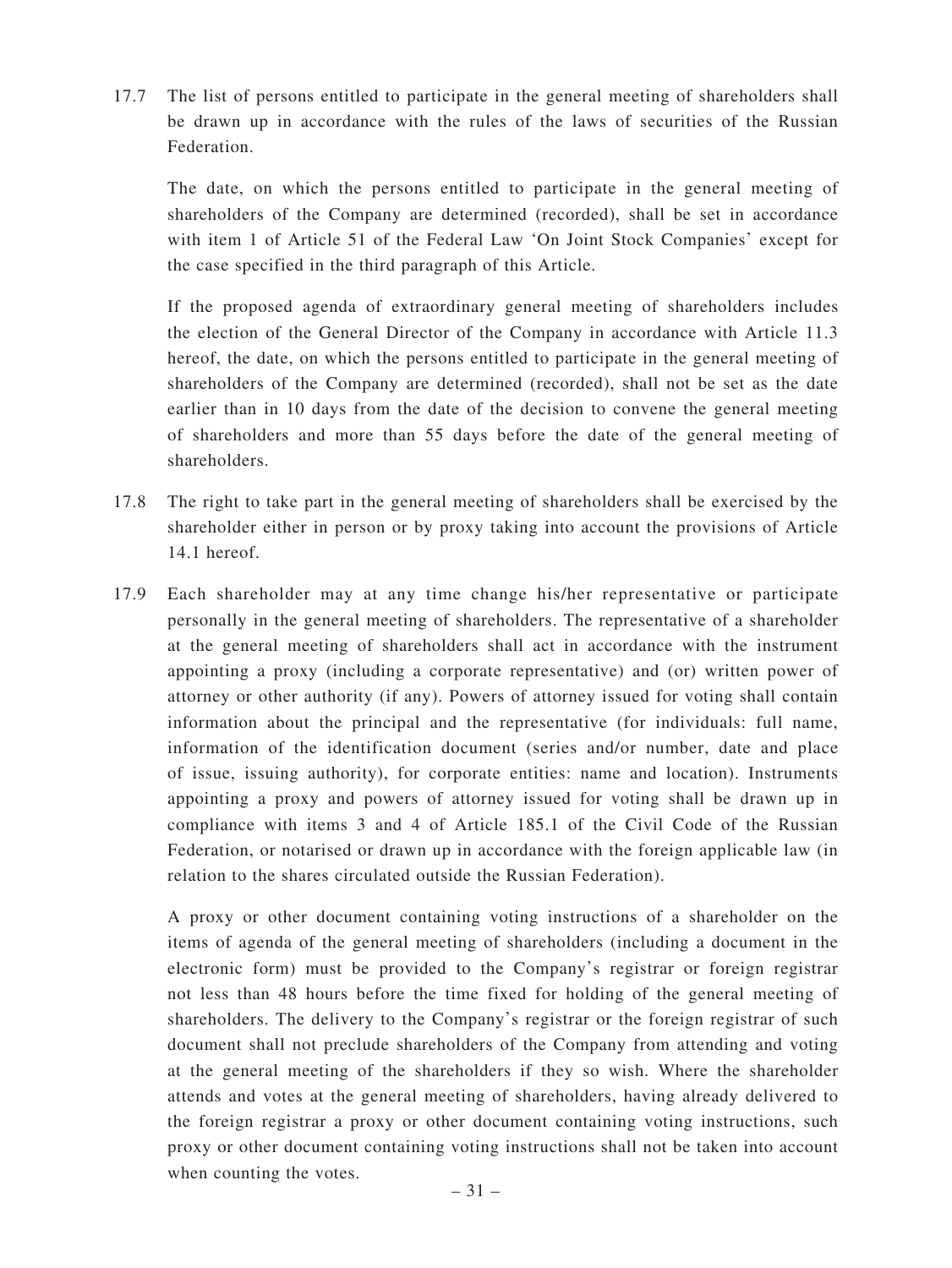For the period when the Company's shares are listed on the Stock Exchange, in respect of the shares in the Company, the rights to which are accounted for by a foreign registrar located in Hong Kong, where a shareholder is a recognised clearing house (within the meaning of the Securities and Futures Ordinance (Chapter 571 of the Laws of Hong Kong)) or its nominee(s), such shareholder may authorise any person or persons as it thinks fit to act as its representative(s) or proxy(ies) at any shareholders' meeting or any meeting of any category (type) of shareholders provided that, if more than one person is so authorised, the authorisation or proxy form must specify the number and category (type) of shares in respect of which each such person is so authorised. Each person so authorised under the provisions of this Article shall be deemed to have been duly authorised without further evidence of the facts and be entitled to exercise the same power on behalf of the recognised clearing house as that clearing house or its nominee(s) could exercise as if he/she were an individual shareholder of the Company including the right to vote individually.

- 17.10 If the shares are transferred after the date on which a list of persons entitled to attend the general meeting of the shareholders has been made and before the date of the general meeting, the person included in the list will provide the transferee with a proxy or vote at the general meeting following the transferee's instructions, if it is provided for by the share transfer agreement.
- 17.11 If a share of the Company is jointly owned by several persons, the voting right at the general meeting of shareholders shall be exercised at their discretion by one of the joint owners or by their general representative and the power of each of these persons shall be duly formalised.
- 17.12 Persons exercising the rights of shares of the Company, the rights to which are accounted for by a foreign registrar, shall have the right to take part in, speak and vote (both in person or by proxy) at the general meeting of the shareholders of the Company in the manner prescribed by this Charter, the Company's internal regulations, personal law and procedures administered by the foreign registrar taking into account the provisions of Article 14.1 hereof. Such details including the detailed procedures for the conduct of general meetings of shareholders of the Company shall be set forth in internal regulations of the Company.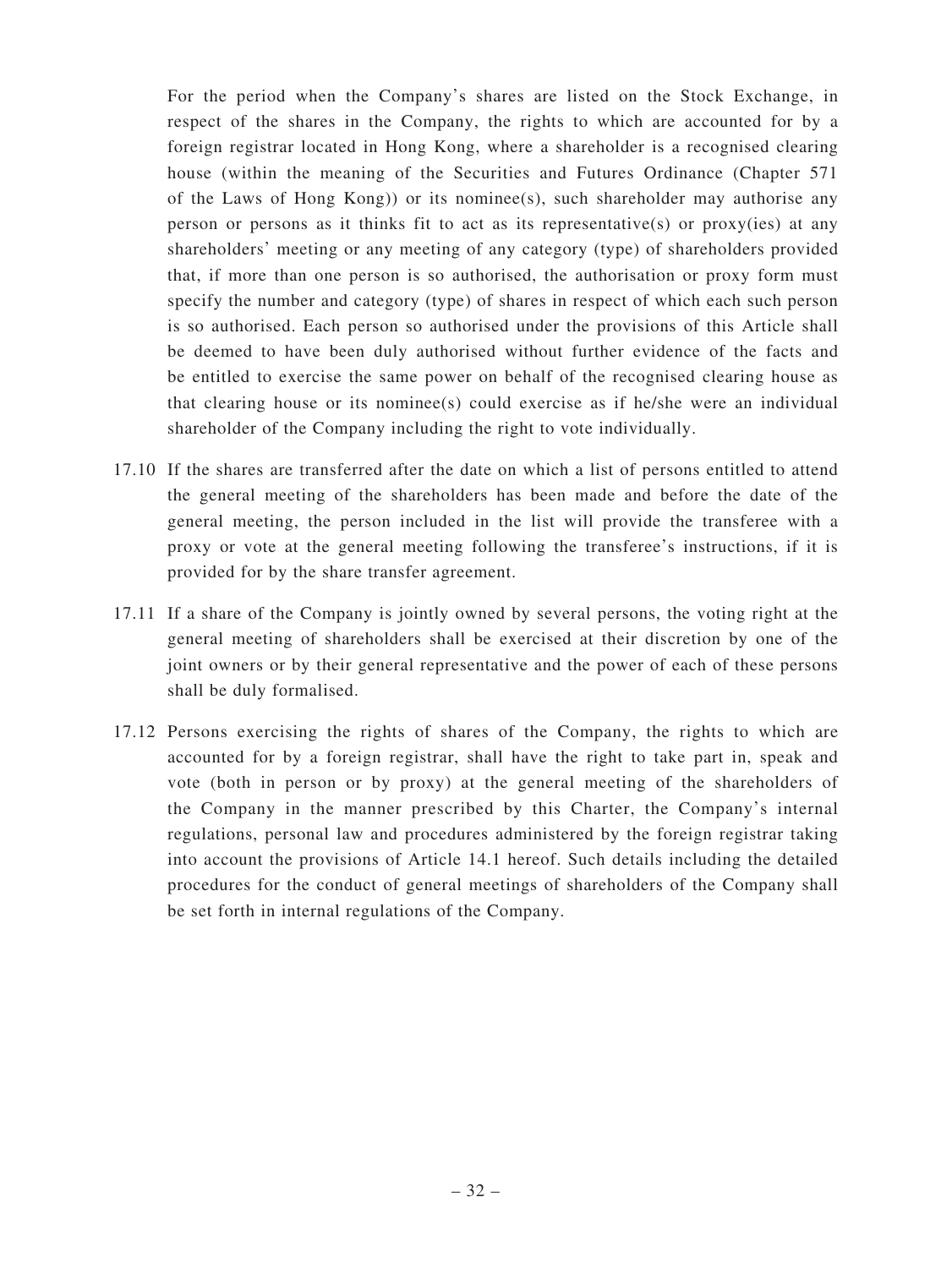17.13 The foreign registrar performs part of the functions of the Counting Committee in respect of the shares of the Company, the rights to which are recorded by the foreign registrar.

 When performing part of the functions of the Counting Committee, the foreign registrar shall in relation to general meetings:

- 17.13.1. check the authority and register persons participating in the general meeting of shareholders of the Company at the designated place outside the Russian Federation;
- 17.13.2. clarify issues arising from or in connection with the exercise by shareholders of the Company (including their proxies or representatives) of the right to vote at the general meeting of shareholders of the Company;
- 17.13.3. explain the voting procedures;
- 17.13.4. administer the established voting procedures and rights of shareholders of the Company to participate in voting;
- 17.13.5. count votes; and
- 17.13.6. draw up a document containing the results of voting on shares of the Company, the rights to which are recorded by the foreign registrar.
- 17.14 The foreign registrar is obliged to transfer to the registrar of the Company (which is performing functions of the Counting Committee of the Company in accordance with Article 16.1 hereof) the information on the number of votes at general meetings:
	- 17.14.1. belonging to the persons entitled to participate in the general meeting of shareholders of the Company, which shall be taken into account in determining the quorum of the general meeting of shareholders of the Company; and
	- 17.14.2. given for each of the voting options on issues included in the agenda of the general meeting of shareholders of the Company.

 The foreign registrar shall also transfer to the registrar of the Company (which is performing functions of the Counting Committee of the Company in accordance with Article 16.1 hereof) the ballots and other documents received from the persons exercising rights of the shares of the Company.

17.15 The registrar of the Company (which is performing functions of the Counting Committee of the Company in accordance with Article 16.1 hereof) does not verify the accuracy of information provided by the foreign registrar in accordance with Article 17.14 hereof.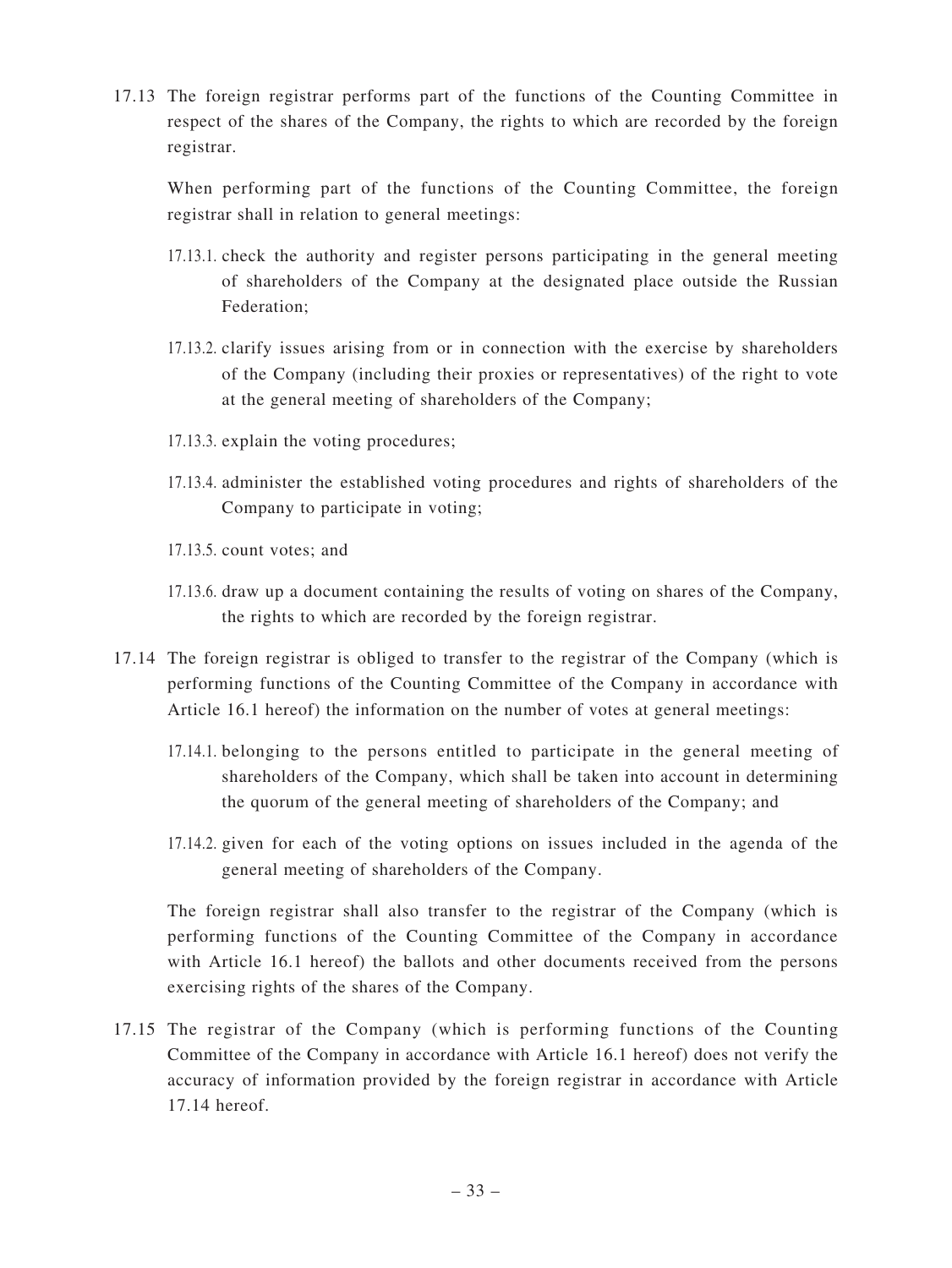17.16 For the period when the shares of the Company are listed on the Stock Exchange, the registrar of the Company (which is performing functions of the Counting Committee of the Company in accordance with Article 16.1 hereof), shall maintain a foreign registrar account for the Company's share registrar located in Hong Kong.

# **18. QUORUM OF THE GENERAL MEETING OF SHAREHOLDERS**

- 18.1 The general meeting of shareholders shall be deemed competent (have a quorum), if no less than two shareholders holding in total more than half of the votes of issued voting shares of the Company participate in the meeting.
- 18.2 Shareholders shall be deemed to have participated in the general meeting of shareholders if they are registered as participants and if their ballots have been received not less than 48 hours before the time fixed for holding of the general meeting of shareholders.
- 18.3 Shareholders who participated in the general meeting of shareholders include shareholders who, in accordance with the laws of the Russian Federation on securities, instructed the persons recording their rights to shares to vote, if declarations of their intent were received not less than 48 hours before the time fixed for holding of the general meeting of shareholders.

 Holders of shares, the rights to which are accounted for by a foreign registrar, as well as other persons exercising the rights of such shares, shall be deemed as participating in the general meeting of shareholders in accordance with applicable foreign regulations specified in Article 17.12 of this Charter taking into account the provisions of Article 14.1 hereof.

- 18.4 If the quorum for holding the annual general meeting of shareholders is not reached, one more annual general meeting of shareholders with the same agenda shall be held later. If the quorum for holding the extraordinary general meeting of shareholders is not reached, the extraordinary general meeting of shareholders with the same agenda may be held later.
- 18.5 Adjourned general meeting of shareholders is competent (have a quorum), if it is attended by shareholders holding in aggregate not less than 30% of voting shares of the Company.
- 18.6 If the adjourned general meeting of shareholders is held less than 40 days following the meeting which has not taken place, the persons entitled to take part in the adjourned general meeting of shareholders shall be determined (recorded) at the date when the list of persons that were entitled to take part in the original meeting which has not taken place was determined (recorded).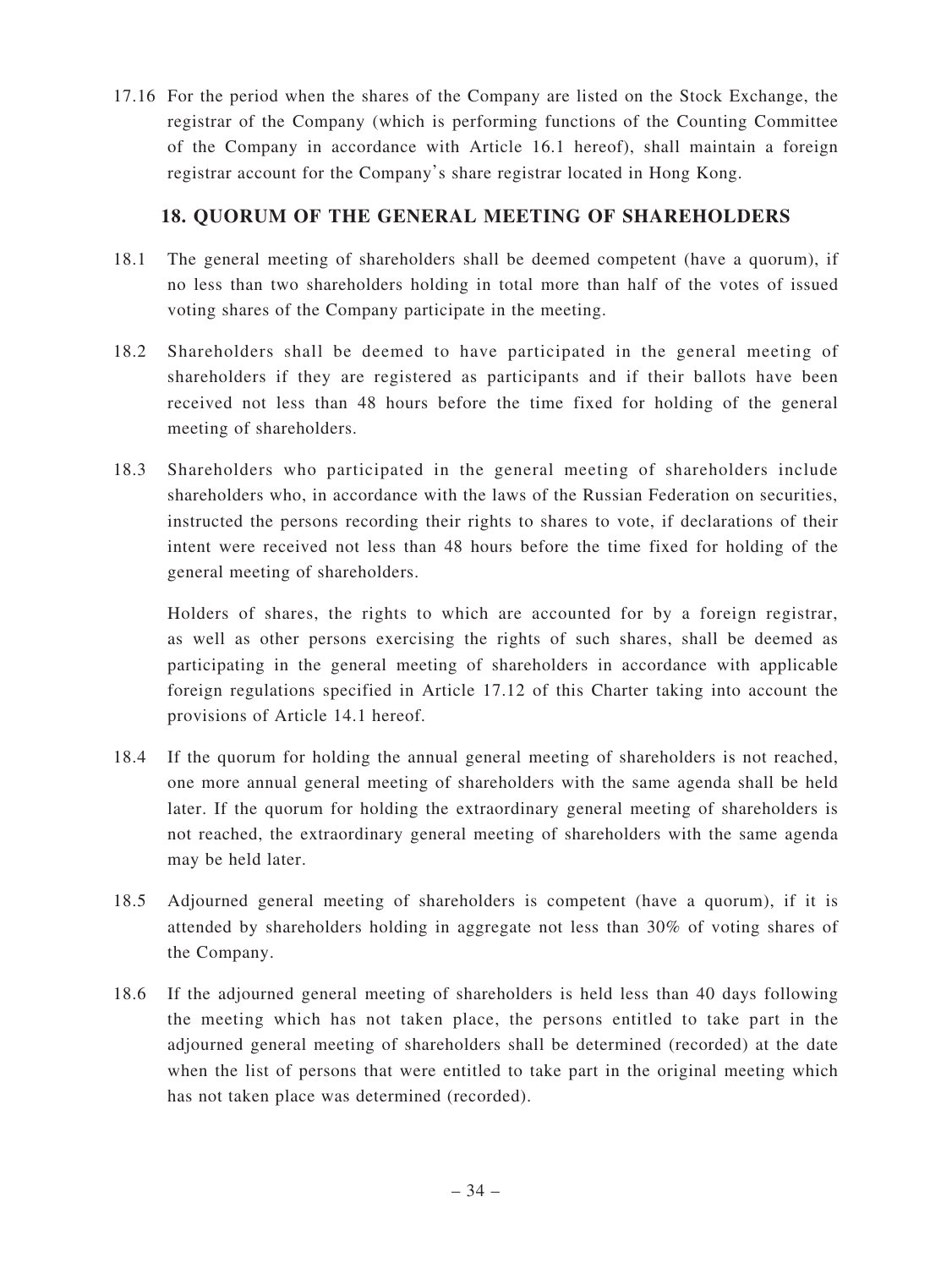18.7 If the quorum is not reached to hold the general meeting of shareholders in accordance with an arbitral award, another general meeting of shareholders shall be held within 60 days with the same agenda (no additional arbitration is required). The adjourned general meeting of shareholders is convened and held by the person or body of the Company indicated in the arbitral award, and if the indicated person or body of the Company did not convene a general meeting of shareholders within the term stated in the arbitral award, the adjourned meeting of shareholders shall be held by another person or body of the Company who filed a statement of claim, provided that this person or body of the Company are indicated in the arbitral award.

 In the absence of the quorum for holding of an extraordinary general meeting of shareholders by an arbitral award, an adjourned meeting shall not be held.

# **19. VOTING AT THE GENERAL MEETING OF SHAREHOLDERS**

- 19.1 Voting at the general meeting of shareholders is carried out on a 'one voting share one vote' principle.
- 19.2 Voting on the agenda items of the general meeting of shareholders of the Company shall be made upon voting ballots only. The receipt by the Company's registrar of declarations of intent of persons who have the right to participate in the general meeting of shareholders, not registered in the register of shareholders of the Company and in accordance with the requirements of the laws of the Russian Federation on securities, who gave instructions about voting by ballots to persons who represent their rights to shares, shall be equal to ballots voting.
- 19.3 The Company is obliged to send voting ballots by letter or registered letter or in the form of an electronic message to the e-mail address of the relevant person specified in the Company's shareholders register or to deliver such ballots to each person registered in the Company's shareholders register and entitled to participate in the general meeting of shareholders (the persons to which the ballots are delivered have to put signature), not later than 21 days before the general meeting of shareholders.
- 19.4 The Board of Directors may decide to send ballots by any of the methods specified in Article 19.3 hereof to each person included in the list of persons entitled to participate in the general meeting of shareholders.
- 19.5 When holding a general meeting of shareholders, the voting ballot shall be handed in to each person shown in the list of persons entitled to participate in the general meeting of shareholders (his/her representative) registered for participation in the general meeting of shareholders (the persons being handed voting ballot have to put signature for its receipt).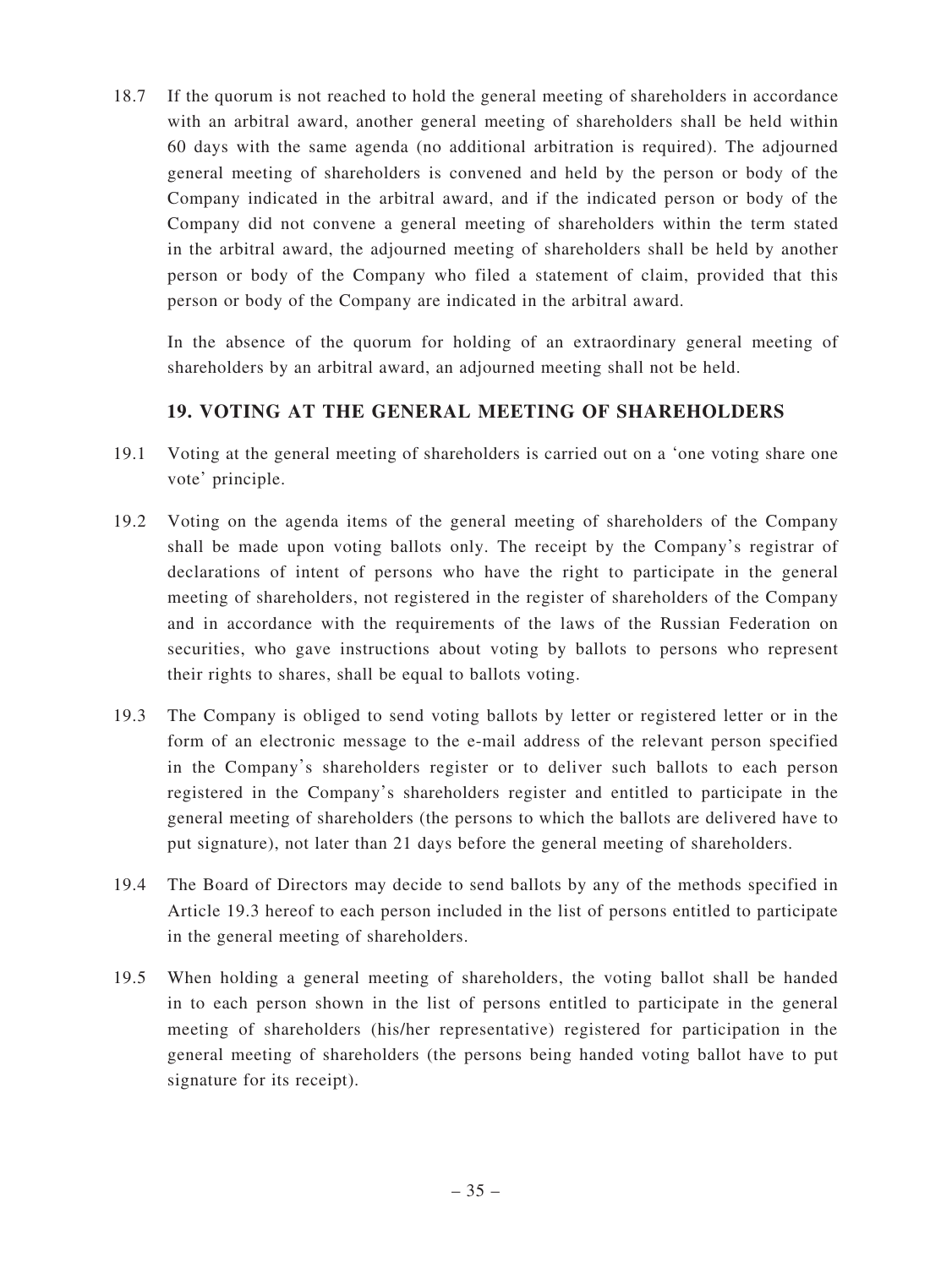- 19.6 The voting ballots shall contain:
	- 19.6.1 full commercial name of the Company and its location;
	- 19.6.2 place of the general meeting of shareholders;
	- 19.6.3 date, time of holding the general meeting of shareholders,
	- 19.6.4 phrasing of the resolutions on each item (name of each candidate) to be voted in the ballots;
	- 19.6.5 voting options for each agenda item phrased as "for", "against" or "abstained";
	- 19.6.6 a reference to the fact that the ballot paper shall be signed by a person entitled to participate in the general meeting of shareholders or its representative;
	- 19.6.7 other provisions provided for by regulatory laws and regulations of the Russian Federation.
- 19.7 Holders of shares, the rights to which are accounted for by a foreign registrar, as well as other persons exercising the rights of such shares, shall vote at the general meeting of shareholders in accordance with applicable foreign regulations specified in Article 17.12 of this Charter.

#### **20. MINUTES OF THE GENERAL MEETING OF SHAREHOLDERS**

- 20.1 Minutes of the general meeting of shareholders shall be made in two copies not later than three business days after closing of the general meeting of shareholders. Both copies shall be signed by the chairperson of the general meeting of shareholders and the secretary of the general meeting of shareholders.
- 20.2 The minutes of the general meeting of shareholders shall contain:

20.2.1 date and time of the general meeting of shareholders;

- 20.2.2 total number of votes of holders of the Company's voting shares;
- 20.2.3 number of votes of the shareholders who participated in the meeting;
- 20.2.4 the chairperson (panel) and the secretary of the meeting; the agenda of the meeting.
- 20.2.5 other provisions provided for by regulatory laws and regulations of the Russian Federation.
- 20.3 The minutes of the general meeting of shareholders shall contain a summary of the speeches and voting items, the relevant voting results and the resolutions made by the general meeting of shareholders.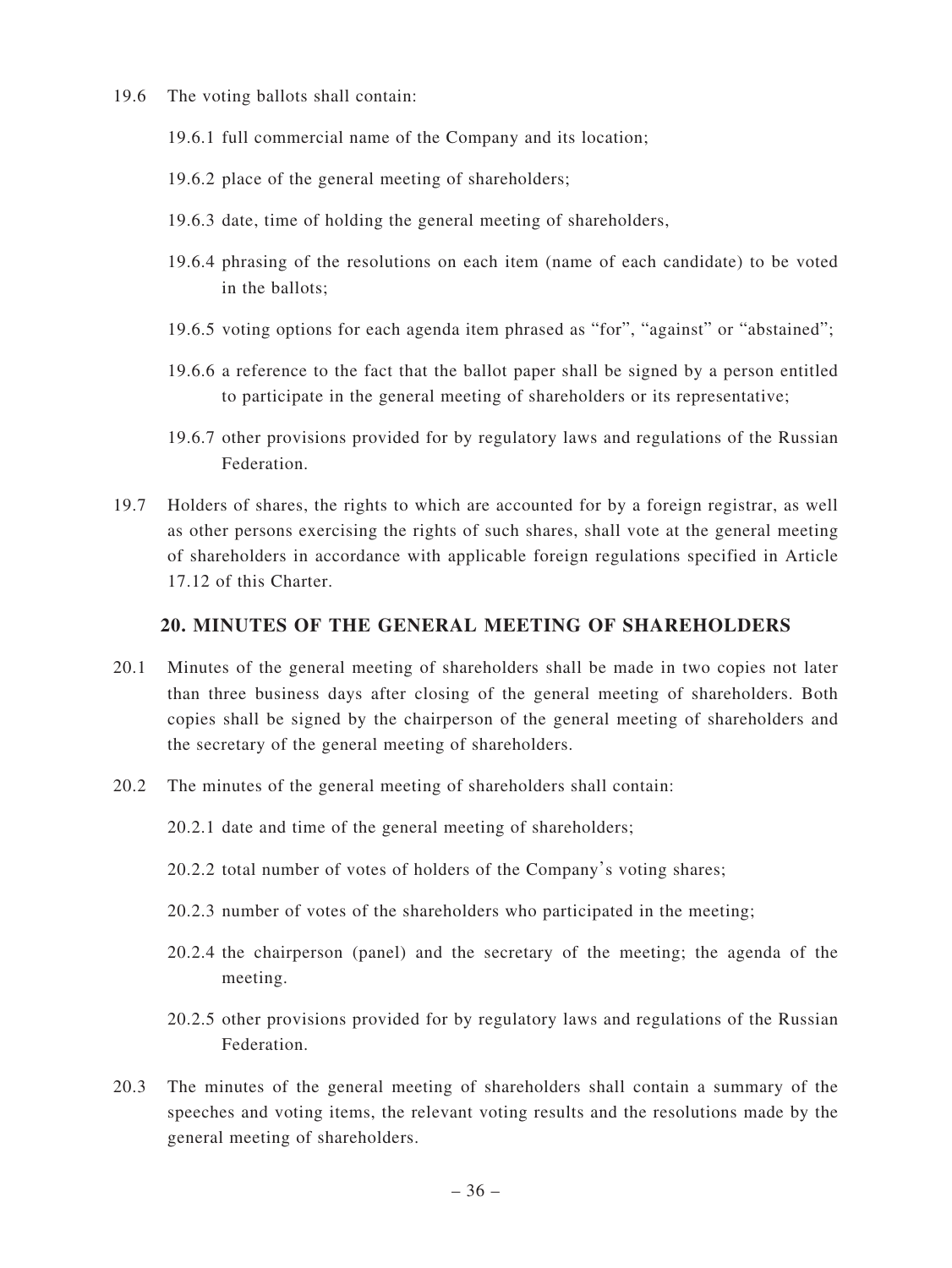# **21. MINUTES AND VOTING REPORT**

- 21.1 The minutes of results of voting shall be drawn up within three days after closing of the general meeting of shareholders.
- 21.2 Resolutions adopted by the general meeting of shareholders and its results shall be disclosed in the form of a poll results announcement made on the Company's website, specified in Article 17.5, not later than four business days after closing of the general meeting of shareholders.
- 21.3 If as of the date of determination (record) of persons entitled to participate in the general meeting of shareholders, the person registered as a nominee of shares in the company's shareholder register, the information contained in the voting results report shall be provided to the nominee of shares in accordance with the law on securities of the Russian Federation for the provision of information and materials to persons exercising their rights with respect to securities.

# **22. BOARD OF DIRECTORS**

- 22.1 The Board of Directors shall carry out general management of the Company's activities on issues within its terms of reference.
- 22.2 The Board of Directors shall consist of 14 persons. Another number may be approved or elected by the general meeting of Shareholders of the Company.
- 22.3 By the resolution of the general meeting of shareholders the members of the Board of Directors shall be paid, during their terms of office, remuneration and/or compensated for the expenses, related to the performance by them of the functions of the members of the Board of Directors. Such remuneration shall not exceed the amount of remuneration recommended by the remuneration committee of the Board of Directors.
- 22.4 For the period when the Company's shares are listed on the Stock Exchange, the audit committee of the Board of Directors shall be formed in accordance with the Listing Rules.

# **23. TERMS OF REFERENCE OF THE BOARD OF DIRECTORS**

- 23.1 The following issues come into the terms of reference of the Board of Directors:
	- 23.1.1 determination of priority areas of the Company's activities, including approval of the annual budget, mid-term and long-term budgets, development strategies and programmes of the Company, risk management policies, amendment of these documents, consideration of the results of their implementation;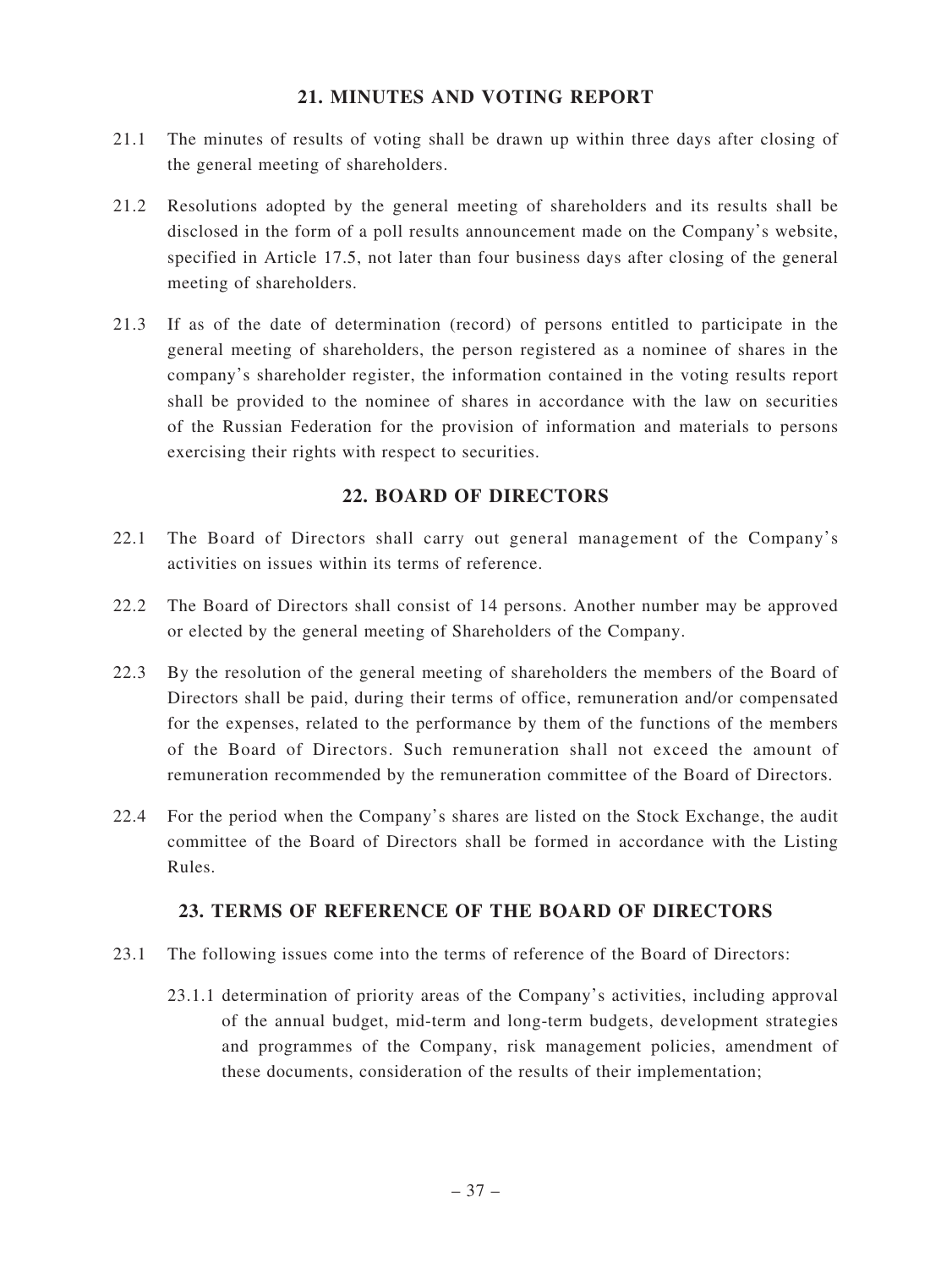- 23.1.2 convening annual and extraordinary general meeting of the shareholders except for the cases stipulated by item 8 of Article 55 of the Federal Law 'On Joint-Stock Companies';
- 23.1.3 approval of the agenda of the general meeting of shareholders;
- 23.1.4 setting the date of finalisation of the list of persons entitled to participate in the general meeting of shareholders and resolve any other issues falling within the terms of reference of the Board of Directors in connection with the arrangement and holding of the general meeting of shareholders;
- 23.1.5 increase in the Company's charter capital through the placement by the Company of additional ordinary shares by public offering within the limits of the number and categories (types) of authorised shares determined hereby (if the number of additionally placed shares is 25% or less of the corresponding previously placed shares);
- 23.1.6 placement of bonds and other issue-grade securities (excluding shares and issue-grade securities listed in Article 12.1.12) by the Company;
- 23.1.7 the Company's placement of additional shares, in which the Company-placed preferred shares of specific type convertible into ordinary shares or preferred shares of the other types will be converted into, if such placement is not related to an increase in the Company's charter capital;
- 23.1.8 placement of issue-grade securities convertible into ordinary shares in the amount not exceeding 25% of outstanding ordinary shares by means of a public offering;
- 23.1.9 increase in the Company's charter capital through placement by the Company through public offering of additional preferred shares not convertible into ordinary shares;
- 23.1.10 approval of decisions on the issue of securities, approval of decisions on additional issue of securities, approval of securities prospectuses;
- 23.1.11 approval of reports on the results of Company's acquisition of shares;
- 23.1.12 approval of the report on the results of the securities issue;
- 23.1.13 acquisition of shares placed by the Company in accordance with Article 72(2) of the Federal Law 'On Joint Stock Companies' and in other cases provided for by this law or other federal laws, when the adoption of such a resolution may be attributed to the terms of reference of the Board of Directors, with the exception of cases provided for hereby;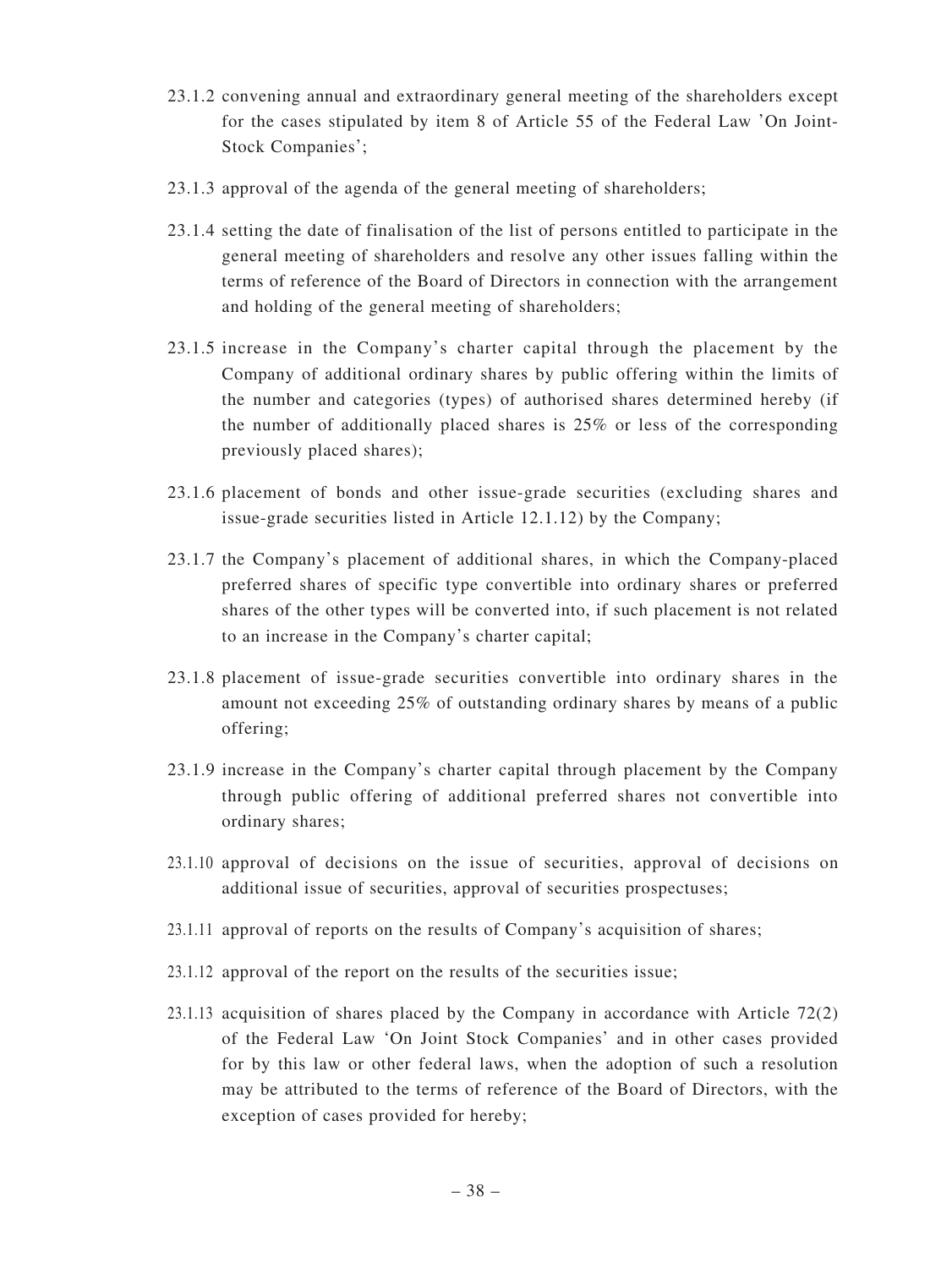- 23.1.14 acquisition of bonds issued by the Company and other issue-grade securities in cases provided for by the Federal Law 'On Joint Stock Companies' or other federal laws;
- 23.1.15 establishment and dissolution of committees, commissions, councils and other internal bodies of the Board of Directors, approval of their personnel composition and approval of provisions on their work;
- 23.1.16 preliminary review and approval of the annual report, annual accounting (financial) statements of the Company;
- 23.1.17 recommendations on the remuneration and compensation paid to the members of the internal audit committee of the Company;
- 23.1.18 recommendations related to the amount of dividends on shares and the procedure for their payment, date as of which the persons entitled to receive dividends shall be determined;
- 23.1.19 use of the funds of the Company;
- 23.1.20 approval of the internal documents of the Company, except for those approving of which pertains to the terms of reference of the general meeting of shareholders under the Federal Law 'On Joint Stock Companies', as well as other internal documents of the Company approving of which pertains to the terms of reference of the executive bodies of the Company under the Company's Charter;
- 23.1.21 adoption of the resolution on approval of transactions which amount exceeds 75,000,000 (seventy five million) US Dollars or its equivalent in other currencies at the rate as of the date of approval of the transaction;
- 23.1.22 adoption of the resolution on approval of transactions with connected persons that require approval of the Board of Directors in accordance with the Listing Rules for the period when the Company's shares are listed on the Stock Exchange;
- 23.1.23 adoption of the resolution on approval of notifiable transactions that require approval of the Board of Directors in accordance with the Listing Rules for the period when the Company shares are listed on the Stock Exchange;
- 23.1.24 approval of the registrar of the Company as well as terms and conditions of agreement with him/her and termination of the agreement with him/her;
- 23.1.25 approval of the internal document determining the procedures for internal control over the financial and business activities of the Company;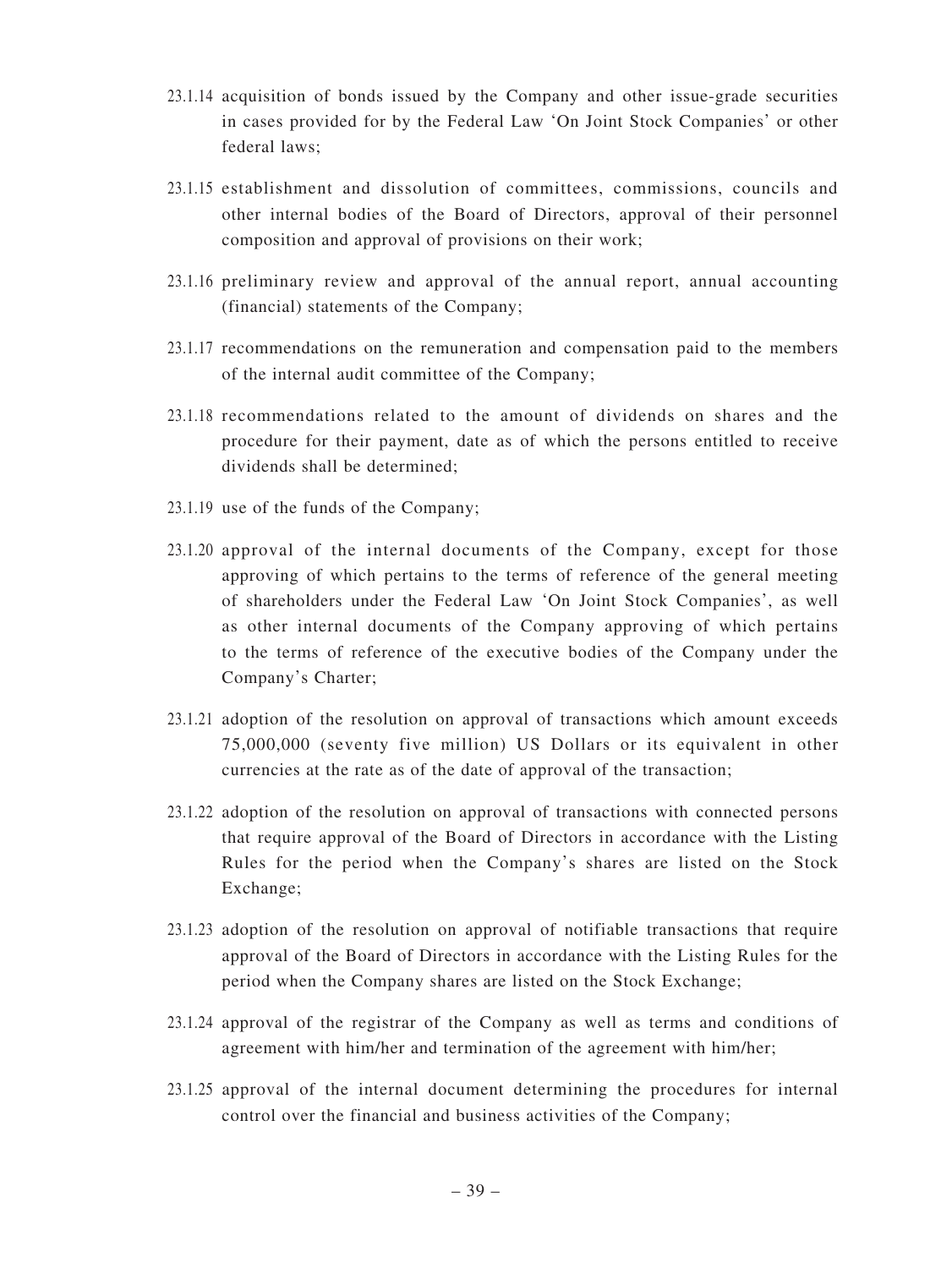- 23.1.26 election (re-election) of the Chairperson of the Board of Directors;
- 23.1.27 approval of the terms of the agreements (supplementary agreements) entered into with the General Director or with a managing company (manager), members of the Board of Directors, if necessary, the identification of the person authorised to sign a contract with them, as well as consideration of issues on which resolution shall be adopted by the Board of Directors in accordance with the specified contracts;
- 23.1.28 approval of internal document(s) defining rules and approaches to disclose the information about the Company, the procedure for using information on the Company's activities, on the Company's securities and transactions with them, which is not publicly available;
- 23.1.29 determination of the calculation ratio for calculation of dividends on the Company's preferred shares;
- 23.1.30 preliminary approval of the terms of the agreement on the basis of which the shareholders contribute to the assets of the Company, which do not increase the charter capital of the Company and do not change the nominal value of shares;
- 23.1.31 determination of property value (monetary value) being the subject of the Company's transactions, price of distribution or procedure for its determination;
- 23.1.32 acceptance of recommendations in relation to the voluntary offer received by the Company under Chapter XI.1 of the Federal Law 'On Joint Stock Companies', including appraisal of the bid price of the securities to be acquired, and potential change in their market value after acquisition, evaluation of plans of the person that made a voluntary offer in relation to the Company, and its employees;
- 23.1.33 definition of principles and approaches to the organisation risk management, internal control and internal audit in the company;
- 23.1.34 adoption of resolution on participation, changing the participation share and termination of the Company's participation in other organisations, including the establishment of the Company's subsidiaries, as well as adoption of resolutions on participation in financial industrial groups, associations and other unions of commercial organisations;
- 23.1.35 appointment and dismissal of the Corporate Secretary of the Company, approval of the regulations on the Corporate Secretary, approval of the terms of contracts (additional agreements) entered into with the Corporate Secretary of the Company;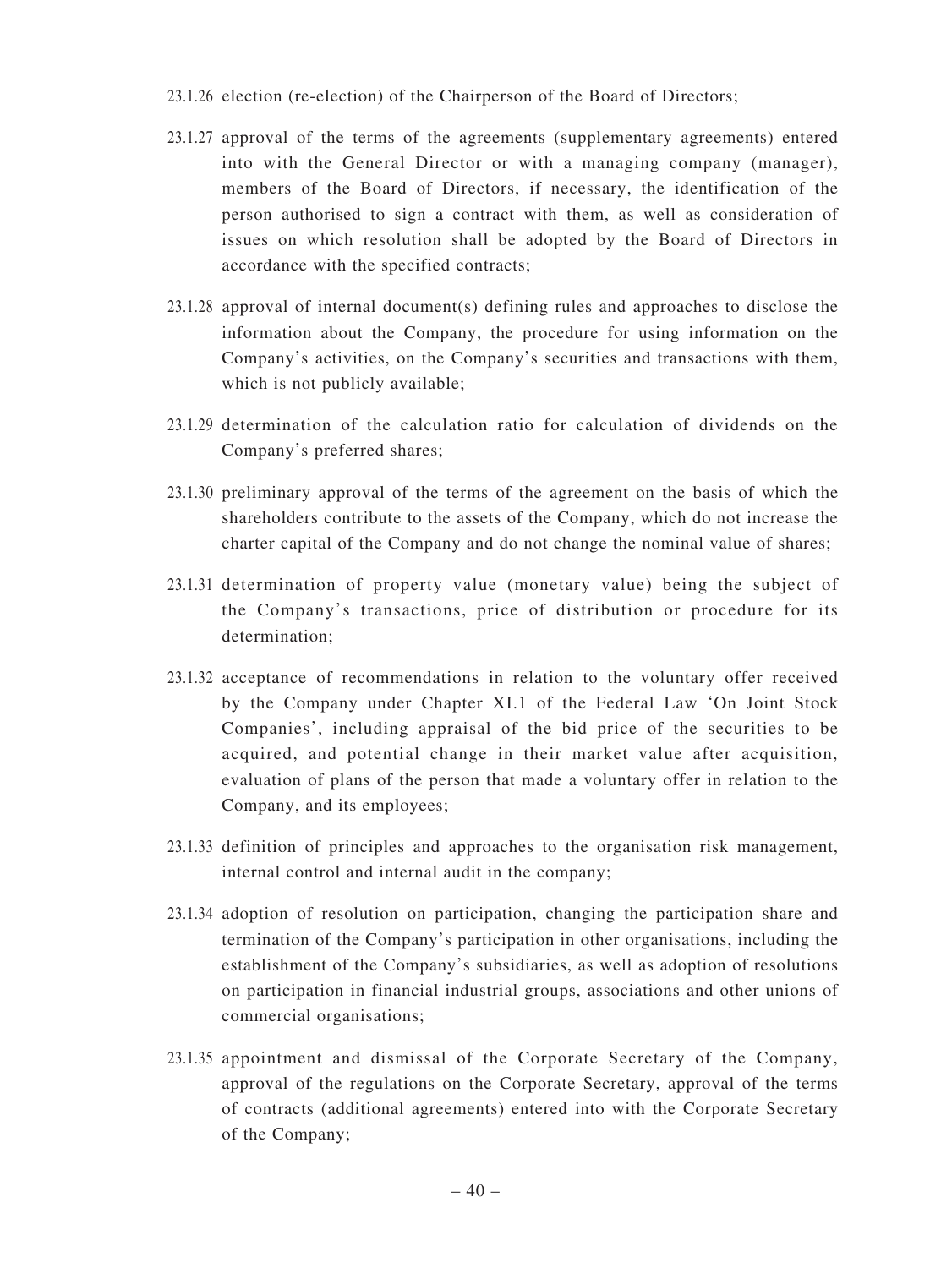- 23.1.36 voting of the possibility for the General Director of the Company to hold offices in management bodies of other organisations;
- 23.1.37 establishment of branches and representative offices of the Company, their liquidation and approval of regulations on them;
- 23.1.38 adoption of resolution on application for listing of Company's shares and (or) issue-grade securities convertible into Company's shares;
- 23.1.39 to settle other issues provided for by the Federal Law 'On Joint Stock Companies' and this Charter.
- 23.2 No issue falling within the terms of reference of the Board of Directors may be assigned to executive body of the Company.
- 23.3 The resolution of the Board of Directors to define the calculation ratio for determining the amount of dividends on preferred shares of the Company in accordance with the Article 23.1.29 hereof may be adopted only once and cannot be changed by the Board of Directors subsequently, except for cases when the general meeting of shareholders of the Company amends the Charter in the manner prescribed hereby and applicable law.
- 23.4 The procedure for adoption of resolutions on matters falling within the terms of reference of the Board of Directors shall be determined by the Federal Law 'On Joint Stock Companies', this Charter, Listing Rules (if applicable) and by an internal document regulating the activities of the Board of Directors.
- 23.5 A member of the Board of Directors must, at the earliest practicable time, declare the nature and extent of his interest to the other members of the Board of Directors if he is in any way (directly or indirectly including but not limited to his connections with any of his close associates) interested in a transaction, arrangement or contract with the Company that is significant in relation to the Company's business; and the interest of such member of the Board of Directors is material.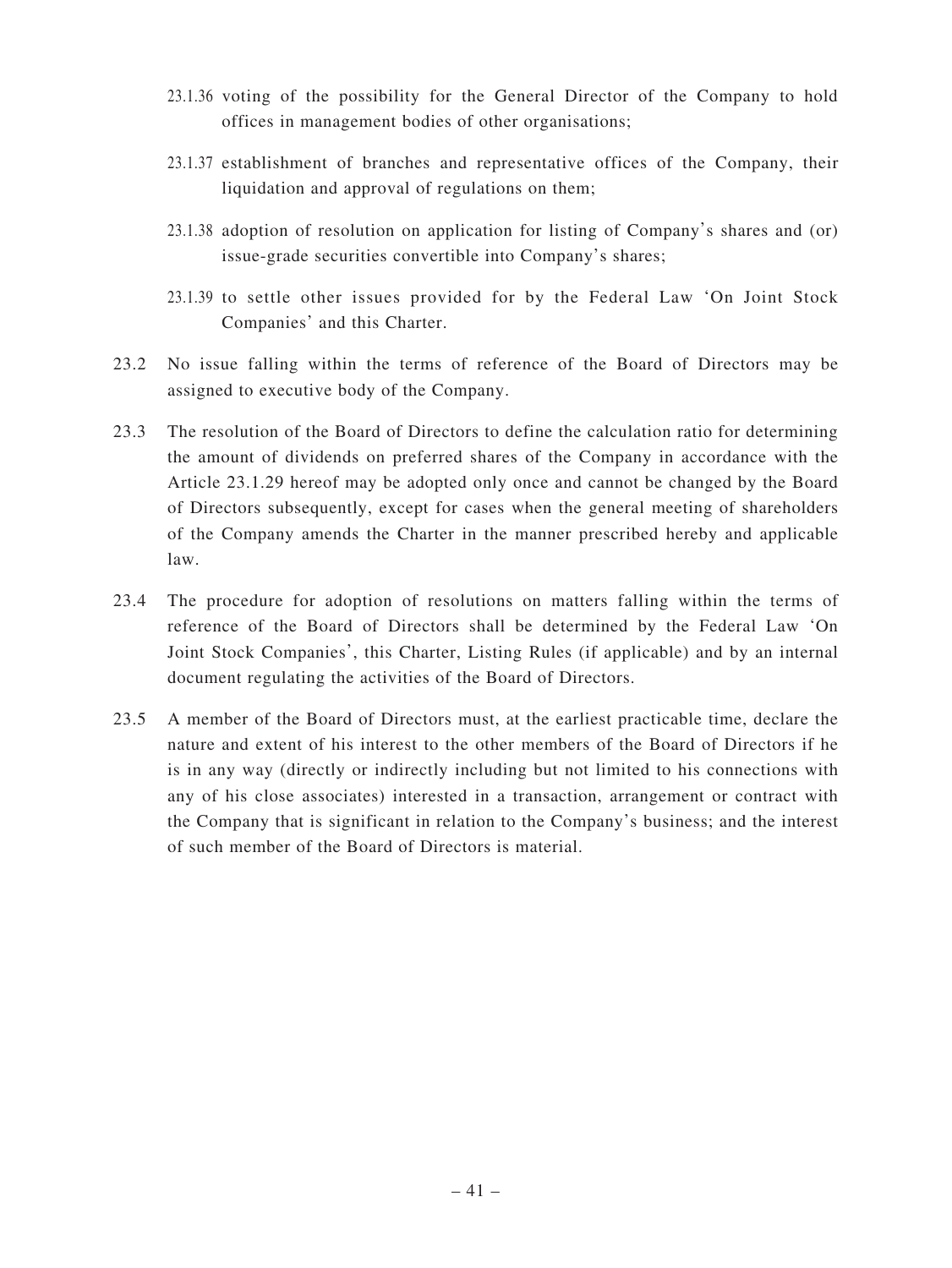Save as otherwise provided by this Charter, a member of the Board of Directors shall not vote (nor be counted in the quorum) on any resolution of the Board of Directors in respect of any contract, arrangement or any other proposal in which he or any of his/ her close associates has a material interest; but this prohibition shall not apply to any of the following matters, namely:

23.5.1 the giving of any security or indemnity either:

- (a) to the member of the Board of Directors or his close associate(s) in respect of money lent or obligations incurred or undertaken by him or any of them at the request of or for the benefit of the Company or any of its subsidiaries; or
- (b) to a third party in respect of a debt or obligation of the Company or any of its subsidiaries for which the member of the Board of Directors or his close associate(s) has himself/themselves assumed responsibility in whole or in part and whether alone or jointly under a guarantee or indemnity or by the giving of security;
- 23.5.2 any proposal concerning an offer of shares or debentures or other securities of or by the Company or any other company which the Company may promote or be interested in for subscription or purchase where the member of the Board of Directors or his close associate(s) is/are or is/are to be interested as a participant in the underwriting or sub-underwriting of the offer;
- 23.5.3 any proposal or arrangement concerning the benefit of employees of the Company or its subsidiaries including:
	- (a) the adoption, modification or operation of any employees' share scheme or any share incentive or share option scheme under which the member of the Board of Directors or his close associate(s) may benefit; or
	- (b) the adoption, modification or operation of a pension fund or retirement, death or disability benefits scheme which relates both to member of the Board of Directors, his close associates and employees of the Company or any of its subsidiaries and does not provide in respect of any member of the Board of Directors, or his close associate(s), as such any privilege or advantage not generally accorded to the class of persons to which such scheme or fund relates; and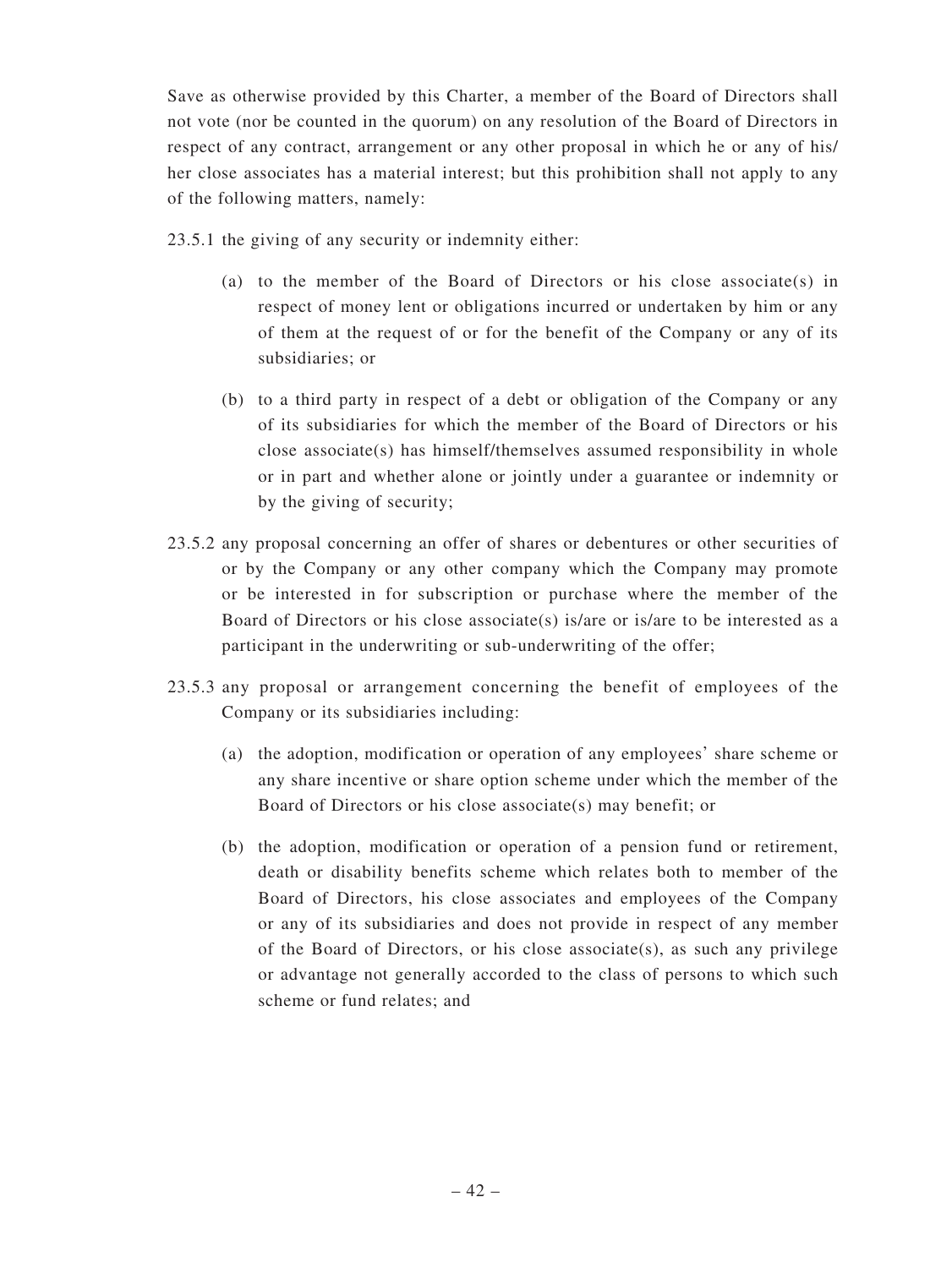- 23.5.4 any contract or arrangement in which the member of the Board of Directors or his close associate(s) is/are interested in the same manner as other holders of shares or debentures or other securities of the Company by virtue only of his/ their interest in shares or debentures or other securities of the Company.
- 23.6 In cases where transactions with connected persons (Article 23.1.22) and notifiable transaction (Article 23.1.23) require approval of the Board of Directors in accordance with the Listing Rules, the transaction shall be considered and approved in the manner set out in the Listing Rules; any member of the Board of Directors interested in the transaction shall not be allowed to vote and shall not be counted in the quorum on this matter.

 A member of the Board of Directors shall be deemed interested in a transaction if he/ she is a party to the transaction, or connected with such party, and such member or a person connected with him/her receives any benefits from the transaction. For the purposes of consideration and voting on the transactions with connected persons it shall be determined in accordance with the Listing Rules whether a member of the Board of Directors is interested. For the purposes of other matters in addition to the requirements of the Listing Rules related to the interested member of the Board of Directors, the relevant definitions and requirements of Hong Kong law shall apply in determining whether a member of the Board of Directors is interested.

# **24. ELECTION OF THE BOARD OF DIRECTORS**

- 24.1 Members of the Board of Directors shall be elected by the general meeting of shareholders by the majority of votes of the shareholders holding voting shares of the Company and taking part in the general meeting of shareholders for the term until the next annual general meeting of shareholders. If the annual general meeting of shareholders is not held on time, the powers of the Board of Directors cease, except for powers to prepare, convene and hold an annual general meeting of shareholders.
- 24.2 Each candidate who obtained majority of votes of the shareholders holding the voting shares of the Company and taking part in the general meeting of shareholders will be elected to the Board of Directors.
- 24.3 Only a natural person can be a member of the Board of Directors. A member of the Board of Directors may be a natural person being or being not a shareholder of the Company.
- 24.4 The person acting as the sole executive body shall not simultaneously be the Chairperson of the Board of Directors.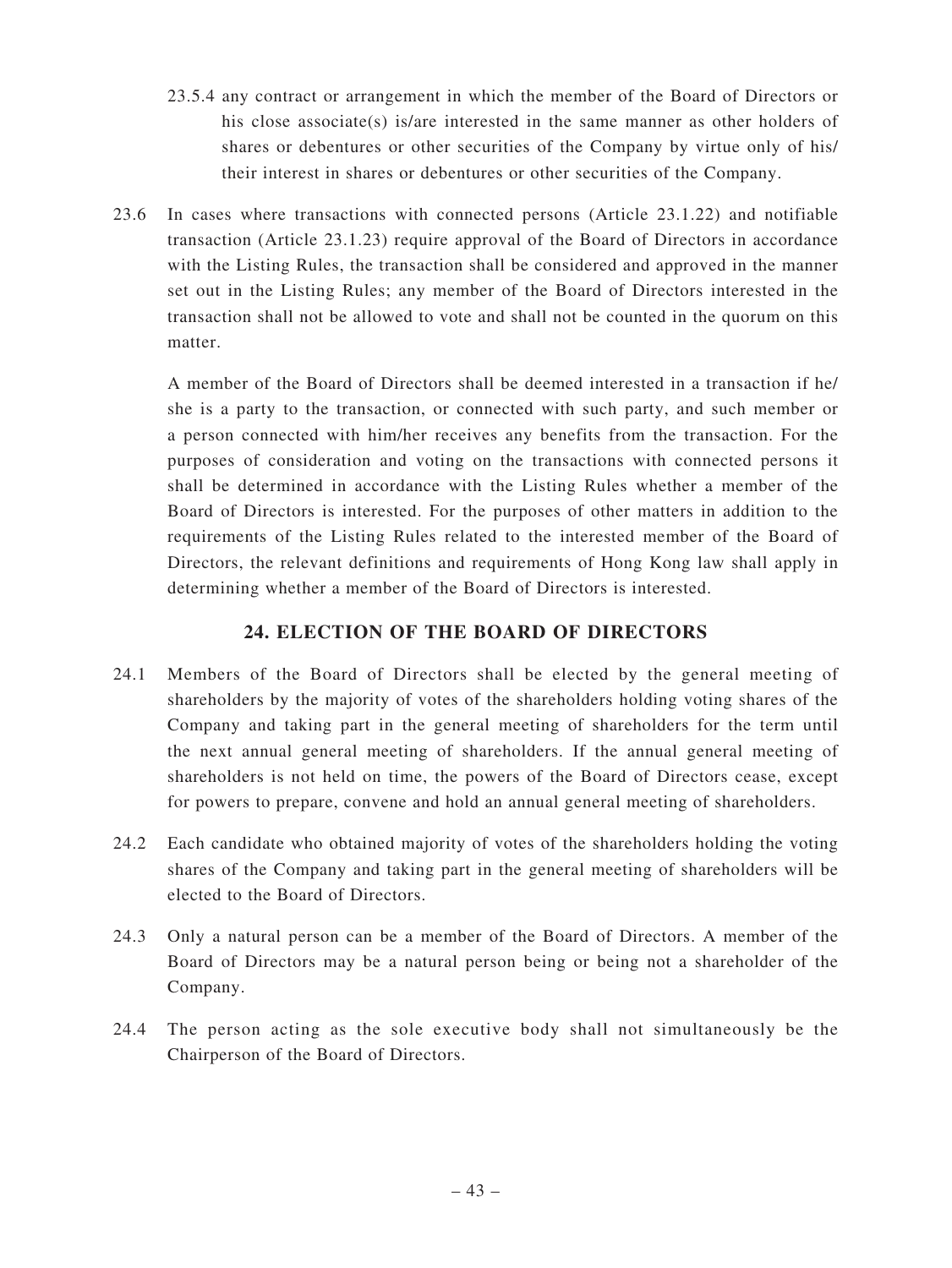- 24.5 The elected members of the Board of Directors may be re-elected for any number of terms.
- 24.6 The powers of all members of the Board of Directors may be terminated earlier by a resolution of the general meeting of shareholders.

# **25. CHAIRPERSON OF THE BOARD OF DIRECTORS**

- 25.1 The members of the Board of Directors shall elect the chairperson of the Board of Directors of their number by a majority of the total number of votes of the members of the Board of Directors.
- 25.2 The Board of Directors shall be entitled at any time to elect a new chairperson by a majority of the total number of votes of the members of the Board of Directors.
- 25.3 The chairperson of the Board of Directors shall arrange the work of the Board of Directors, convene and chair the meetings of the Board of Directors, ensure that the minutes of the meetings of the Board of Directors are properly kept.

 After the formation of each newly elected Board of Directors, any member of the Board of Directors shall convene the first meeting of the Board of Directors, the agenda of which includes the issue of election of the chairperson of the Board of Directors.

25.4 If the chairperson of the Board of Directors is absent (including in the case of his/ her failure to be elected), one of the members of the Board of Directors shall act as a chairperson by decision of the Board of Directors.

# **26. MEETINGS OF THE BOARD OF DIRECTORS**

26.1 The chairperson of the Board of Directors shall convene the meetings of the Board of Directors at its own discretion or at the request of any member of the Board of Directors, the internal audit committee or the auditor of the Company, the General Director or the Company's officer responsible for organising and carrying out internal audit.

 A quorum at the meeting of the Board of Directors shall be 10 (ten) members of Board of Directors, except for meetings of the Board of Directors on the issues specified in Articles 23.1.2 – 23.1.4, 23.1.14 - 23.1.16, 23.1.24, 23.1.26, 23.1.33, 23.1.35 - 23.1.37, 23.1.39 of this Charter, for which the quorum for holding a meeting of the Board of Directors is a simple majority of the members of the Board of Directors, unless otherwise provided hereby.

 The meetings of the Board of Directors shall be held on the territory of the Russian Federation.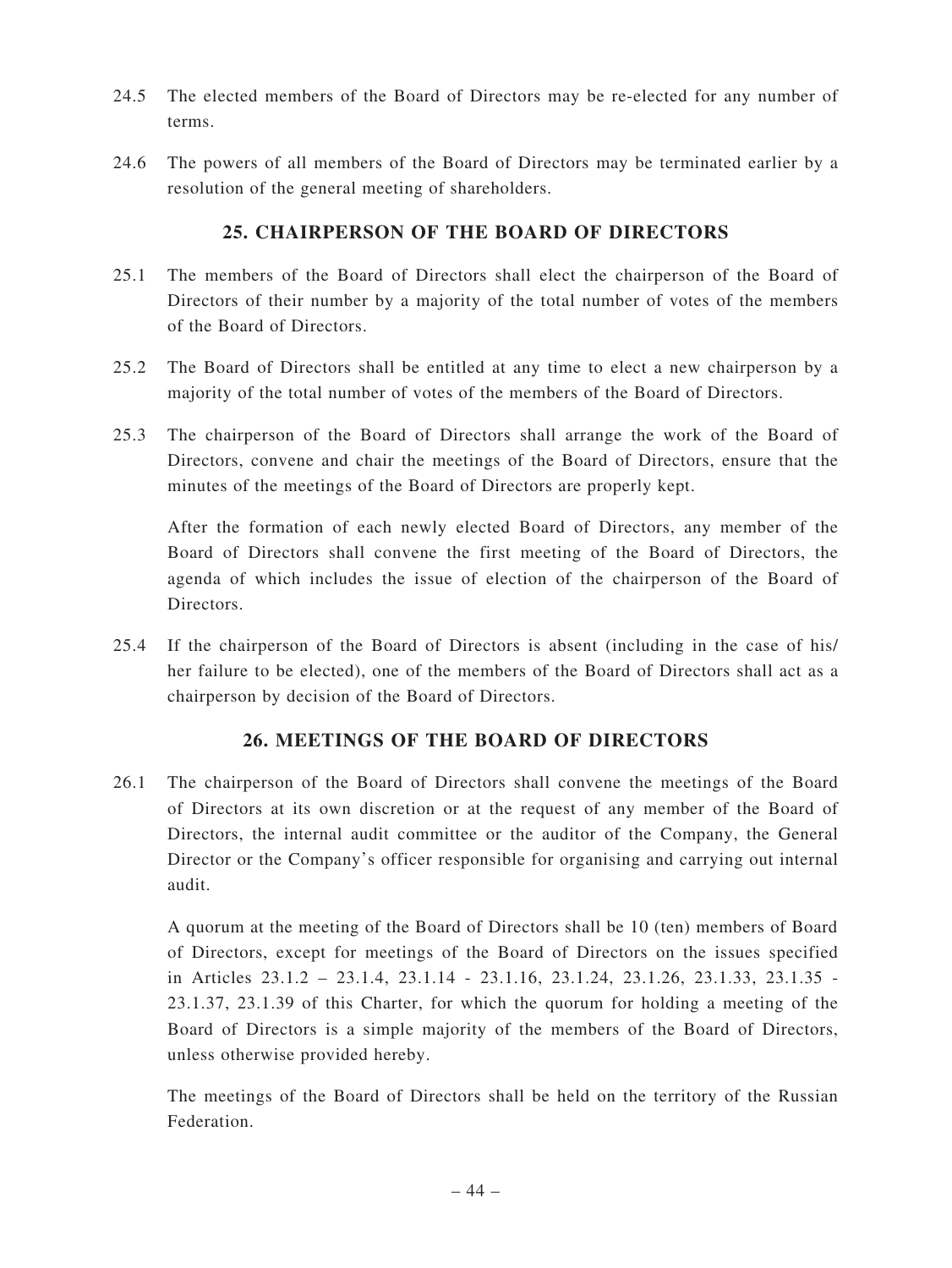- 26.2 Should the number of members of the Board of Directors become less than the number constituting the specified quorum for meetings, the Board of Directors shall adopt resolution to convene an extraordinary general meeting of shareholders for election of new members of the Board of Directors.
- 26.3 At the meeting of the Board of Directors resolutions shall be approved by the votes of not less than 10 (ten) members of Board of Directors participating in the meeting, except for decisions on the issues specified in Articles 23.1.2 - 23.1.4, 23.1.14 - 23.1.16, 23.1.24, 23.1.33, 23.1.35 – 23.1.37, 23.1.39 of this Charter, under which decisions are made by a simple majority of the members of the Board of Directors participating in the meeting unless otherwise provided hereby and by an internal document regulating the activities of the Board of Directors.

 When voting on issues at the meeting of the Board of Directors every member of the Board of Directors shall have one vote.

 The chairperson of the Board of Directors shall have a casting vote in the case of equally divided votes among the members of the Board of Directors.

Resolutions of the Board of Directors may be made by absentee voting (by poll).

26.4 A member of the Board of Directors absent at the meeting may express his/her opinion on the issues included in the agenda of the meeting of the Board of Directors in writing. In this case, his/her vote shall be taken into account when determining the quorum and the results of voting.

 A member of the Board of Directors may participate in the meeting of the Board of Directors by tele- (video) conference, telecommunication or other forms of communications; such participation shall be treated as personal attendance of the meeting.

26.5 In the case where such issues are within the terms of reference of the Board of Directors, the resolution to increase the Company's charter capital through the placement of additional shares by the Company within the limits of the number and categories (types) of authorised shares determined hereby shall be adopted unanimously by the Board of Directors, and votes of retired members of the Board of Directors shall not be taken into account. In case the unanimity is not reached, the issue of increasing the charter capital shall be submitted under the Board of Directors' decision to the resolution of the general meeting of shareholders.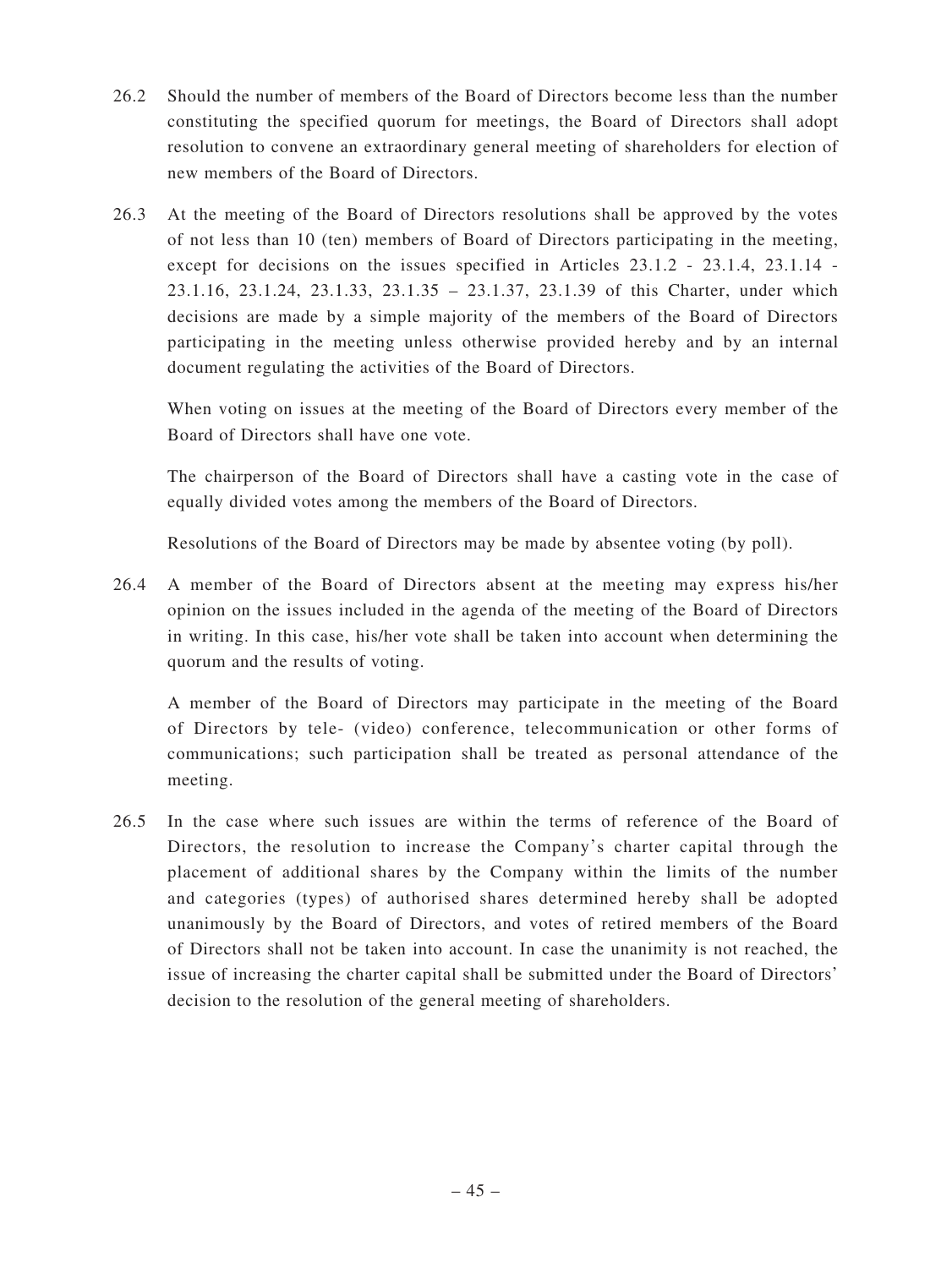- 26.6 Resolution of the Board of Directors on placement of bonds convertible into shares and other issue-grade securities convertible into shares shall be passed by the unanimous consent of the Board of Directors, at that votes of former members of the Board of Directors shall not be taken into account. In case the unanimity on this issue is not reached, this issue shall be submitted under the Board of Directors' decision to the resolution of the general meeting of shareholders.
- 26.7 No member of the Board of Directors may assign his/her right to vote to any other person even if this other person is a member of the Board of Directors as well.
- 26.8 Minutes shall be kept at the meeting of the Board of Directors. The minutes of the meeting of the Board of Directors shall be made within three days after such meeting and signed by the chairperson who shall be held liable for the accuracy of the minutes. The minutes of the meeting shall contain: place and time of the meeting; participants of the meeting; agenda of the meeting; issues put to vote, voting report and resolutions taken.

# **27. THE GENERAL DIRECTOR OF THE COMPANY**

- 27.1 The sole executive body of the Company is the General Director.
- 27.2 The General Director shall manage the Company's activities on a day-to-day basis. The General Director shall have the power beyond the exclusive terms of reference of the general meeting of shareholders and the Board of Directors, and namely:
	- 27.2.1 without a power of attorney acts on behalf of the Company, including representing the interests of the Company and conducting transactions; the General Director shall be entitled to enter into transactions, for the performance of which a resolution (approval/consent) of the general meeting of shareholders or the Board of Directors is required pursuant hereto, only if there is a relevant resolution of the management body of the Company;
	- 27.2.2 represents the Company in all institutions, enterprises, organisations both in Russia and abroad;
	- 27.2.3 ensures the implementation of the plans for current and future activities of the Company;
	- 27.2.4 issues powers of attorney authorising their holders to represent the Company, including powers of attorney with the right of substitution;
	- 27.2.5 appoints and dismisses directors of branches and representative offices, determines the terms of contracts with them;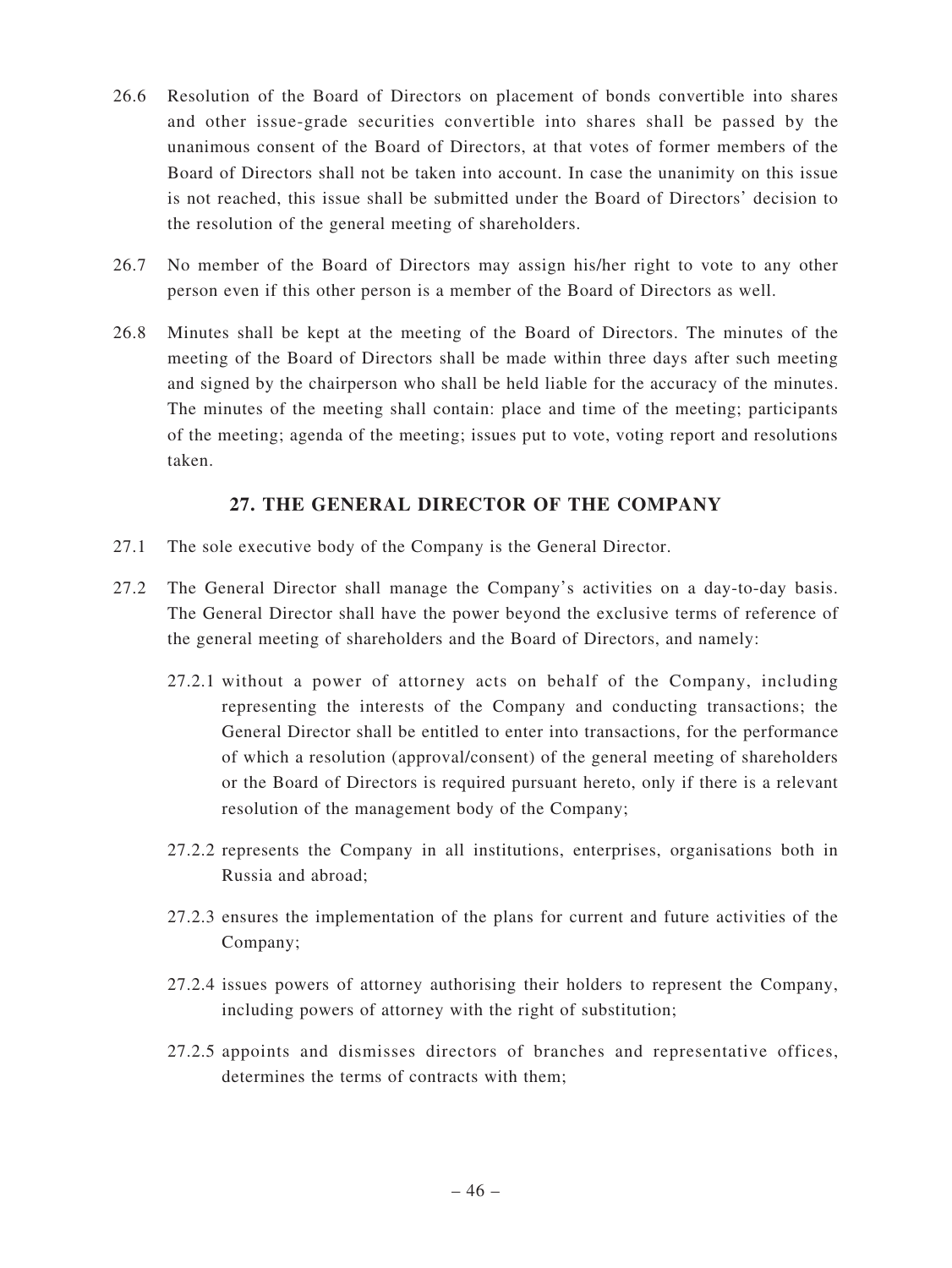- 27.2.6 employs and dismisses the Company's employees, including deputy general director and chief accountant, issues orders on appointment of employees of the Company to their positions, on their promotion and dismissal, applies incentive measures and imposes disciplinary sanctions;
- 27.2.7 has the right to delegate certain functions, including those related to labour relations (conclusion of employment contracts, supplementary agreements and termination agreements thereto, confidentiality agreements, orders for personnel (including orders for appointing employees, promoting and dismissing employees, granting of leave, secondments, orders to approve staff lists and making changes thereto and other personnel documents));
- 27.2.8 approves internal regulations and staff list of the Company;
- 27.2.9 carries out measures to attract funding for the conduct of the Company's core business;
- 27.2.10 submits the annual accounting (financial) statements and the annual report of the Company for approval;
- 27.2.11 performs the preparation of necessary materials and proposals to be considered by the Board of Directors and general meeting of shareholders of the Company and secure implementation of resolutions adopted by them;
- 27.2.12 formalises regular internal reporting provided to the members of the Board of Directors, in the manner, in terms and in the form approved by the Board of Directors.
- 27.3 The General Director shall act and make resolutions in accordance with this Charter, the Company's internal documents and the agreement entered into between the Company and the General Director.
- 27.4 The Company shall be entitled to transfer the powers of its sole executive body to a managing company (manager) under the agreement.
- 27.5 The General Director shall be appointed by the general meeting of shareholders of the Company.

## **28. CORPORATE SECRETARY**

28.1 The Board of Directors may decide on appointment of the Corporate Secretary of the Company, a special person (persons) whose task is to ensure the bodies and officials comply with the procedural requirements ensuring exercise of rights and interests of the Company's shareholders.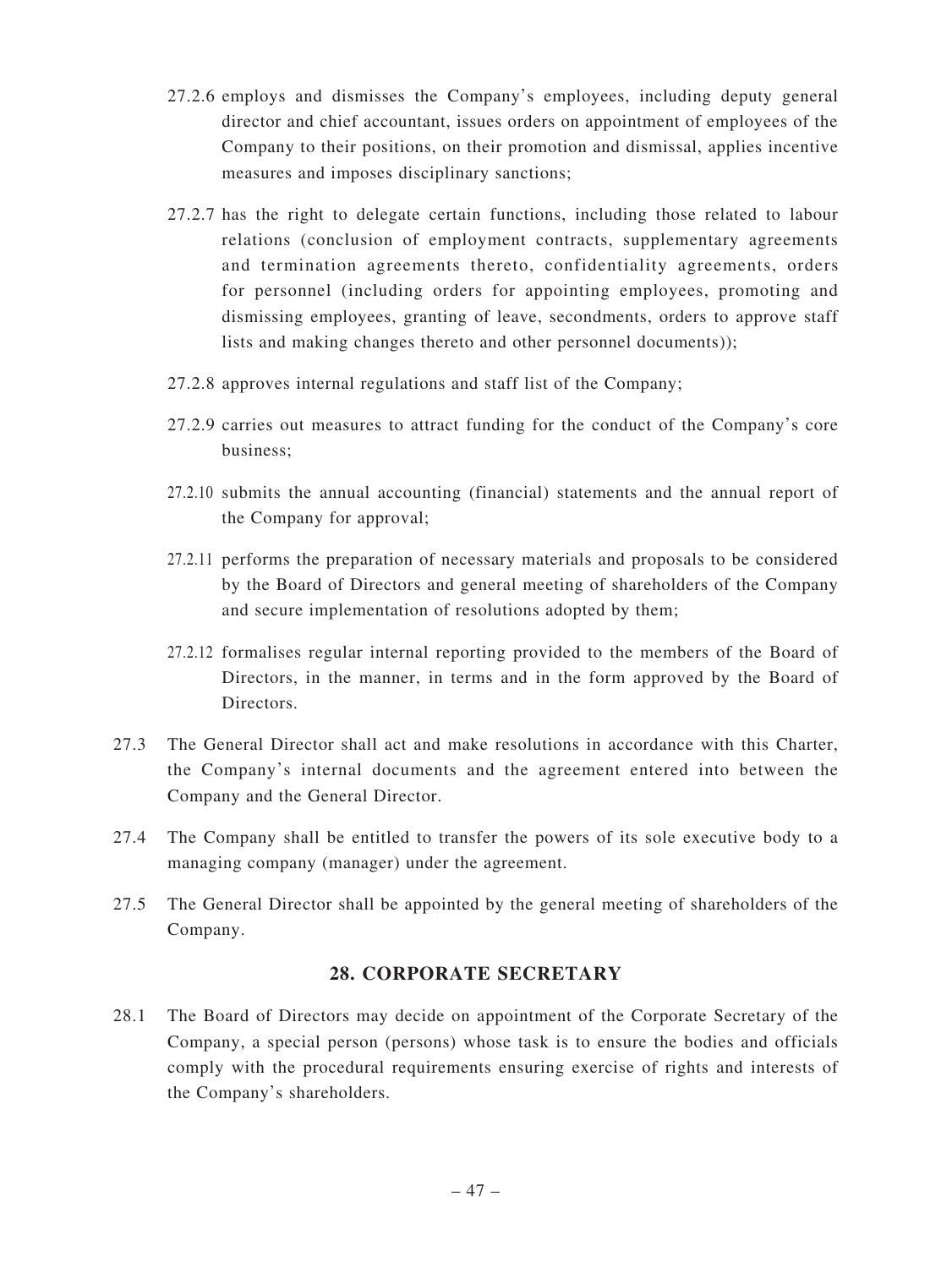- 28.2 Rights, duties, term of office, salary and terms of reference of the Corporate Secretary of the Company shall be determined by internal documents of the Company, as well as by the contract entered into with the Company.
- 28.3 In order to ensure the effective performance of its duties by the Corporate Secretary of the Company, the office of the corporate secretary of the Company may be established, composition, number, structure and duties of employees of which shall be determined by the internal documents of the Company approved by the Board of Directors.

# **29. ACQUISITION, LIMITATIONS ON ACQUISITION OF PLACED SHARES**

- 29.1 The Company is entitled to purchase the shares placed by it under the resolution of the general meeting of shareholders on reduction of the charter capital of the Company by way of purchasing some of the placed shares for the purpose of reducing their total number. The Company shall be entitled to adopt a resolution on reduction of the charter capital by acquisition of part of issued shares to reduce their total number unless the nominal value of remaining outstanding shares is below the minimum amount of the charter capital provided for by the Federal Law 'On Joint Stock Companies'.
- 29.2 Shares which the Company purchased pursuant to the resolution of the general meeting of shareholders on the reduction of the Company's charter capital by acquisition of shares to reduce their total number shall be redeemed upon their acquisition.
- 29.3 The Company has the right to purchase shares placed by it in accordance with the Federal Law 'On Joint Stock Companies' and this Charter. The Company shall not have the right to make a decision to purchase shares if the nominal value of the outstanding shares of the Company is less than 90% of the charter capital of the Company.
- 29.4 The shares purchased by the Company under Article 29.3 of this Charter shall not grant the right to vote, shall not be taken into account during the counting of votes, and dividends shall not be attributed to them. Such shares shall be sold at their market price within a year following the date of their acquisition. Otherwise, the general meeting of shareholders shall adopt a resolution on reduction of the charter capital of the Company.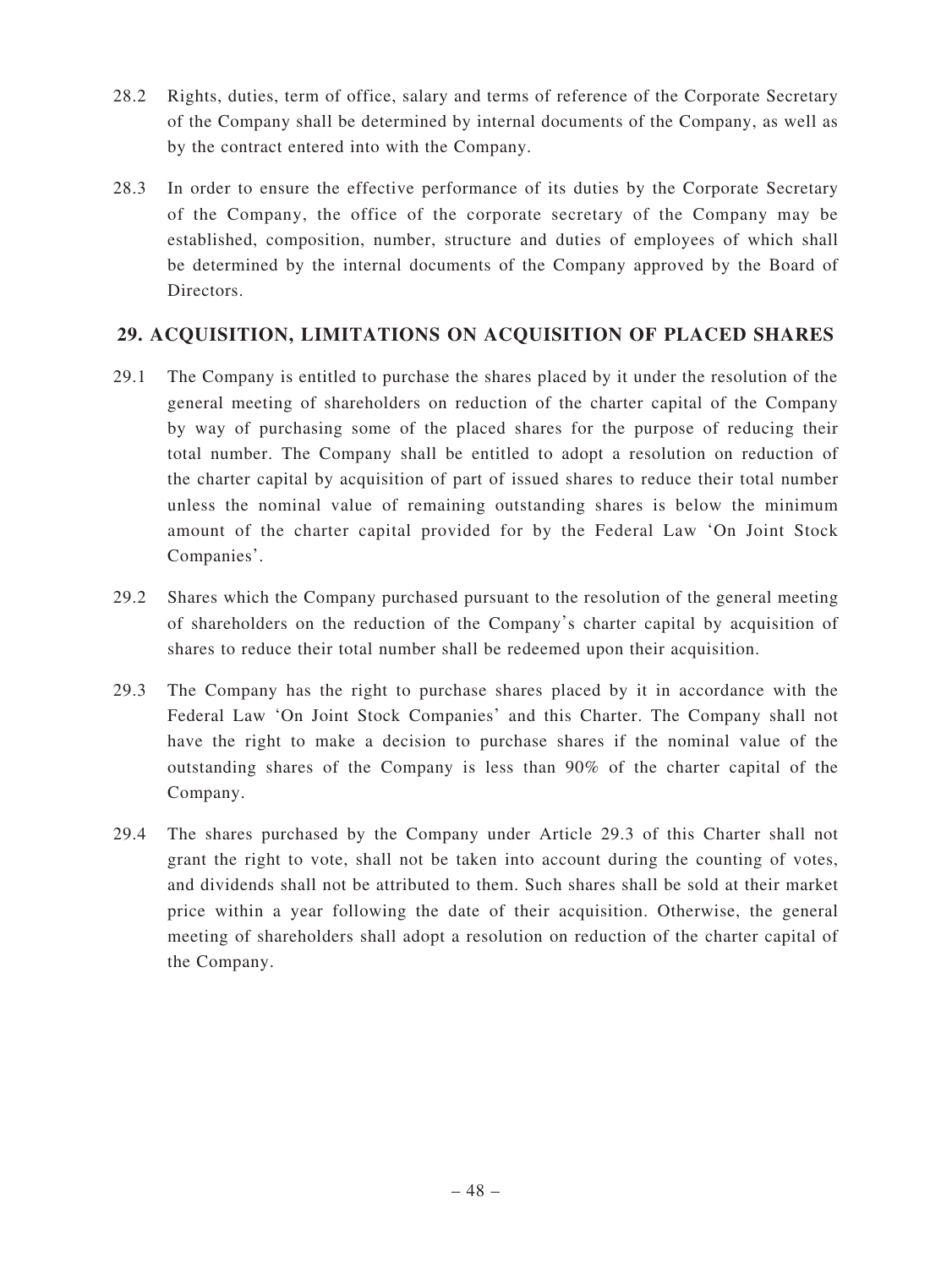- 29.5 Each shareholder shall be the owner of the shares to be purchased and may sell these shares and the Company shall be obliged to purchase them. In the case the total number of shares in respect of which the applications for their purchases by the Company were received exceeds the number of shares which can be purchased by the Company with due regard to the restrictions set out in this Charter and the Federal Law 'On Joint-Stock Companies', the shares shall be purchased from the shareholders proportionally to the requests which have been put forward.
- 29.6 For the period when the Company's shares are listed on the Stock Exchange, the Company may repurchase and acquire shares according to Articles 5.2.6, 5.2.7 and 29.3 of this Charter subject to full compliance with the applicable requirements of the Listing Rules and The Codes on Takeovers and Mergers and Share Buy-backs published by the Securities and Futures Commission of Hong Kong ("**SFC**") and the prior consent of the SFC.

# **30. INTERNAL AUDIT COMMITTEE AND AUDITOR**

- 30.1 The internal audit committee consisting of 3 members shall be elected by the general meeting to control the financial and economic activity of the Company.
- 30.2 The operating procedures for the Company's internal audit committee shall be established by the regulation on the internal audit committee approved by the general meeting of shareholders.
- 30.3 Terms of reference of the internal audit commission shall include:
	- 30.3.1 checking accuracy of the data contained in reports and other financial documents;
	- 30.3.2 detection of violations of the accounting procedures established by the laws and regulations of the Russian Federation and the presentation of accounting (financial) statements;
	- 30.3.3 checking compliance with legal norms in the calculation and payment of taxes;
	- 30.3.4 revealing violations of laws and regulations of the Russian Federation, in connection with the financial and economic activities of the Company;
	- 30.3.5 assessment of the economic feasibility of the Company's financial and business operations.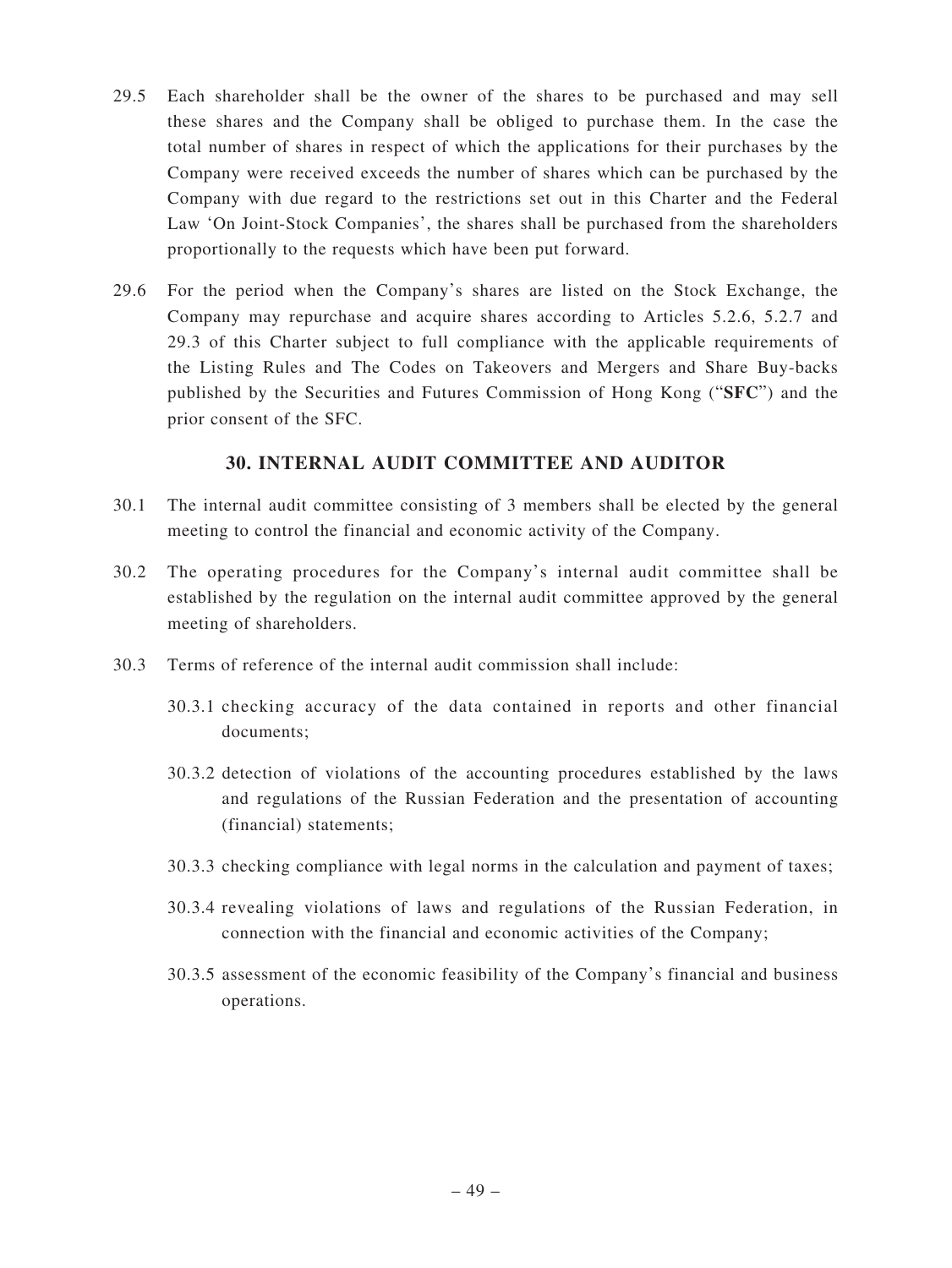- 30.4 The audit (inspection) of the Company's business shall be made with regard to the results of the Company activity for one year period and at any time at the initiative of the internal audit committee, under the resolution of the general meeting of shareholders, the Board of Directors and at the request of the shareholder (shareholders) holding in the aggregate not less than 10% of the voting shares of the Company.
- 30.5 Upon the request of the internal audit committee the persons holding offices in the Company's management bodies should submit the documents on the Company's business.
- 30.6 The Company's internal audit committee may demand convocation of the extraordinary general meeting of shareholders.
- 30.7 The members of the internal audit committee of the Company may not simultaneously act as members of the Board of Directors or hold any other offices in the Company's managing bodies.
- 30.8 The general meeting of shareholders shall approve the appointment of the auditor proposed by the Board of Directors. The auditor shall audit the financial and economic activities of the Company in accordance with the applicable laws of the Russian Federation subject to the agreement made with it. The decision to approve the terms of the agreement entered into with the auditor, including determining the amount of payment for its services, shall be approved at the general meeting of shareholders.
- 30.9 Following the results of audit of the Company's financial and business activities the Company's auditor shall prepare an opinion.

# **31. ACCOUNTING AND ACCOUNTING (FINANCIAL) STATEMENTS OF THE COMPANY**

- 31.1 For filings to the competent state authorities as contemplated by Russian law, the Company shall prepare accounting (financial) statements pursuant to the laws of the Russian Federation on accounting. For the shareholders and other users of the statements, the Company shall prepare and disclose financial statements in accordance with the IFRS in English language. Functional currency and accounting currency shall be determined by the Company in accordance with the IFRS and may be different from the currency of the Russian Federation.
- 31.2 The Company is obliged to appoint an audit firm for the annual audit of the annual accounting (financial) statements, not related to the property interests of the Company or its shareholders.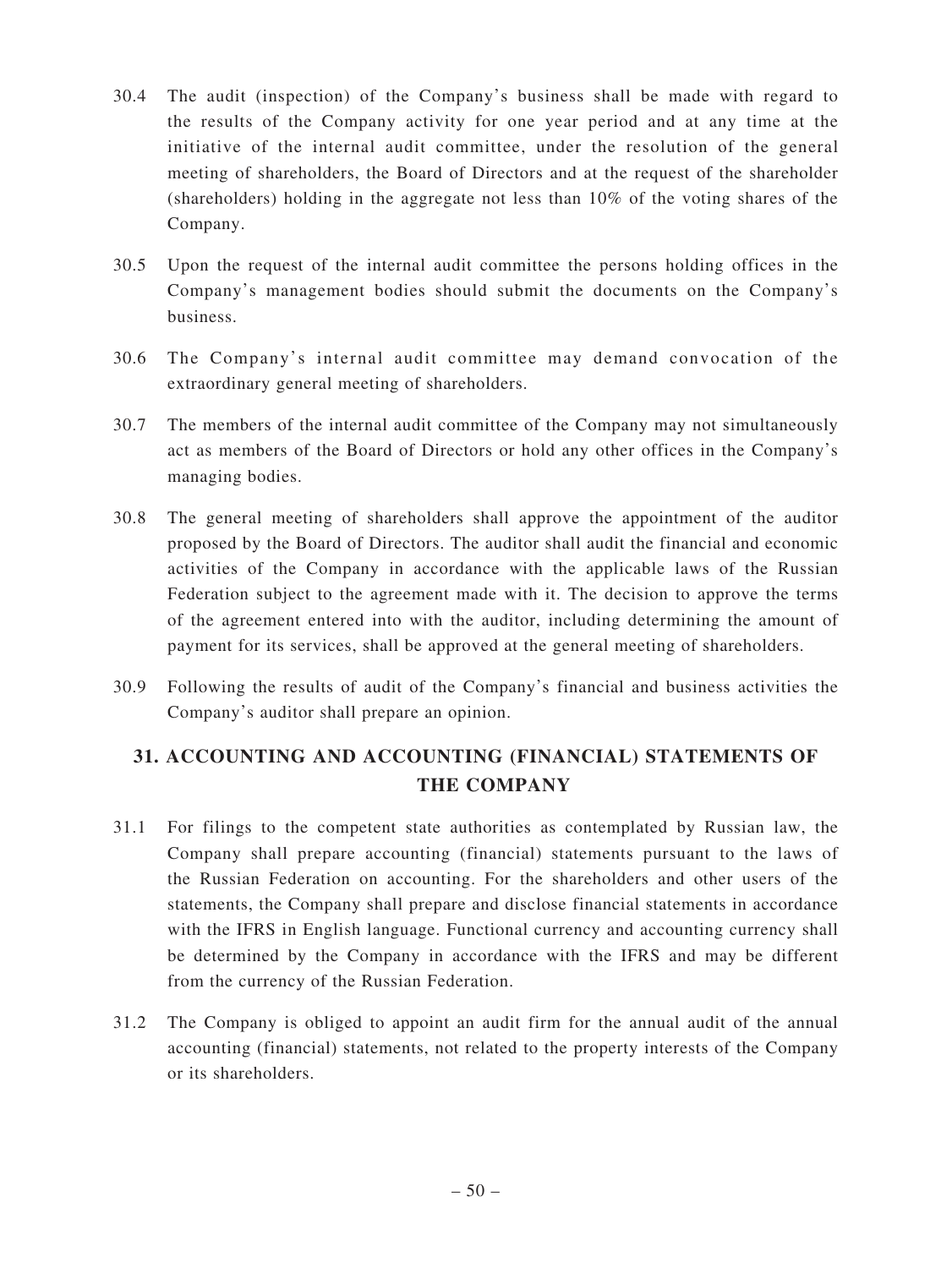- 31.3 The General Director of the Company shall be responsible for organisation, condition and accuracy of accounting in the Company, the duly submission of the annual report and other accounting (financial) statements to relevant authorities as well as for the presentation of information of the Company's activity furnished to shareholders, creditors and mass media.
- 31.4 For the period when the Company's shares are listed on the Stock Exchange the Company's annual report has to be preliminary approved by the Board of Directors within 4 months from the expiry of the financial year for which the report is provided.

# **32. LIQUIDATION AND REORGANISATION OF THE COMPANY**

- 32.1 Liquidation of the Company shall be carried out in accordance with the requirements set forth by Federal Law 'On Joint Stock Companies'.
- 32.2 Reorganisation of the Company shall be carried out taking into account the specific provisions provided by the Federal Law 'On International Companies'.

# **33. SAFEKEEPING OF THE COMPANY'S DOCUMENTS AND PROVIDING INFORMATION BY THE COMPANY**

- 33.1 The Company shall keep documents stipulated by the Federal Law 'On Joint Stock Companies', other laws and regulations of the Russian Federation, internal documents of the Company, resolutions of the general meeting of shareholders, the Board of Directors, and management bodies of the Company.
- 33.2 The Company is obliged to provide any shareholder upon request with access to the following documents:
	- 33.2.1 the Company's Charter;
	- 33.2.2 the register of shareholders of the Company (for the surnames, names and, if any, patronymic names (full names) of registered persons to whom personal accounts are opened with the register of shareholders of the Company, as well as the number of shares recorded for such personal accounts);
	- 33.2.3 details of the Board of Directors' composition;
	- 33.2.4 minutes of the general meetings of shareholders;
	- 33.2.5 copies of the Company balance sheet (including all mandatory annexes thereto), and profit and loss account and auditor's report on those accounts; as well as the Company annual report as part of preparing to general meeting of shareholders;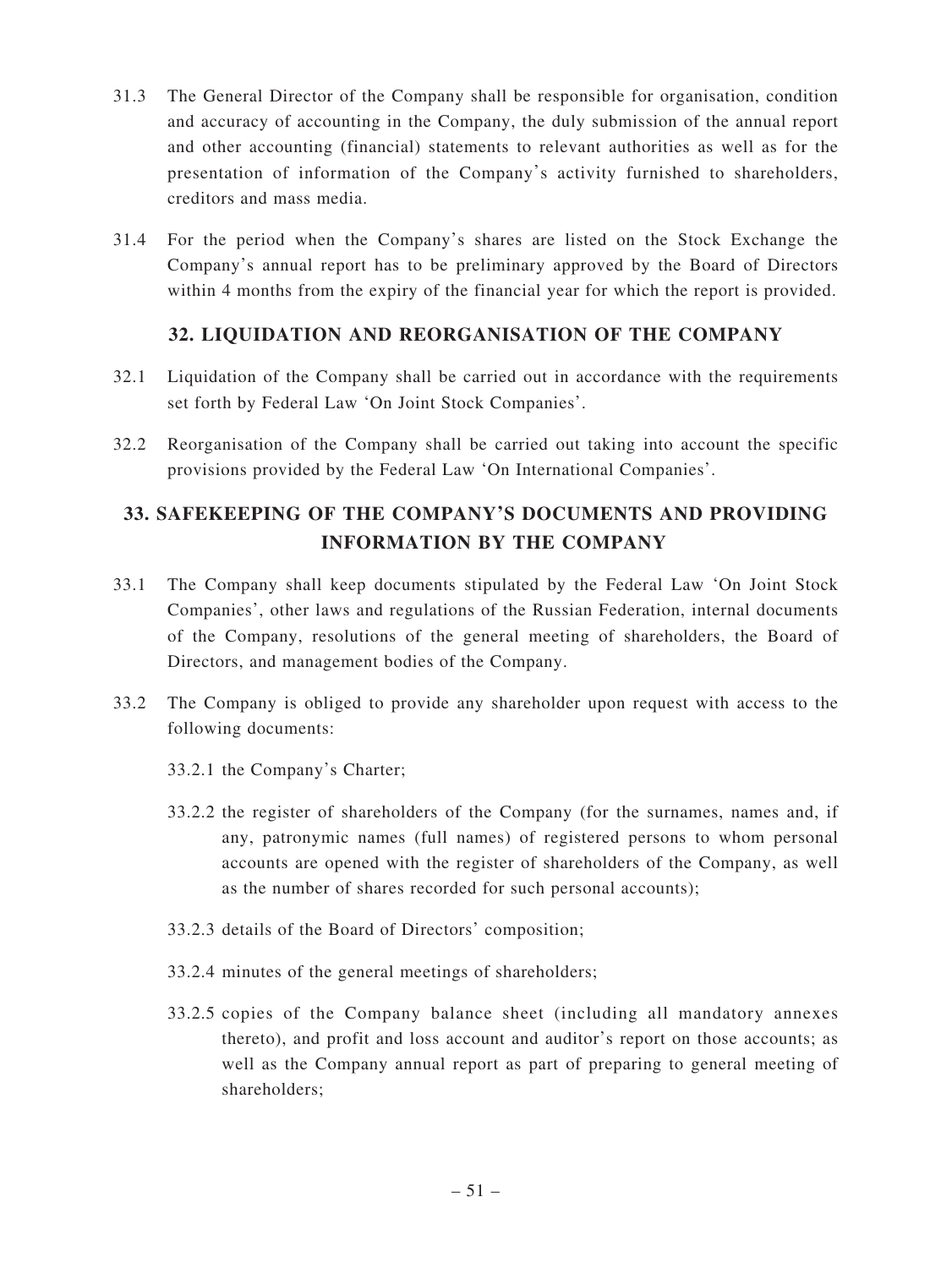33.2.6 documents, where shareholder access thereto shall be provided by resolution of the general meeting of shareholders by simple majority of the shareholders present on the general meeting of shareholders.

 A shareholder may be provided with copies of documents specified in subclauses  $33.2.1 - 33.2.4$  and  $33.2.6$  of Article 33.2 for a fee set by the General Director of the Company which amount shall not exceed the amount of expenses for making copies of documents and delivery of copies to the relevant shareholder by post. No fee is charged for provision of the copies of documents specified in sub-clause 33.2.5 of Article 33.2 to shareholders.

33.3 Copies of either (i) Company's annual report approved by the Board of Directors, enclosing the accounting (financial) statements, together with the auditors' report on those statements, or (ii) the summary financial report approved by the Board of Directors (in accordance with the Listing Rules) shall, at least twenty-one days before the date of the general meeting of shareholders at which copies of those documents are to be laid, be delivered or sent by post to the registered address of every shareholder (except those shareholders who agreed to receive those documents in electronic form). Copies need not be sent to a person for whom the Company or the registrar (or foreign registrar) does not have a current address.

#### **34. NOTICES**

34.1 Unless otherwise is set out in this Charter, any notice or other document may be served on, or delivered to any shareholder by the Company either personally or by sending it to a shareholder by registered mail at registered address of such shareholder as it appears in the shareholders' register of the Company or by delivering it to, or by leaving it at, this registered address or, in the case of giving notice by advertisement, by publishing it by way of paid advertisement in the newspapers, or by sending it as an electronic communication to the shareholder (provided that shareholder has given a prior express positive confirmation in writing for receiving electronic communications) at the address such shareholder may have provided the Company for written correspondence, or by publishing it in the Internet (including on a website) or by any other means authorised in writing by the shareholder.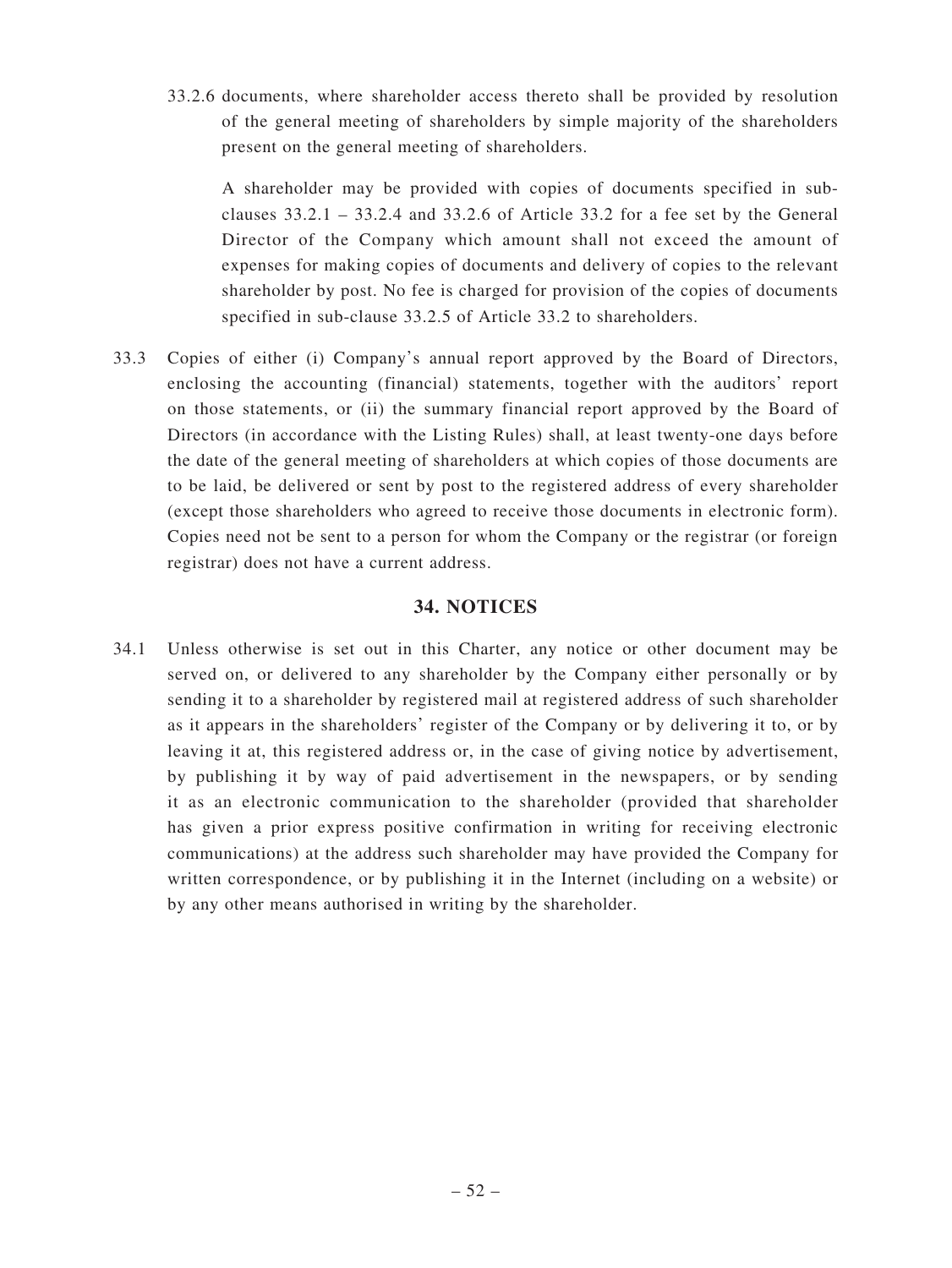#### **35. FINAL PROVISIONS**

- 35.1 The Company's Charter shall come into force from the date of its state registration.
- 35.2 To implement the state social, economic and tax policy, the Company will be responsible for the safe keeping of its management, financial, personnel and other documents; it must ensure that any of its documents with scientific or historical value are properly transferred for state storage in the authorised archives and in accordance with the established procedure; it must store and use its personnel records following proper procedures.
- 35.3 The provisions of the Federal Law 'On Joint Stock Companies', as the provisions of the Russian statutory regulations that govern the relations arising out of the specified federal law shall not apply to the Company, including Articles  $75 - 76$ ,  $90 - 91$ , chapters  $X - XI.1$  (except for the provisions of Articles 84.1 and 84.8, and Articles  $84.3 - 84.6$ ,  $84.9$  in the part of the regulation of the exercise of the procedures specified in Articles 84.1 and 84.8, as well as for other provisions expressly specified in this Charter).

 This Charter may provide for the application of the provisions of Russian law to the Company, if such rules provide the shareholders of the Company with more extensive rights compared to how they were defined for shareholders of the foreign legal entity before the decision to change its personal law.

 If this Charter does not directly regulate any relations and there is no reference to the legislation by which these relations should be regulated, the provisions of the legislation of the Russian Federation apply to such relations, if this does not contradict their nature.

- 35.4 The provisions of this Charter shall apply to the extent that is consistent with the Federal Law 'On International Companies' as subsequently amended.
- 35.5 As long as the shares of the Company are listed on the Stock Exchange, the Company shall comply fully with the requirements of the Listing Rules and Hong Kong Codes on Takeovers and Mergers and Share Buy-backs except in the case that the laws of the Russian Federation applicable to international companies are more stringent, in which case the Company will comply with the applicable Russian law requirements.

 For the avoidance of doubt, the rule on the application of Russian legislation set out in this Article shall not apply to the cases where the application of the requirements of the Russian legislation to the Company is expressly excluded in accordance with this Charter.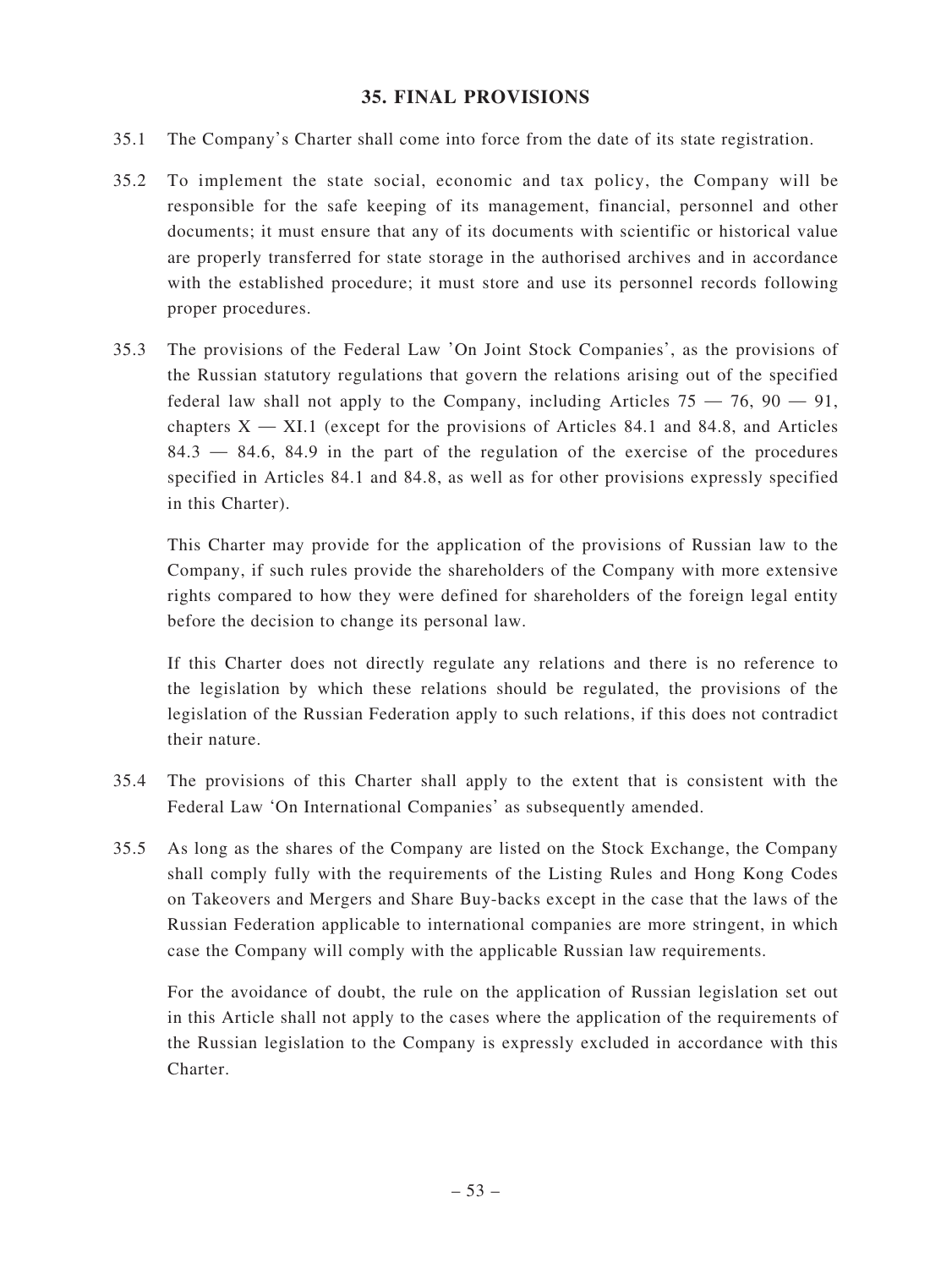#### **36. ARBITRATION**

- 36.1. Any and all corporate disputes (as defined under the Arbitration Procedural Code of the Russian Federation), controversies, demands or claims, including those related to the registration of the Company in Russian Federation, the management of the Company or the participation therein, including disputes between the Company's shareholders and the Company itself, the disputes involving persons that form currently or formed the governing or controlling bodies of the Company, the disputes from the claims of the Company's shareholders related to the Company's legal relations with third parties, as well as the disputes with other persons who consented to be bound by this arbitration agreement, shall be resolved by arbitration administered by the Russian Arbitration Center at the Autonomous Non-Profit Organisation "Russian Institute of Modern Arbitration" (the "**Arbitration Center**") in accordance with the Rules of the Arbitration Center.
- 36.2. This arbitration agreement shall apply also to the persons holding office of the Company's sole executive body and members of the Company's collective bodies.
- 36.3. If a person who is a party to this arbitration agreement becomes aware that any lawsuit, statement or claim in a dispute, which is covered by this arbitration agreement, is filed with a state court, this person is obliged to file an objection to the consideration of the case in a state court no later than at the moment when he/she submits the first statement on the merits of the dispute.
- 36.4. This arbitration agreement shall be governed under Russian law.
- 36.5. The parties to this arbitration agreement undertake to perform voluntarily the arbitral award.
- 36.6. Disputes covered by this arbitration agreement are resolved by a collegial arbitral tribunal, consisting of three arbitrators, which is formed with the participation of the parties to this arbitration agreement. Each party selects one arbitrator no later than twenty (20) days, and the chairman of the arbitral tribunal is appointed by the presidium of the Arbitration Center no later than thirty (30) days after the expiry of the deadline for the Company's participants to join the arbitration of a corporate dispute.